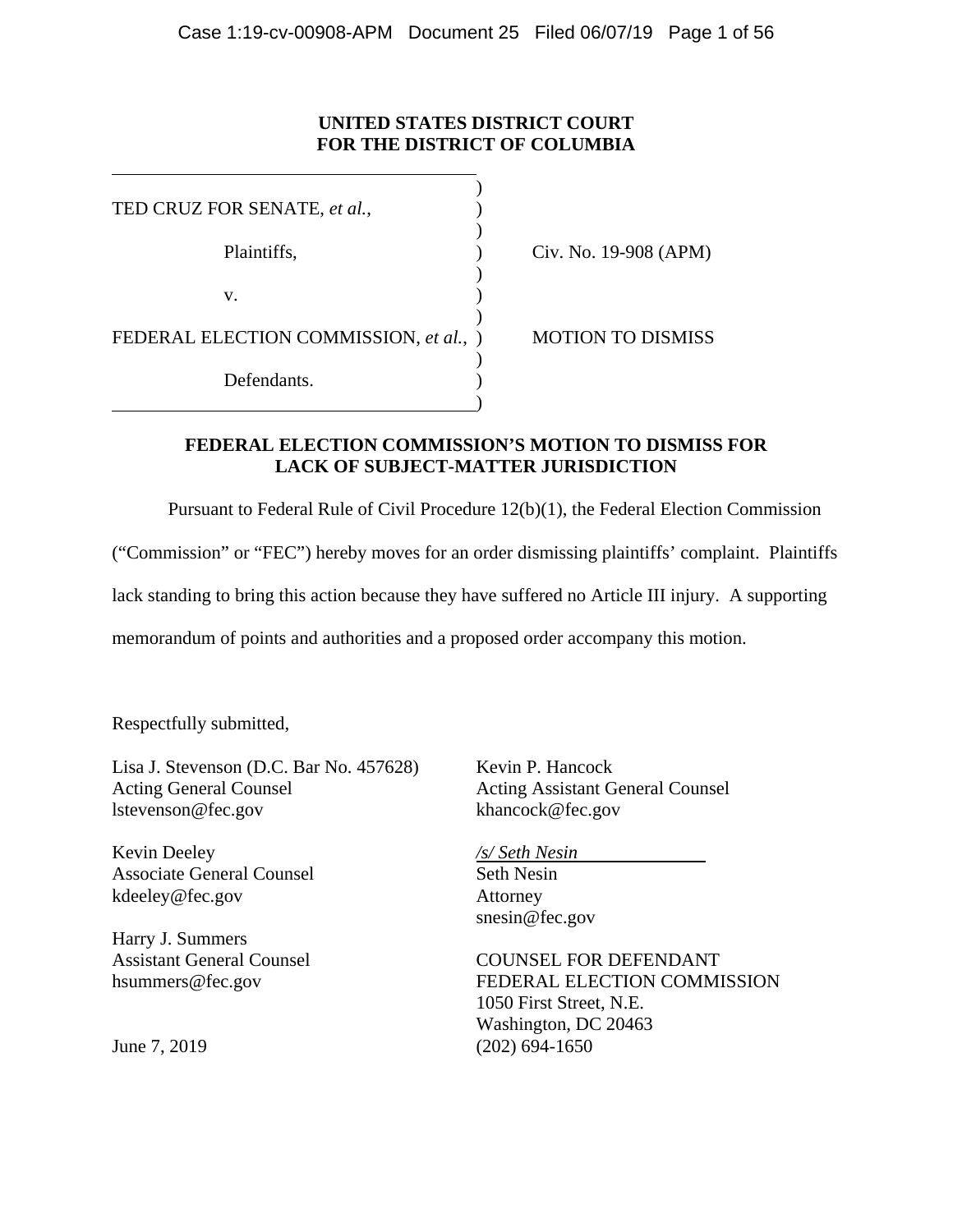# **UNITED STATES DISTRICT COURT FOR THE DISTRICT OF COLUMBIA**

| TED CRUZ FOR SENATE, et al.,           |                                                   |
|----------------------------------------|---------------------------------------------------|
| Plaintiffs,                            | Civ. No. 19-908 (APM)                             |
| v.                                     |                                                   |
| FEDERAL ELECTION COMMISSION, et al., ) | <b>MOTION TO DISMISS</b><br><b>AND OPPOSITION</b> |
| Defendants.                            |                                                   |
|                                        |                                                   |

## **DEFENDANT FEDERAL ELECTION COMMISSION'S OPPOSITION TO PLAINTIFFS' APPLICATION FOR A THREE-JUDGE COURT AND MOTION TO DISMISS FOR LACK OF SUBJECT-MATTER JURISDICTION**

Lisa J. Stevenson (D.C. Bar No. 457628) Acting General Counsel

Kevin Deeley Associate General Counsel

Harry J. Summers Assistant General Counsel

Kevin P. Hancock Acting Assistant General Counsel

Seth Nesin Attorney

COUNSEL FOR DEFENDANT FEDERAL ELECTION COMMISSION 1050 First Street, N.E. Washington, DC 20463 June 7, 2019 (202) 694-1650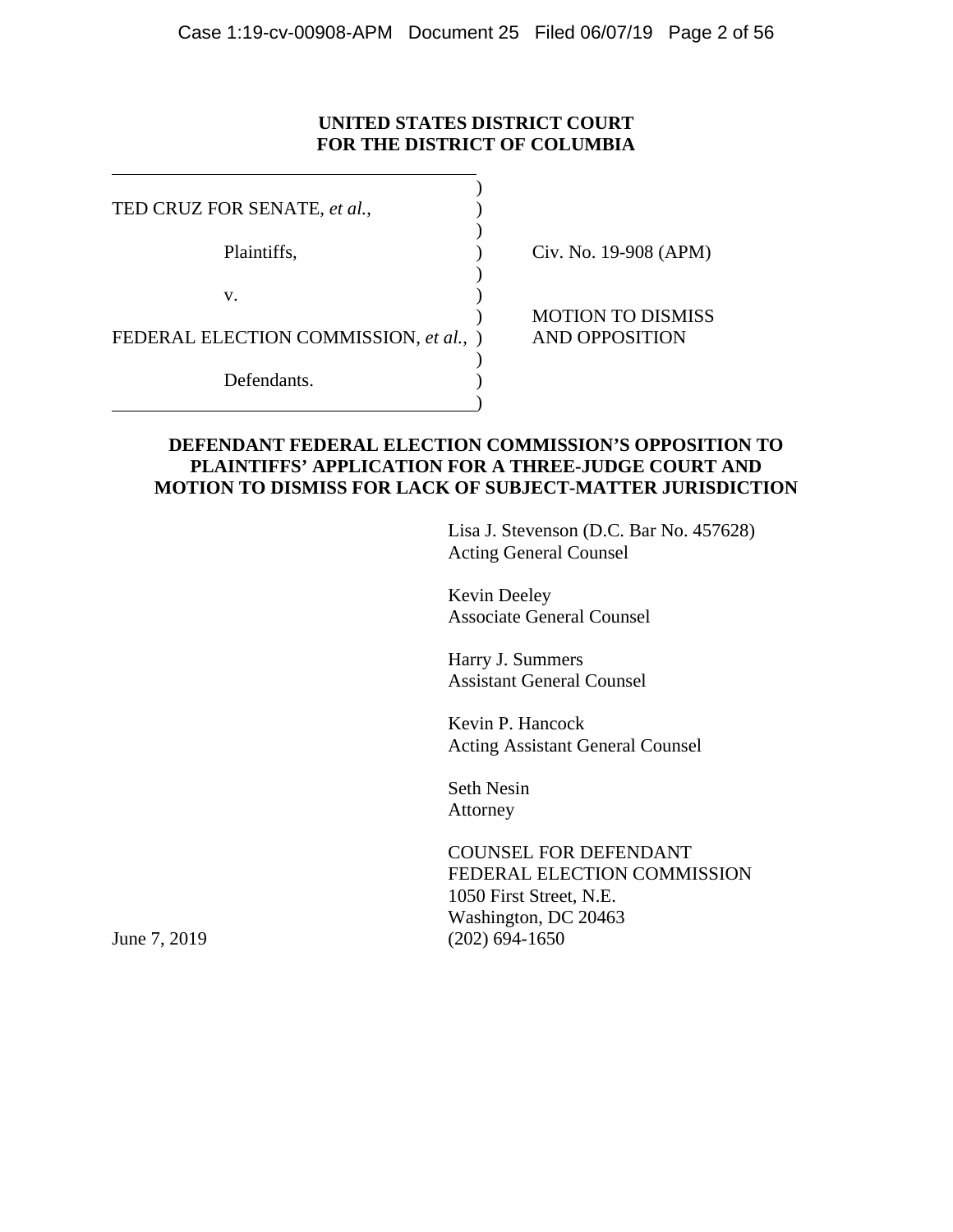# **TABLE OF CONTENTS**

# *Page*

| I. |                                                                                                                                              |  |
|----|----------------------------------------------------------------------------------------------------------------------------------------------|--|
|    |                                                                                                                                              |  |
|    |                                                                                                                                              |  |
|    | C. FECA's Limitation on Campaign Committees' Post-Election Repayments of                                                                     |  |
|    |                                                                                                                                              |  |
|    |                                                                                                                                              |  |
|    |                                                                                                                                              |  |
|    |                                                                                                                                              |  |
|    | I. CLAIMS DO NOT QUALIFY FOR A THREE-JUDGE COURT UNDER BCRA § 403<br>IF THEY ARE NON-JUSTICIABLE, INSUBSTANTIAL, OR CHALLENGING A            |  |
|    | II. PLAINTIFFS' CLAIMS ARE NOT JUSTICIABLE BECAUSE PLAINTIFFS LACK                                                                           |  |
|    | Both Plaintiffs Lack Standing Because the Injuries They Allege Are<br>A.                                                                     |  |
|    | <b>B.</b>                                                                                                                                    |  |
|    | $\mathcal{C}$ .                                                                                                                              |  |
|    | 1. No Potential Contributors Are Plaintiffs in This Case and There is                                                                        |  |
|    | 2. Potential Contributors Have No Injury Because Neither the Law Nor<br>Regulation Prevent Them From Making Contributions to the Campaign 24 |  |
|    | III. PLAINTIFFS' CONSTITUTIONAL CLAIMS ARE WHOLLY                                                                                            |  |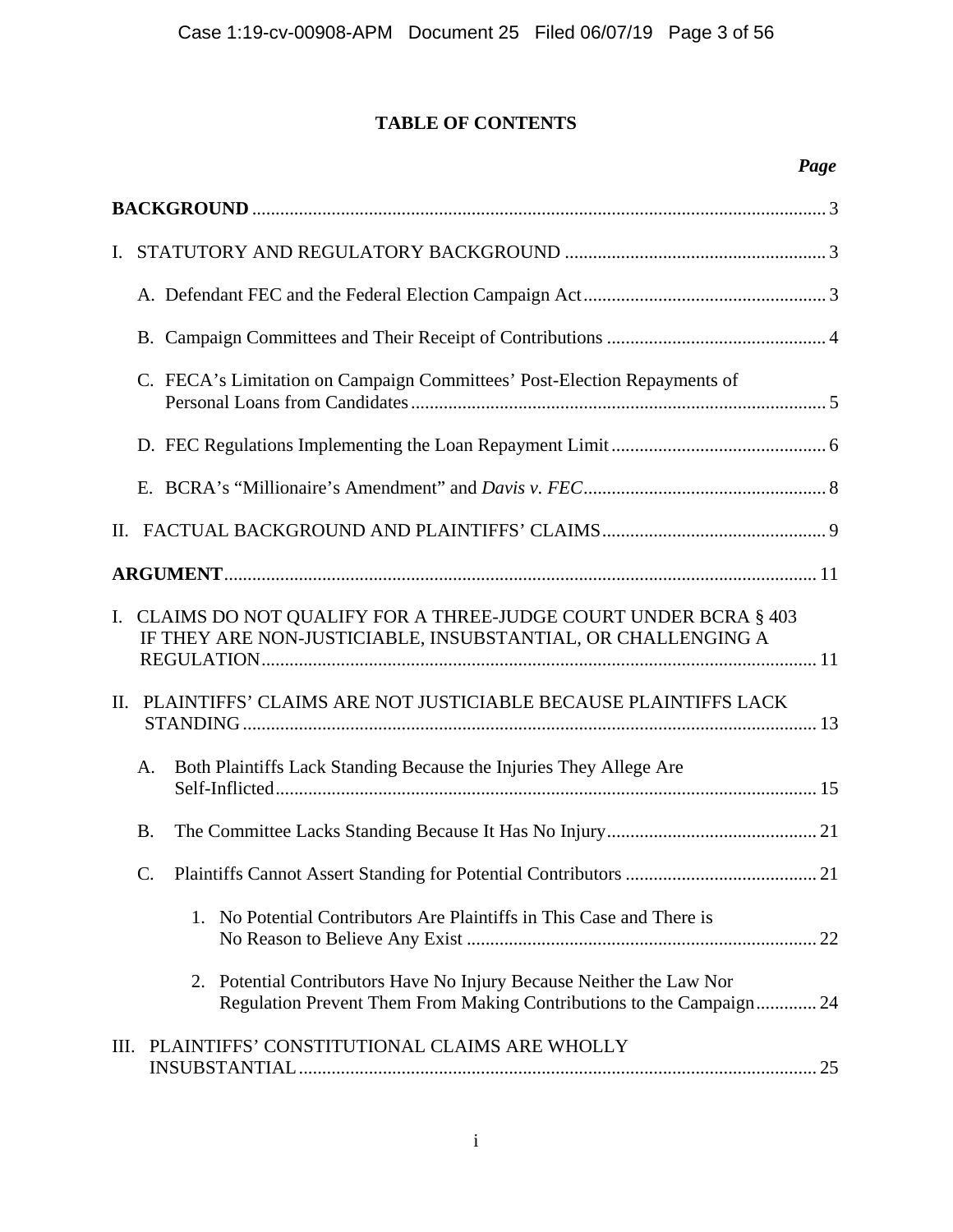|     | A. Rational Basis Scrutiny Should Apply to the Loan Repayment Limit Because                                                                   |
|-----|-----------------------------------------------------------------------------------------------------------------------------------------------|
|     | It Does Not Burden the First Amendment Rights of Candidates, Campaign                                                                         |
|     | 1. The Repayment of a Personal Loan Does Not Constitute Political Speech 28                                                                   |
|     | 2. The Loan Repayment Limit Does Not Impede a Candidate's First<br>Amendment Right to Make Unlimited Personal Expenditures to Pursue          |
|     | 3. Plaintiffs Fail to Allege that Cruz Desired to Loan Additional Funds or<br>that the Loan Repayment Limit Prevents Campaigns From Amassing  |
|     | 4. Potential Contributors Do Not Have a Right to Have Their Contributions                                                                     |
|     | B. Limiting the Use of Post-Election Contributions to Repay Personal Loans to                                                                 |
|     | 1. The Government Has Not Just Legitimate, But Important and Compelling<br>Interests in Lessening the Risk of Quid Pro Quo Corruption and Its |
| 2.  | The Loan Repayment Limit Is Rationally Related to the Government's Anti-                                                                      |
| IV. | BECAUSE A THREE-JUDGE COURT COULD NOT INVALIDATE FEC<br>REGULATIONS THE APPLICATION SHOULD BE DENIED AS TO                                    |
|     |                                                                                                                                               |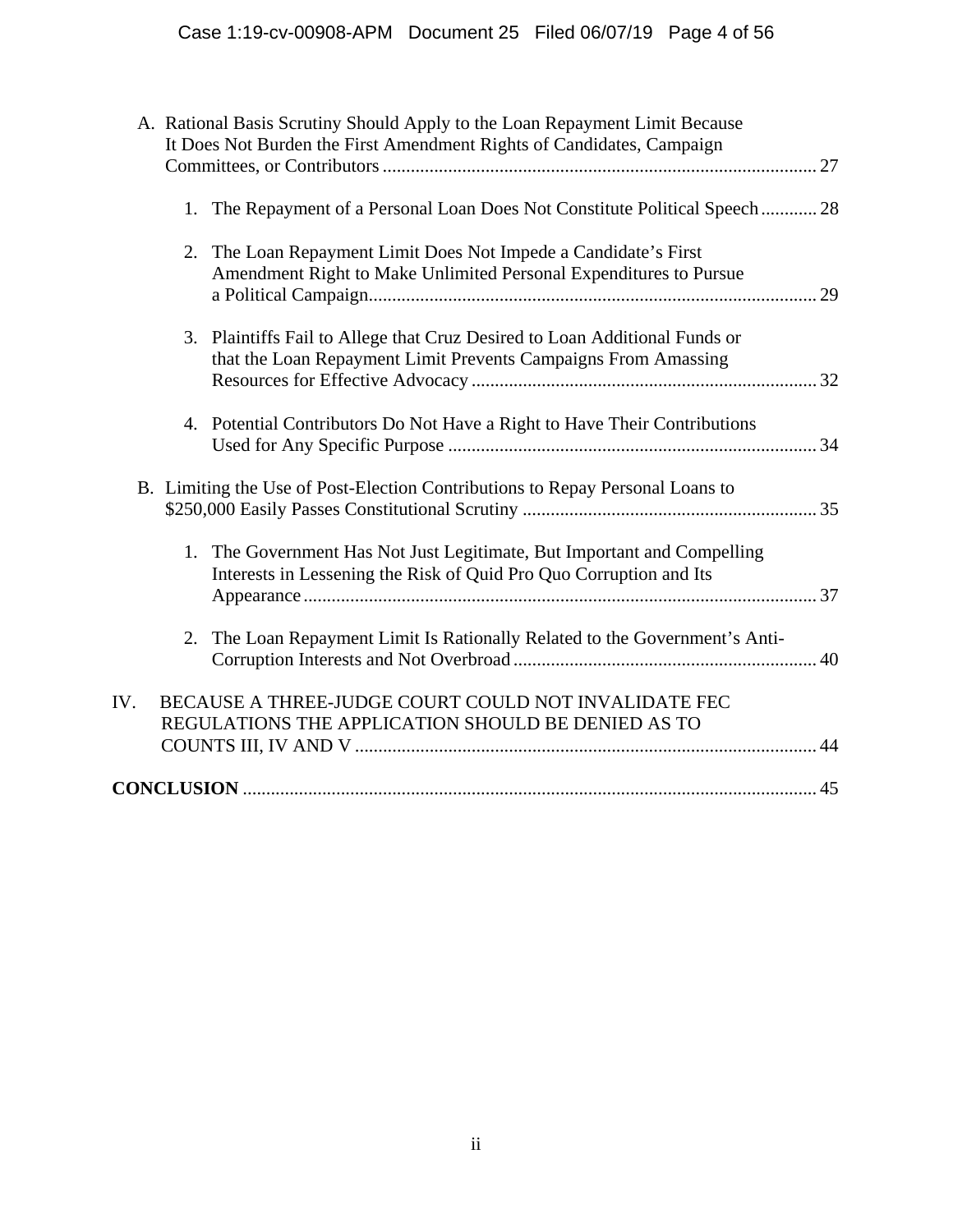# **TABLE OF AUTHORITIES**

# *Cases*

# *Page*

| Am. Soc. For Prevention of Cruelty to Animals v. Feld Entm't, Inc., 659 F.3d 13         |  |
|-----------------------------------------------------------------------------------------|--|
|                                                                                         |  |
| Arizona Free Enterprise Club's Freedom Club PAC v. Bennett, 564 U.S. 721 (2011)  31, 32 |  |
|                                                                                         |  |
|                                                                                         |  |
|                                                                                         |  |
|                                                                                         |  |
|                                                                                         |  |
|                                                                                         |  |
|                                                                                         |  |
|                                                                                         |  |
|                                                                                         |  |
|                                                                                         |  |
|                                                                                         |  |
|                                                                                         |  |
|                                                                                         |  |
|                                                                                         |  |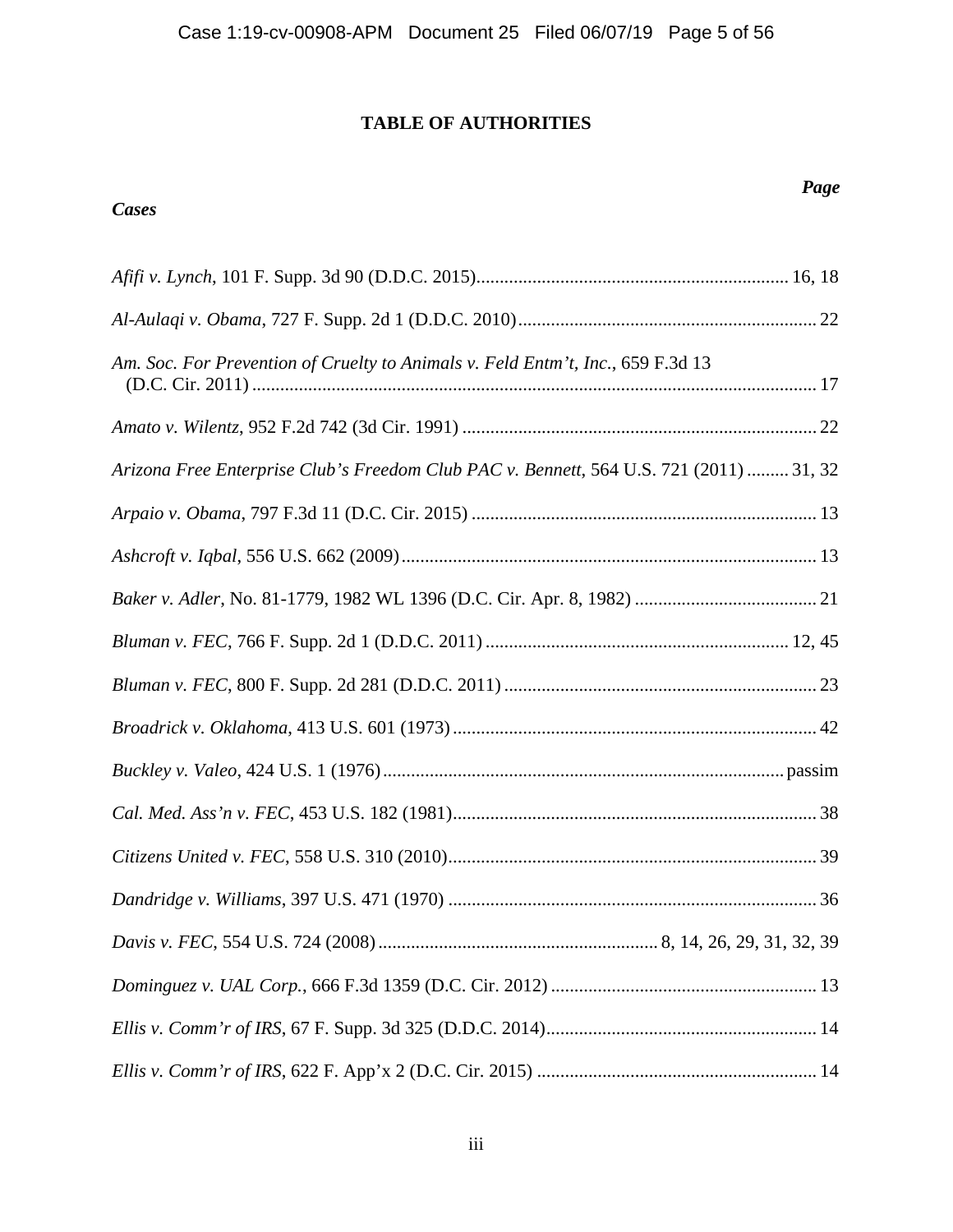| FEC v. O'Donnell, 209 F. Supp. 3d 727 (D. Del. 2016)  27, 28, 35, 37, 38, 42, 43  |
|-----------------------------------------------------------------------------------|
|                                                                                   |
| Flores ex rel. J.F. v. District of Columbia, 437 F. Supp. 2d 22 (D.D.C. 2006)  13 |
|                                                                                   |
|                                                                                   |
|                                                                                   |
|                                                                                   |
|                                                                                   |
|                                                                                   |
|                                                                                   |
|                                                                                   |
| J. Roderick MacArthur Foundation v. FBI, 102 F.3d 600 (D.C. Cir. 1996)  14-15     |
|                                                                                   |
| Libertarian National Committee v. FEC, ___ F.3d ___, No. 18-5227,                 |
|                                                                                   |
|                                                                                   |
|                                                                                   |
|                                                                                   |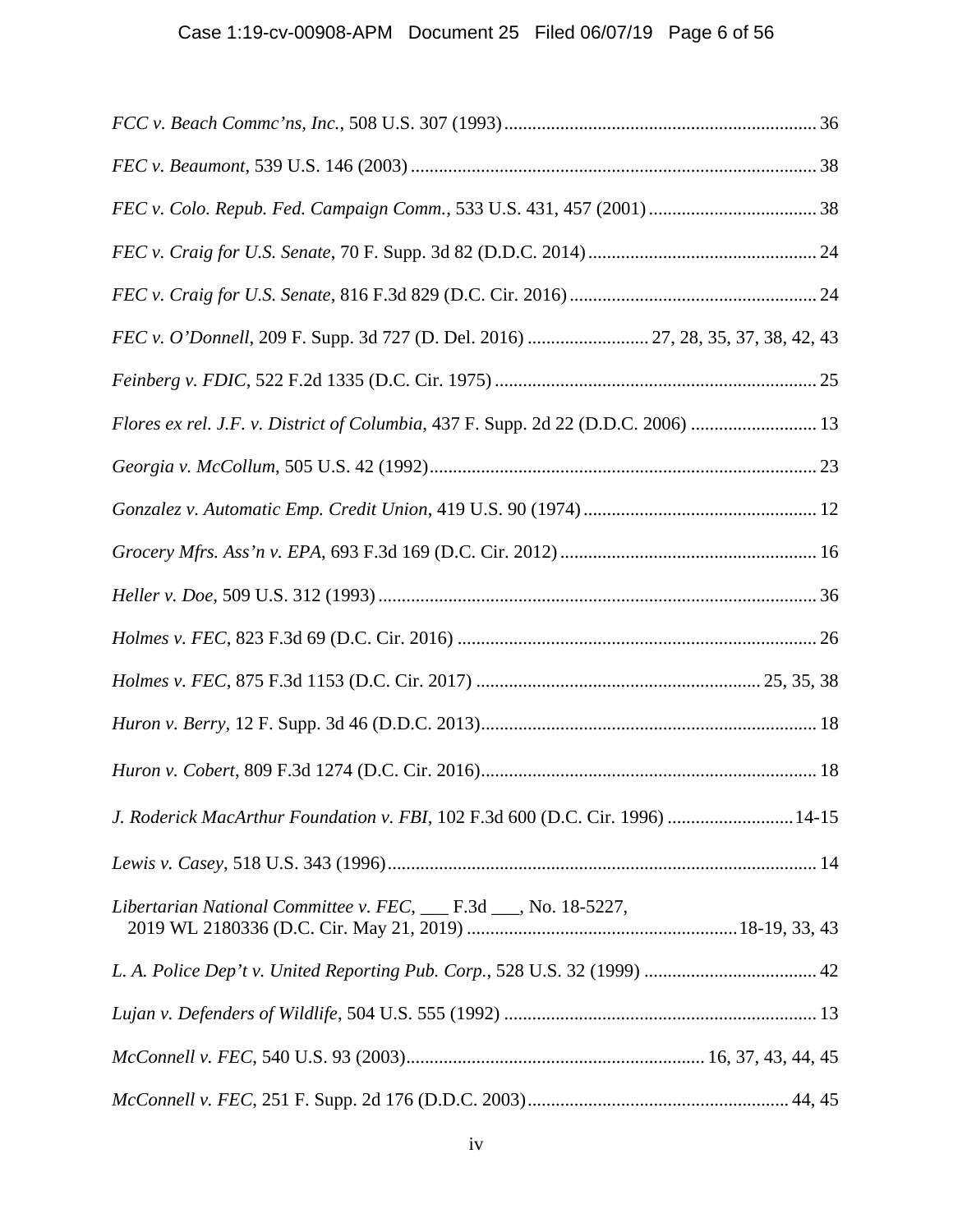| Nat'l Family Planning & Reprod. Health Ass'n, Inc. v. Gonzales, 468 F.3d 826     |  |
|----------------------------------------------------------------------------------|--|
|                                                                                  |  |
|                                                                                  |  |
|                                                                                  |  |
|                                                                                  |  |
|                                                                                  |  |
|                                                                                  |  |
| Republican Party of La. v. FEC, 146 F. Supp. 3d 1 (D.D.C. 2015)  11, 12, 13, 25  |  |
|                                                                                  |  |
|                                                                                  |  |
|                                                                                  |  |
|                                                                                  |  |
|                                                                                  |  |
| Stop This Insanity, Inc. Employee Leadership Fund v. FEC, 761 F.3d 10 (2014)  18 |  |
|                                                                                  |  |
|                                                                                  |  |
| <b>Statutes and Regulations</b>                                                  |  |
|                                                                                  |  |
|                                                                                  |  |
|                                                                                  |  |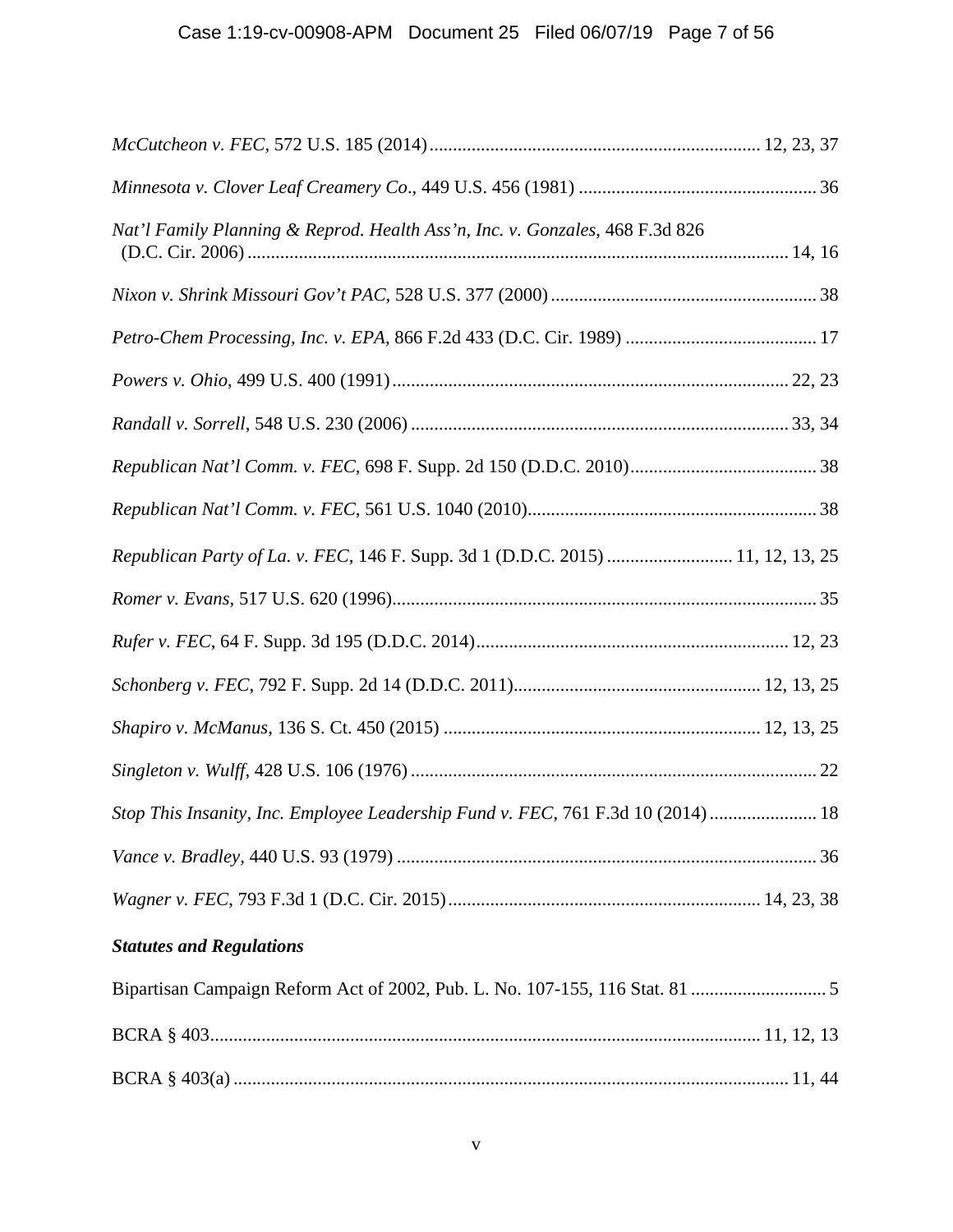| Federal Election Campaign Act, 52 U.S.C. §§ 30101-146 (formerly 2 U.S.C. §§ 431-57)  3 |
|----------------------------------------------------------------------------------------|
|                                                                                        |
|                                                                                        |
|                                                                                        |
|                                                                                        |
|                                                                                        |
|                                                                                        |
|                                                                                        |
|                                                                                        |
|                                                                                        |
|                                                                                        |
|                                                                                        |
|                                                                                        |
|                                                                                        |
|                                                                                        |
|                                                                                        |
|                                                                                        |
|                                                                                        |
|                                                                                        |
|                                                                                        |
|                                                                                        |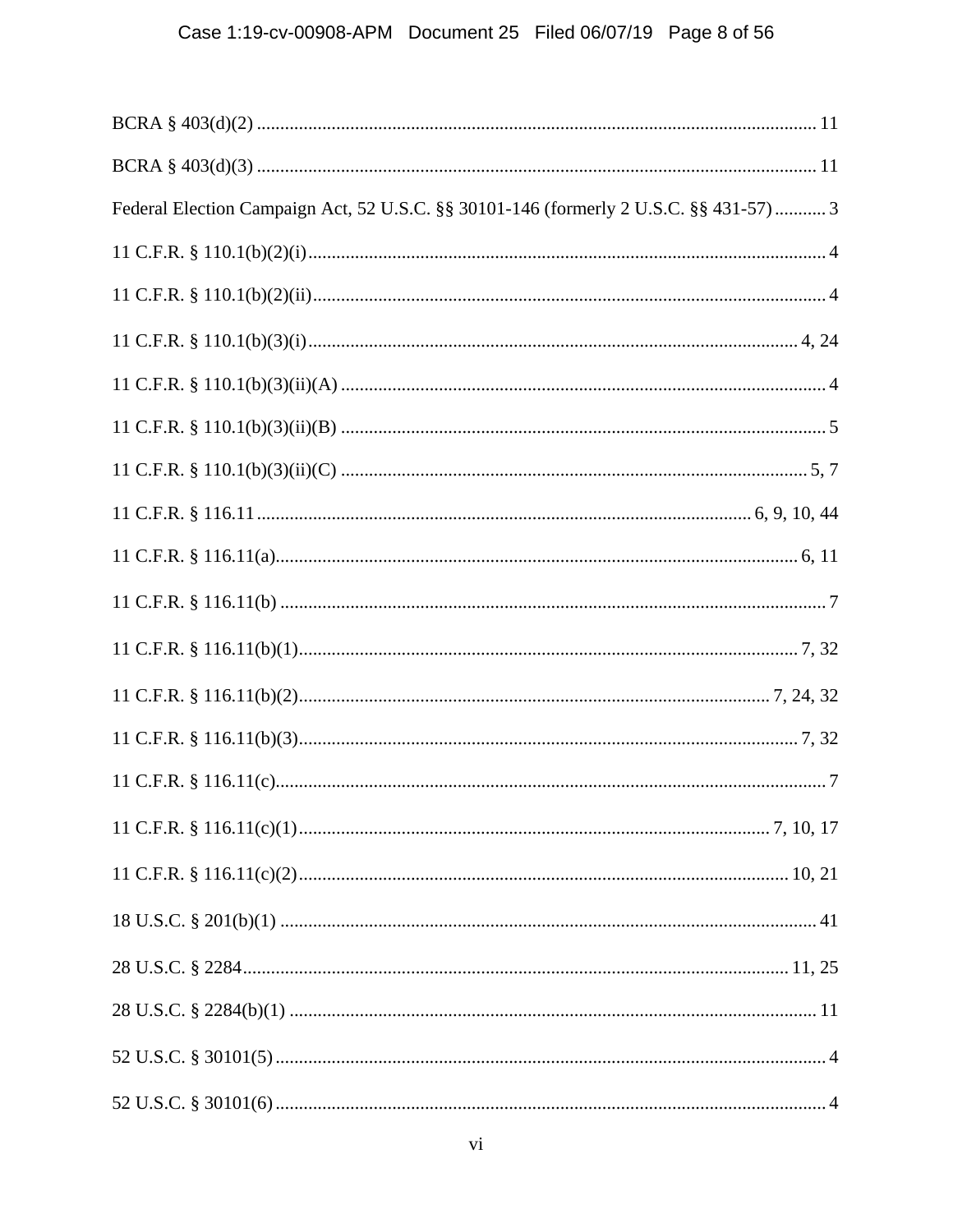# **Miscellaneous**

| 13A Charles Alan Wright et al., Federal Practice and Procedure § 3531.5 (3d ed.   |  |
|-----------------------------------------------------------------------------------|--|
| Peter Overby, How Will Clinton Resolve Campaign Debt?, National Public Radio      |  |
|                                                                                   |  |
|                                                                                   |  |
|                                                                                   |  |
| Increased Contribution and Coordinated Party Expenditure Limits for Candidates    |  |
| Price Index Adjustments for Contribution and Expenditure Limitations and Lobbyist |  |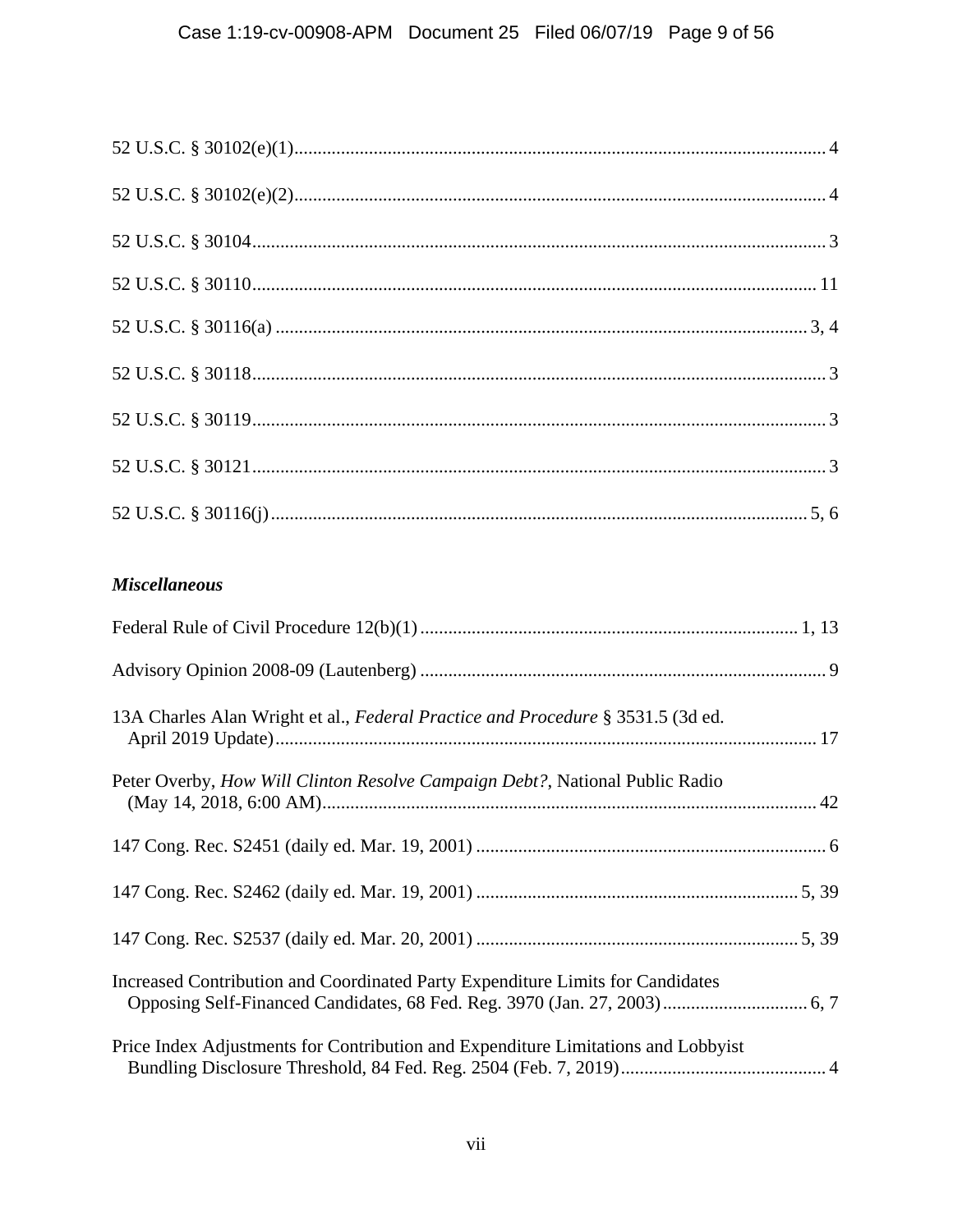Repeal of Increased Contribution and Coordinated Party Expenditure Limits for Candidates Opposing Self-Financed Candidates, 73 Fed. Reg. 79,597 (Dec. 30, 2008) ............................... 8

The Senate Code of Official Conduct, Select Committee on Ethics (March 2015) ..................... 41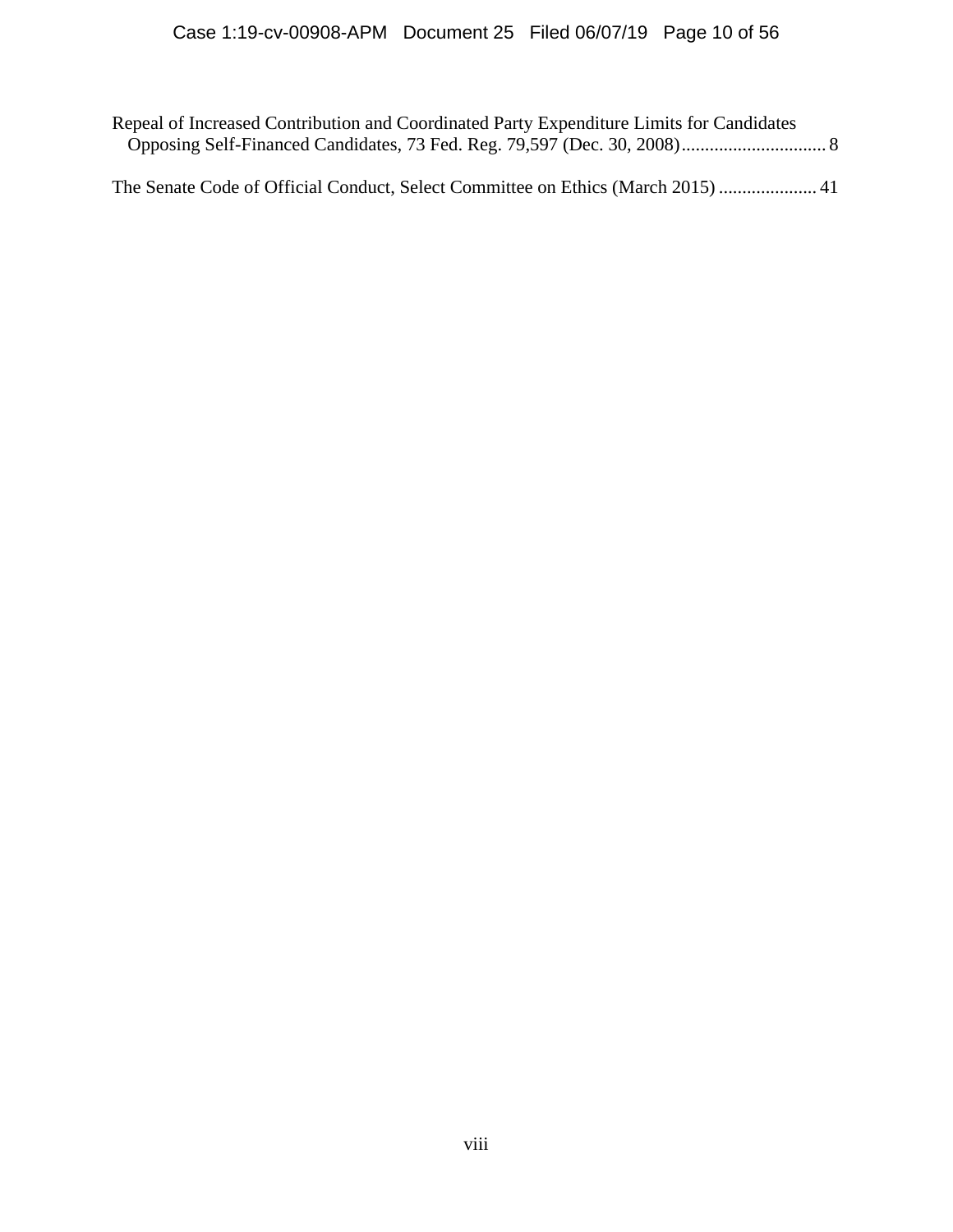### Case 1:19-cv-00908-APM Document 25 Filed 06/07/19 Page 11 of 56

In this case, plaintiffs U.S. Senator Rafael Edward ("Ted") Cruz and his campaign committee, Ted Cruz for Senate ("Committee"), challenge critical anti-corruption election laws that prevent federal campaigns from using in excess of \$250,000 in contributions received after an election to repay a newly elected officeholder's personal loans. For three reasons, this Court should deny plaintiffs' request for a three-judge district court to hear those claims.

First, plaintiffs lack Article III standing and so their claims should be dismissed under Federal Rule of Civil Procedure 12(b)(1). Neither plaintiff suffered a cognizable injury because self-inflicted injuries are not sufficient to confer standing. As the complaint and public campaign finance reports make obvious, plaintiffs attempted to engineer an injury for the purpose of bringing this lawsuit. The plaintiffs' contrived attempt to create a burden began when — on the day before the election — Senator Cruz loaned \$10,000 in excess of the \$250,000 limit to the Committee, even though at that time the Committee had \$2.2 million in cash on hand. Plaintiffs could have then avoided their self-inflicted injury by simply using the Committee's abundant election-day cash on hand to pay \$10,000 back to Cruz within 20 days after the election. But plaintiffs chose to forego that option. Instead, plaintiffs preferred a more burdensome and illegal option: to use contributions raised after the election to repay Cruz in excess of the \$250,000 legal limit. But this mere preference is legally insufficient to confer standing since plaintiffs' injuries must be fairly traceable to the challenged laws, and not plaintiffs' voluntary choices. In any event, publicly available facts undermine the complaint's suggestion that plaintiffs in fact preferred to repay their vendors before paying Cruz's \$10,000.

Even if the alleged injury created by plaintiffs were cognizable, that injury would apply only to Senator Cruz and not the Committee, which lacks any injury whatsoever because its inability to repay Senator Cruz made it \$10,000 richer. Plaintiffs also lack standing to bring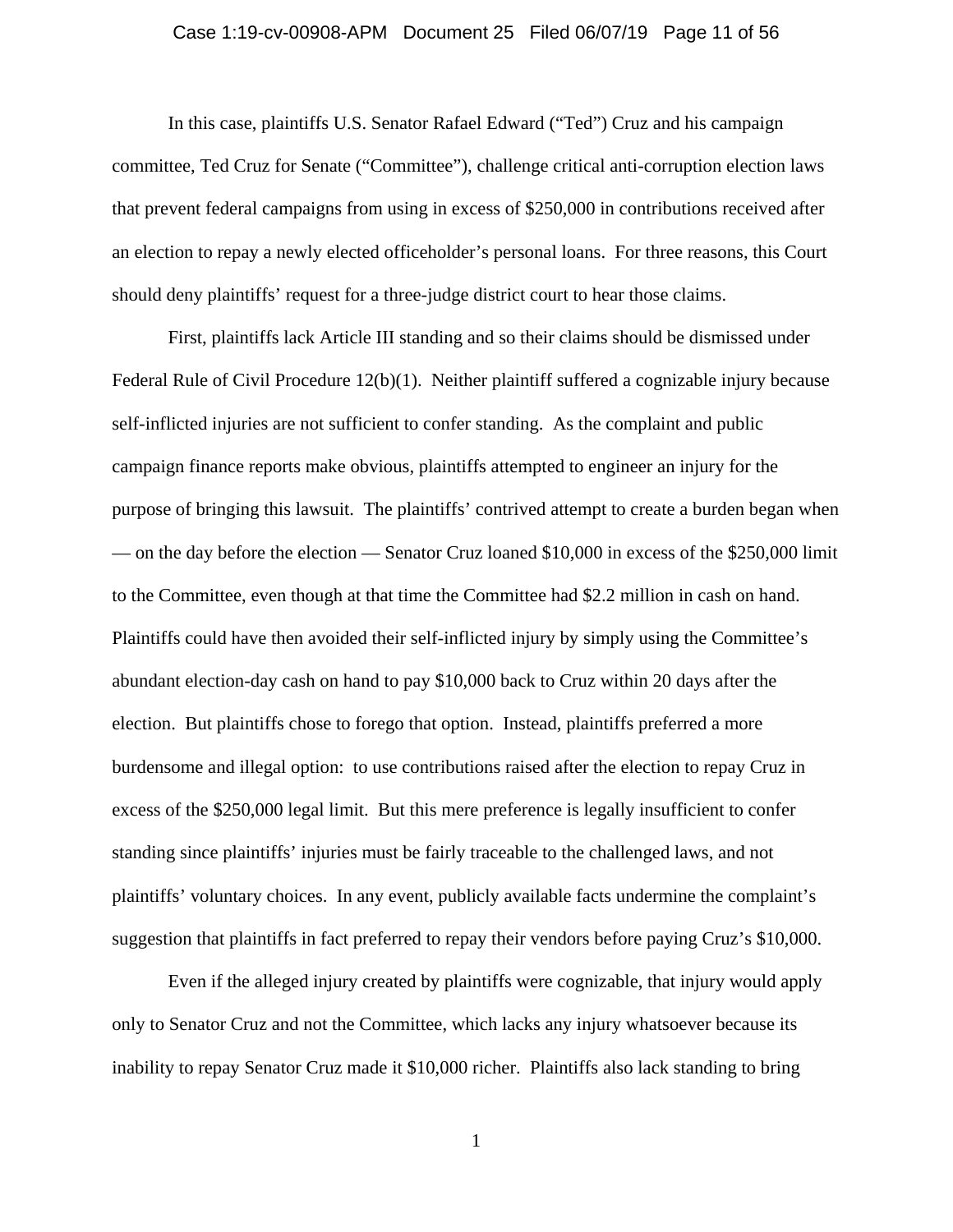#### Case 1:19-cv-00908-APM Document 25 Filed 06/07/19 Page 12 of 56

claims on behalf of alleged potential contributors, both because they lack the criteria necessary for third-party standing and because such potential contributors, if they exist, have not been injured either.

Second, plaintiffs' claims are not substantial enough to be heard by a three-judge court, the ruling of which would be subject to mandatory direct review by the U.S. Supreme Court. Because the \$250,000 limit applies to loan repayments, not political speech, mere rational basis review applies to the law. Plaintiffs' constitutional theory is entirely foreclosed by Supreme Court precedent, which makes clear that the provisions at issue are constitutional because they do not infringe on a candidate's right to make unlimited campaign expenditures. Despite a complete lack of impediment to Senator Cruz spending as much of his personal funds as he wished to pay for his campaign's speech, plaintiffs suggest that they have a colorable claim based on an infringement of that very constitutional right.

In truth, plaintiffs are attempting to create new constitutional rights for candidates to have their personal loans repaid, and for contributors to direct how their campaign contributions are spent. No such rights exist. Plaintiffs' claims not only fail to identify a cognizable right that is being infringed, they also ignore that a modest burden on any such right would obviously be justified by the government's interests in diminishing corruption and its appearance. Plaintiffs' constitutional claims therefore fail to meet the substantiality threshold necessary for the convening of a three-judge court.

Third, and lastly, the special-review procedure plaintiffs have attempted to invoke only creates three-judge court jurisdiction for claims that challenge the constitutionality of the relevant statute, and not any regulations promulgated by defendant Federal Election Commission ("FEC" or "Commission"). As a result, even if plaintiffs had standing to assert their three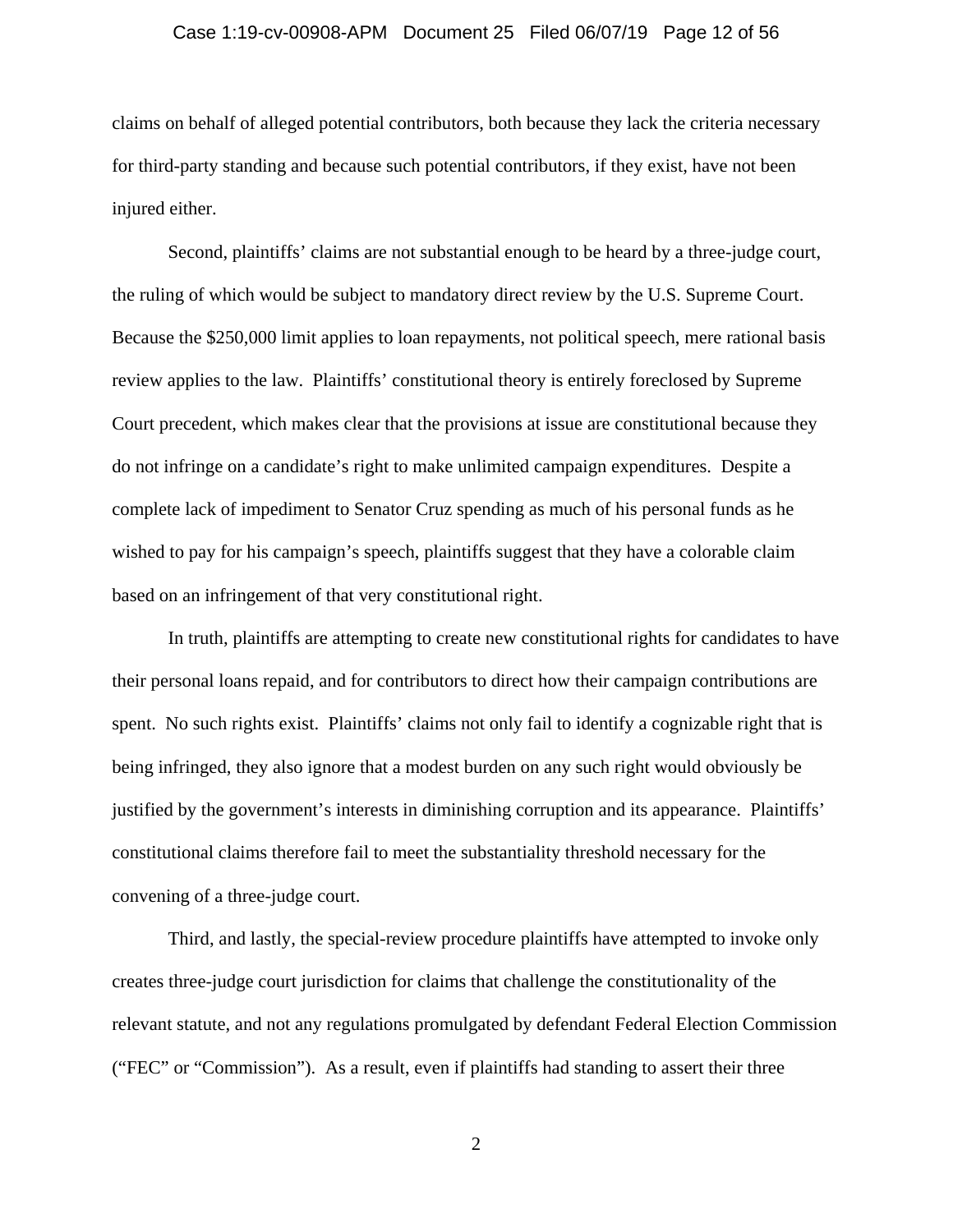regulatory claims (Counts III, IV, and V), and even if those claims were substantial, the Court should nevertheless deny plaintiffs' application for a three-judge court with respect to those claims and dismiss them.

### **BACKGROUND**

## **I. STATUTORY AND REGULATORY BACKGROUND**

### **A. Defendant FEC and the Federal Election Campaign Act**

Defendant  $FEC<sup>1</sup>$  is an independent agency of the United States with exclusive jurisdiction to administer, interpret, and civilly enforce the Federal Election Campaign Act ("FECA" or "the Act"), 52 U.S.C. §§ 30101-46 (formerly 2 U.S.C. 431-57).<sup>2</sup>

In 1974, Congress created the FEC and substantially revised FECA in response to the Watergate scandal and the "deeply disturbing" reports from the 1972 federal elections of contributors giving large amounts of money to candidates "to secure a political quid pro quo." *Buckley v. Valeo*, 424 U.S. 1, 26-27 (1976) (per curiam). With FECA, Congress primarily intended to "limit the actuality and appearance of corruption resulting from large individual financial contributions." *Id.* at 26. To that end, the Act limits the dollar amounts and permissible sources of contributions to candidates for federal office, political parties, and political committees, and requires those entities to disclose what they spend and receive through reports filed with the FEC. 52 U.S.C. §§ 30104, 30116(a), 30118-19, 30121.

l

<sup>1</sup> In addition to the FEC, plaintiffs' complaint names each of the agency's four current commissioners as defendants in their official capacities. (Compl. For Declaratory and Injunctive Relief ("Compl.") (Docket No. 1).) References to "defendant," "FEC," and "Commission" herein should be understood to refer all defendants.

<sup>2</sup> In 2014, FECA was moved from Title 2 to Title 52 of the United States Code. *See*  Editorial Reclassification Table, http://uscode.house.gov/editorialreclassification/t52/ Reclassifications Title 52.html (last visited June 4, 2019).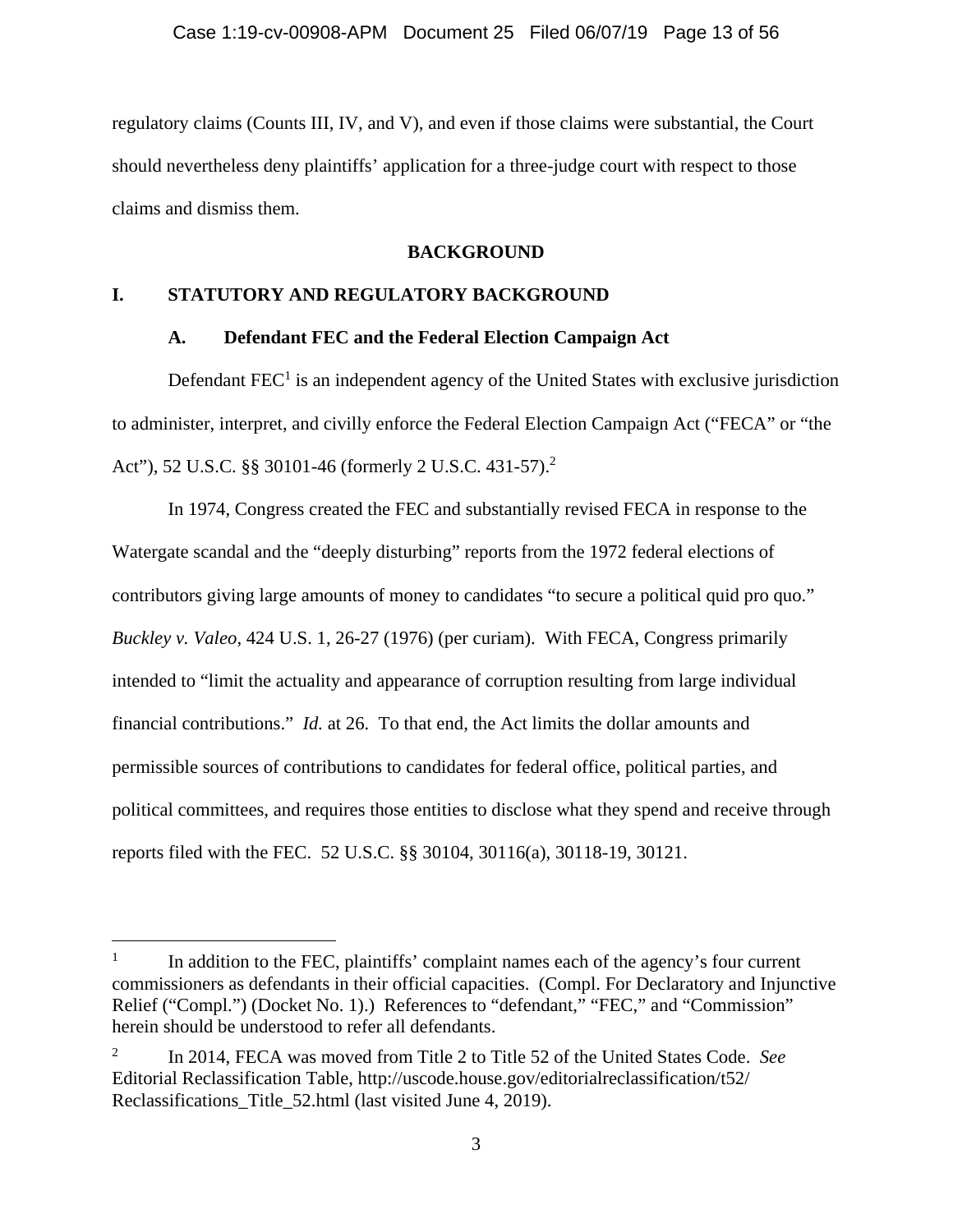#### Case 1:19-cv-00908-APM Document 25 Filed 06/07/19 Page 14 of 56

In 1976, the Supreme Court generally upheld FECA's contribution limits and disclosure requirements against a facial challenge, but the Court struck down FECA's limits on expenditures by individuals and candidates. *Buckley*, 424 U.S. at 43-44. In denying the challenge to contribution limits, the Court explained that "[t]o the extent that large contributions are given to secure a political quid pro quo from current and potential officeholders, the integrity of our system of representative democracy is undermined." *Id.* at 26-27.

### **B. Campaign Committees and Their Receipt of Contributions**

The Act requires federal candidates to designate at least one "authorized committee," which may receive contributions and make expenditures on the candidate's behalf, to serve as its "principal campaign committee." 52 U.S.C. §§ 30101(5)-(6), 30102(e)(1)-(2).

FECA limits the amount individual contributors may give to a campaign committee to an inflation-adjusted \$2,800 per election. 52 U.S.C. § 30116(a); FEC, Price Index Adjustments for Contribution and Expenditure Limitations and Lobbyist Bundling Disclosure Threshold, 84 Fed. Reg. 2504, 2506 (Feb. 7, 2019). Under the Commission's regulations, contributors may designate their contributions for a particular election. 11 C.F.R. § 110.1(b)(2)(i). In the absence of a designation, a contribution is presumed to be for the recipient's next election. *Id.* § 110.1(b)(2)(ii). A contribution designated for a *previous* election may be accepted by a campaign committee only to the extent that the contribution does not exceed the committee's "net debts outstanding" from that election. *Id.* § 110.1(b)(3)(i). In general, a campaign committee's "net debts outstanding" equals its total amount of unpaid debts and obligations for an election, less its total resources from that election available to pay those debts and obligations, including cash on hand available and amounts owed to the committee. *Id.* § 110.1(b)(3)(ii)(A)-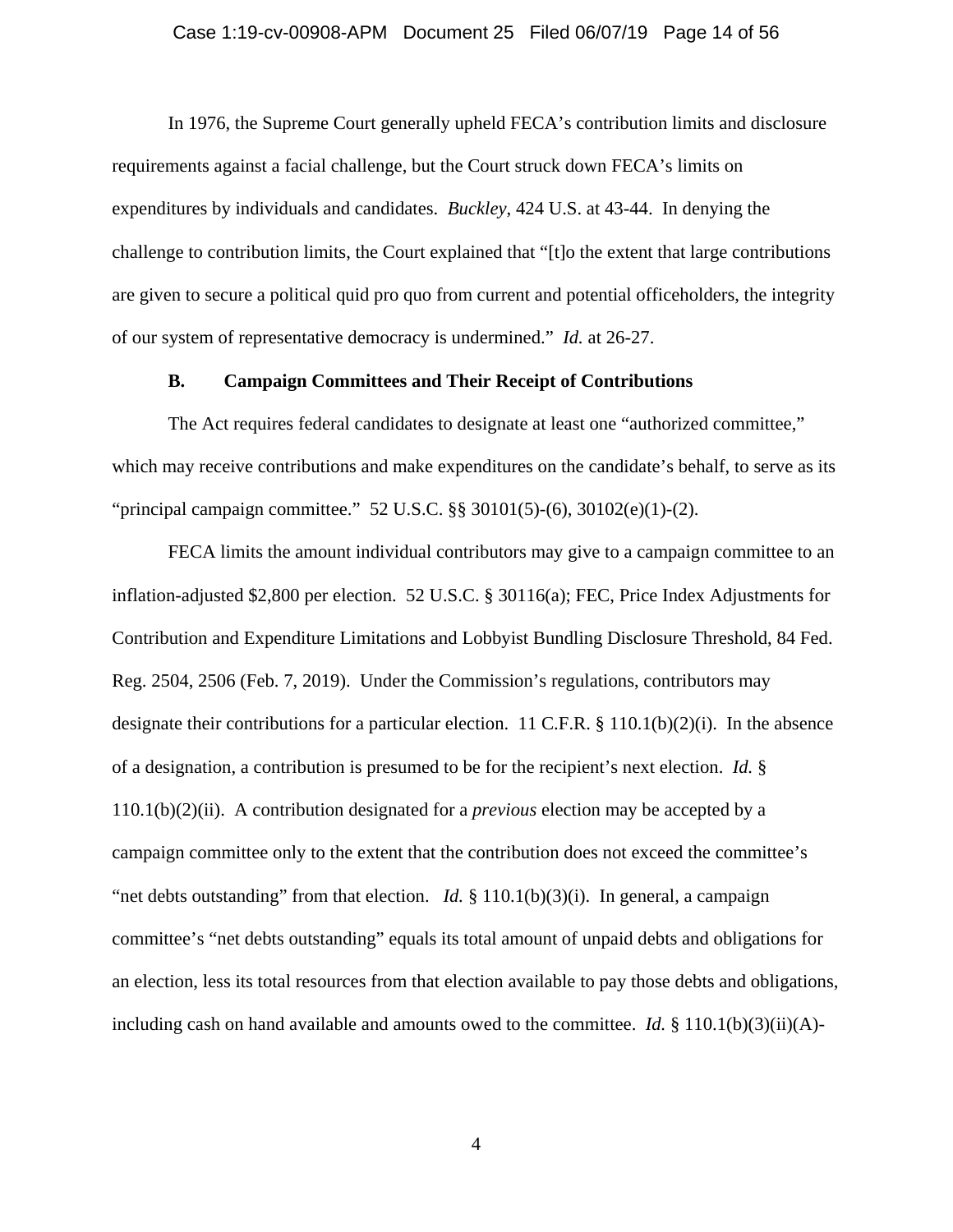(C). Thus, a campaign may accept post-election contributions only to the extent necessary to pay down a net shortfall from that election.

## **C. FECA's Limitation on Campaign Committees' Post-Election Repayments of Personal Loans from Candidates**

In 2002, Congress enacted the Bipartisan Campaign Reform Act of 2002, Pub. L. No. 107-155, 116 Stat. 81 ("BCRA"), which amended FECA. One change added a modest limit on a campaign committee's ability to use post-election contributions to repay its net debts outstanding. Under 52 U.S.C. § 30116(j) (the "Loan Repayment Limit"), a campaign committee may use contributions raised after an election to repay "personal loans" that a candidate "incurs  $\ldots$  in connection with the candidate's campaign" only up to \$250,000.<sup>3</sup> Neither the Loan Repayment Limit nor any other law prevents a campaign committee from using contributions raised before or on the date of an election to repay candidate personal loans in any amount.

According to the sponsor of the Loan Repayment Limit, the purpose of the law is to mitigate the heightened risk of quid pro quo corruption and its appearance resulting from already elected officeholders soliciting contributions for their own personal benefit. *See* 147 Cong. Rec. S2537 (daily ed. Mar. 20, 2001) (statement of Sen. Domenici) (''If you incur debt from a personal loan and then you get elected as Senator, and then you go around and say, now I am Senator, I want you to get my money so I can pay back what I used of my own money to run for election. It is clear in this amendment that you cannot do that in the future.''); *id.* at S2462 (daily ed. Mar. 19, 2001) (statement of Sen. Domenici) (explaining that a candidate who incurred

<sup>3</sup> The Loan Repayment Limit states that a candidate "who incurs personal loans . . . in connection with the candidate's campaign for election shall not repay (directly or indirectly), to the extent such loans exceed \$250,000, such loans from any contributions made to such candidate or any authorized committee of such candidate after the date of such election." 52 U.S.C. § 30116(j).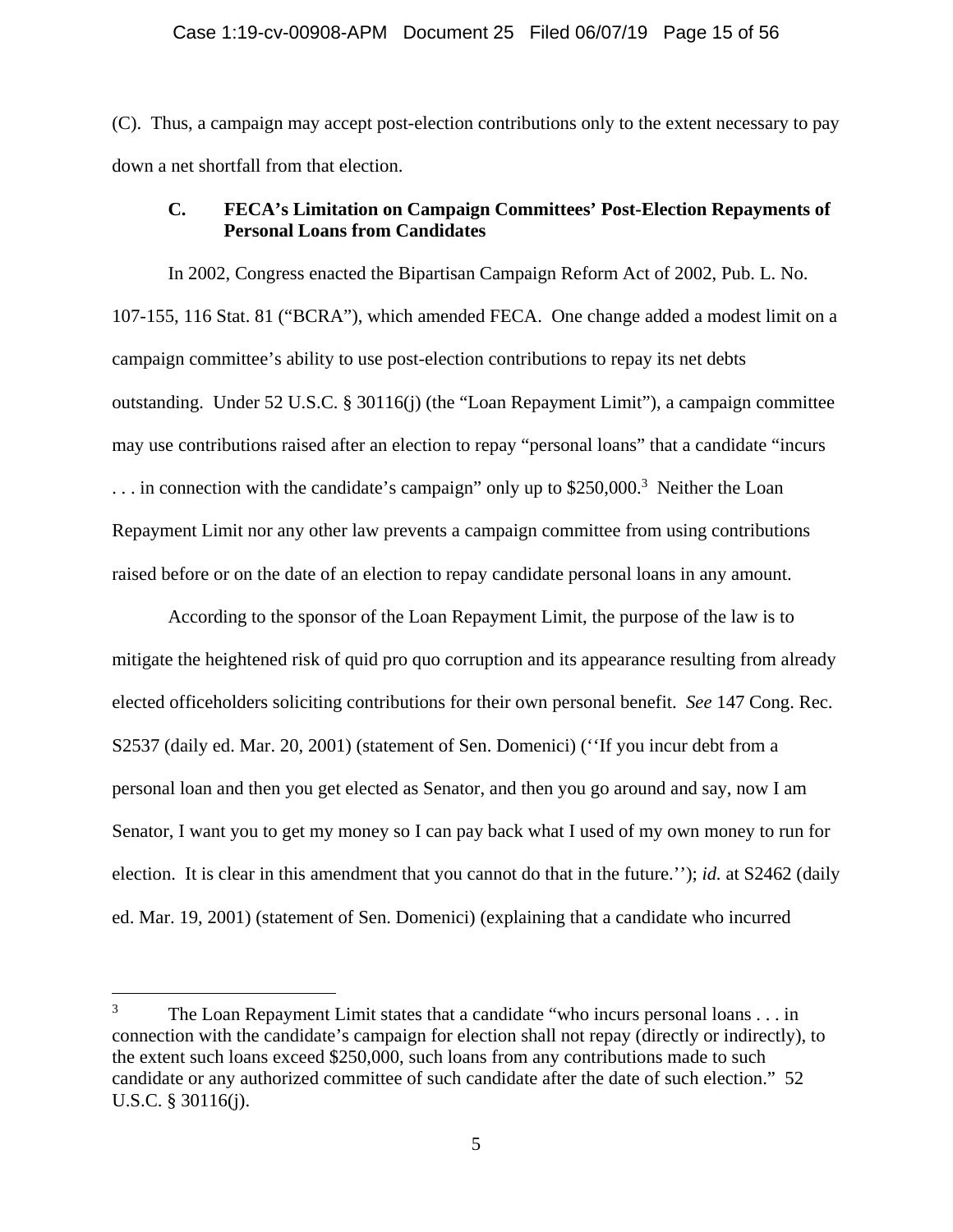### Case 1:19-cv-00908-APM Document 25 Filed 06/07/19 Page 16 of 56

personal loans for his campaign should not be able "to get it back from [his or her] constituents under fundraising events that [he or she] would hold and then ask them: How would you like me to vote now that I am a Senator?").

### **D. FEC Regulations Implementing the Loan Repayment Limit**

Following the passage of BCRA, the Commission issued regulations implementing the new law. With respect to the Loan Repayment Limit, the Commission promulgated 11 C.F.R. § 116.11. That regulation contains three general provisions.

First, paragraph (a) of section 116.11 defines the "personal loans" to which the Loan Repayment Limit applies to include "not only loans made by candidates to their authorized committees, but also loans made by other persons to the authorized committees that are endorsed or guaranteed by the candidate or that are secured by the personal funds of the candidate." Increased Contribution and Coordinated Party Expenditure Limits for Candidates Opposing Self-Financed Candidates, 68 Fed. Reg. 3970, 3973 (Jan. 27, 2003). The Loan Repayment Limit applies to "[a]ny candidate who incurs personal loans," 52 U.S.C. § 30116(j), which the Commission construed to apply to "loans made by candidates" in addition to "loans made to candidates" for two reasons. First, the provision's legislative history repeatedly states that the Loan Repayment Limit would apply to a candidate's loan of personal funds to his or her campaign.4 Second, the result of any other interpretation "would be that similarly situated candidates may be treated differently." 68 Fed. Reg. at 3974. It would make little sense, the Commission pointed out, to apply the Loan Repayment Limit to a candidate who "takes out a

<sup>4</sup> For example, the Loan Repayment Limit's sponsor stated that "anything more than [the \$250,000 threshold], they cannot repay it by going out and having fundraisers once they are elected *with their own money*." 68 Fed. Reg. 3970, at 4002 n.2 (quoting 147 Cong. Rec. S2451 (daily ed. Mar. 19, 2001) (statement of Sen. Domenici) (emphasis added)).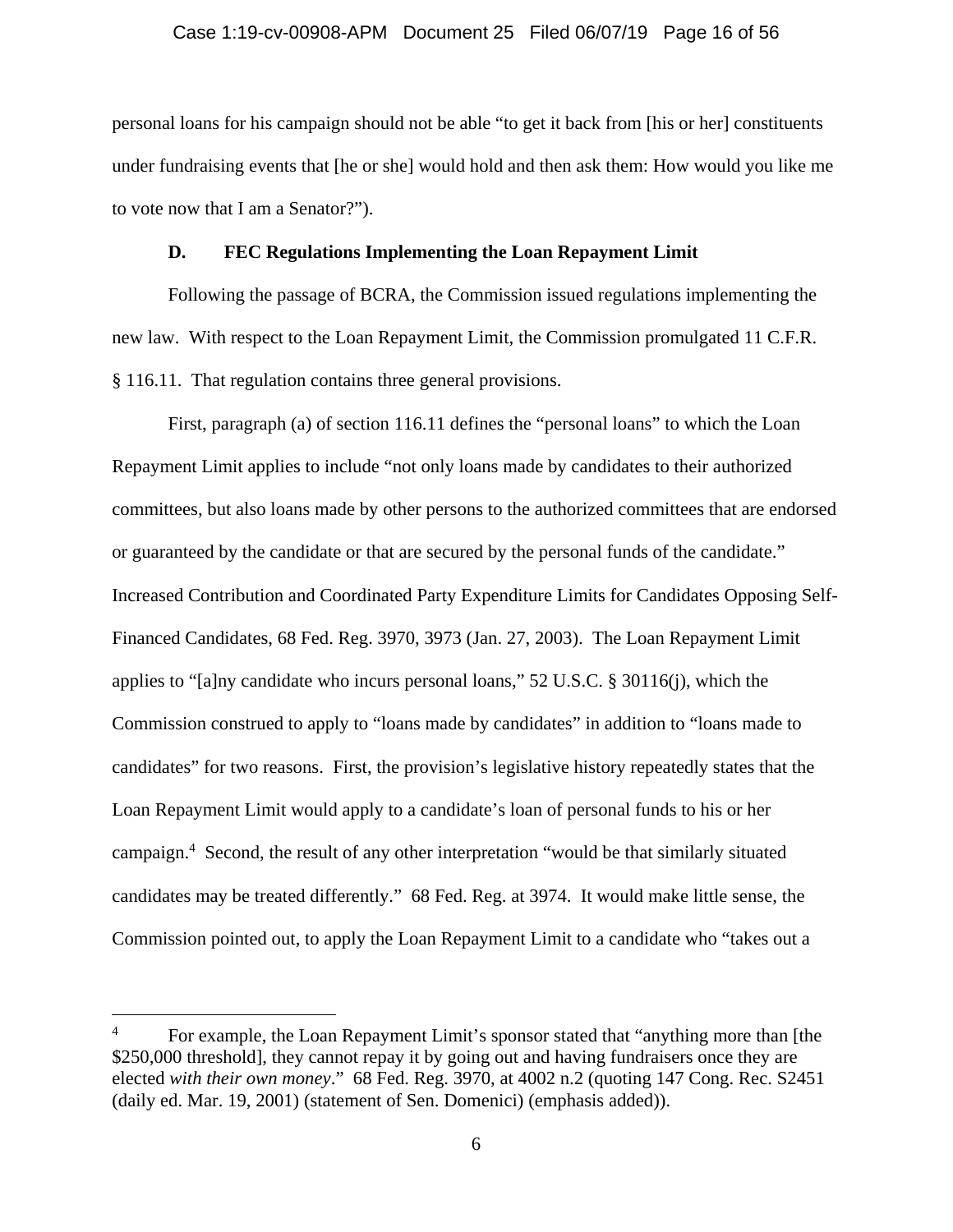### Case 1:19-cv-00908-APM Document 25 Filed 06/07/19 Page 17 of 56

loan from a lending institution and then lends the loan proceeds to his or her authorized committee" but not to "a candidate who liquidates an asset and loans the proceeds from the sale to his or her authorized committee." *Id.*

Second, paragraph (b) of section 116.11 clarifies the limited nature of the Loan Repayment Limit. Under paragraph  $(b)(1)$ , "[r]epayment of the entire loan amount is permitted under BCRA and FECA even if the total loan amount exceeds \$250,000 and as long as these contributions were made on or before the date of the election." 68 Fed. Reg. at 3974. Under paragraphs (b)(2) and (3), the committee may repay only up to a maximum of \$250,000 using contributions that were received after the date of the election. 11 C.F.R.  $\S$  116.11(b)(2), (3).<sup>5</sup>

Third, paragraph (c) of the regulation establishes a 20-day period following an election during which a committee can use the cash it had on hand as of the day after the election to pay back all or part of the candidate's personal loans ("20-Day Repayment Period"). 11 C.F.R. § 116.11(c)(1). After a general election, a campaign committee must file a report with the FEC reporting its receipts and disbursements for a period expiring 20 days after the election. 68 Fed. Reg. at 3974. Thus, after the 20-day post-election period has elapsed, a campaign committee must "treat the remaining balance of the candidate's personal loan that exceeds \$250,000 as a contribution from the candidate to the authorized committee, given that this amount could never be repaid, and given that the amount must be accounted for on the authorized committee's next report." *Id.* (citing 11 C.F.R. § 116.11(c)).

<sup>5</sup> Given this limit, the "net debts outstanding" calculation discussed above, *see supra* p. 4, does not include the amount of a candidate's personal loans in excess of \$250,000, *see* 11 C.F.R.  $$110.1(b)(3)(ii)(C).$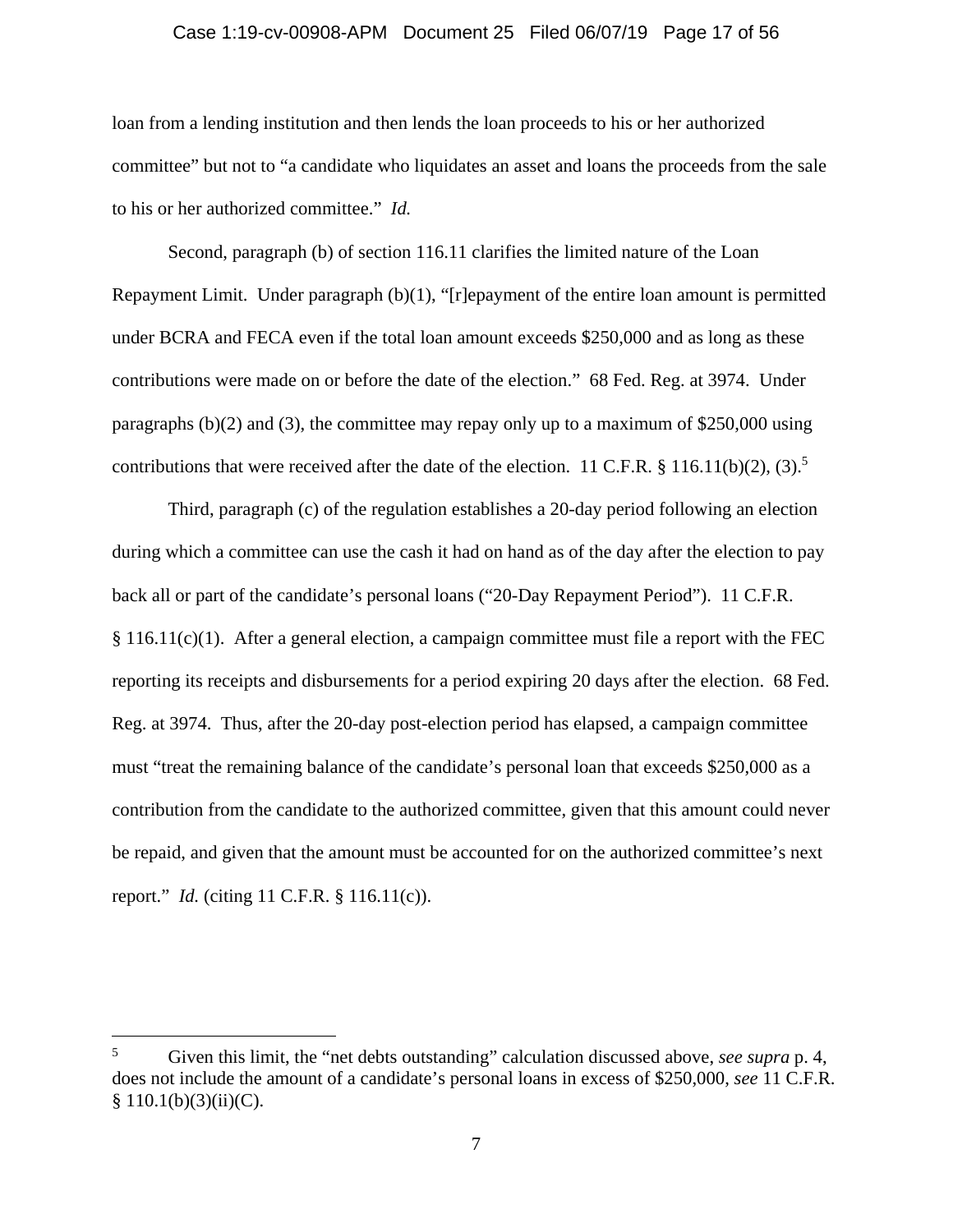### **E. BCRA's "Millionaire's Amendment" and** *Davis v. FEC*

Separate from the Loan Repayment Limit, BCRA's amendments to FECA included a provision known as the "Millionaire's Amendment" that applied only to Congressional candidates. *See Davis v. FEC*, 554 U.S. 724, 729-30 (2008). Under that part of the law, if a candidate for Congress spent in excess of a certain amount of personal funds in support of his or her campaign and additional criteria were met, the law would increase the contribution limits for the self-funding candidate's opponent to help the opponent keep pace. *See id.* at 729. In 2008, the Supreme Court struck down the Millionaire's Amendment in *Davis v. FEC*. *Id.* at 744. The *Davis* Court found that the law's "asymmetrical" contribution limits burdened a candidate's First Amendment right to make "unlimited expenditures of his personal funds" by "enabling his opponent to raise more money and to use that money to finance speech that counteracts and thus diminishes the effectiveness of [the self-funder's] speech." *Id.* at 734, 736.

In the Commission's subsequent rulemaking, the agency concluded that neither the Loan Repayment Limit nor its implementing regulation had been impacted by *Davis*. *See* Repeal of Increased Contribution and Coordinated Party Expenditure Limits for Candidates Opposing Self-Financed Candidates, 73 Fed. Reg. 79,597, 79,600 (Dec. 30, 2008). The Commission noted that *Davis* did not address the validity of the Loan Repayment Limit, nor had it been challenged in that case. *Id.* The Commission also considered various factors indicating that *Davis* did not undermine the validity of the Loan Repayment Limit, since that limit: (1) had been codified in a different subsection of the U.S. Code than the Millionaire's Amendment; (2) "has a wider application" than the provision struck down in *Davis* in that it applied to all federal candidates, not just House candidates opposing a self-funded candidate; (3) "can operate effectively without" the Millionaire's Amendment because it does not rely in any way on that provision; and (4) was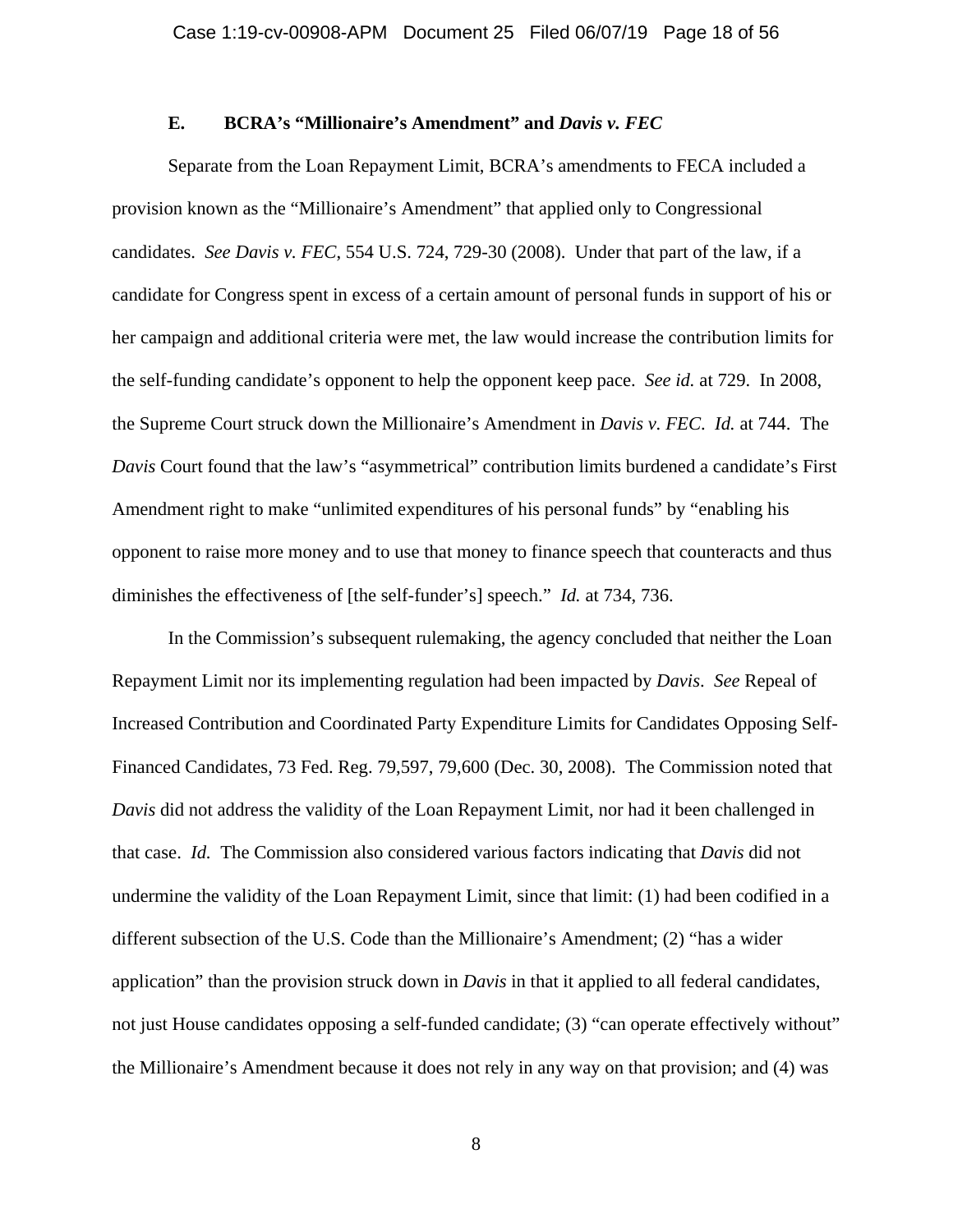not intended by Congress to be "inextricably tied" to the Millionaire's Amendment, given its distinct text, function, and legislative history. *See also* Advisory Opinion 2008-09 (Lautenberg) (concluding that 11 C.F.R. § 116.11 remained valid and applicable after *Davis*).

### **II. FACTUAL BACKGROUND AND PLAINTIFFS' CLAIMS**

By a significant margin, the 2018 Texas Senate campaign between Senator Cruz and Beto O'Rourke was the most expensive Senate campaign in U.S. history.<sup>6</sup> Cruz declared his candidacy for re-election on May 4, 2016. Letter from Cabell Hobbs, Assistant Treasurer for the Committee, to Mr. Bradley Matheson, Reports Analysis Division, FEC (May 11, 2016).<sup>7</sup> Cruz funded his campaign "in large part by contributions from individual supporters" (Compl. for Declaratory and Injunctive Relief ("Compl.") ¶ 12 (Docket No. 1)), and indeed, during the 2018 election cycle, the Committee raised more than \$35 million — \$29.2 million of which came from individual contributions, *see* FEC, Ted Cruz for Senate Financial Summary.8

On the day before the November 6, 2018 general election, Senator Cruz loaned his campaign \$260,000. See Ted Cruz for Senate, FEC Form 3 at 401-02 (Jan. 31, 2019).<sup>9</sup> This was the only loan received by the Cruz campaign.FEC, Ted Cruz for Senate Financial Summary.10 Of the total loan amount, \$255,000 originated from Cruz's margin-approved brokerage account, and \$5,000 originated from Cruz's personal bank accounts. (Compl. ¶ 28.) At the end of election day, the Committee had approximately \$2.2 million cash on hand. (*Id.* ¶ 29.)

<sup>6</sup> Most Expensive Races, OpenSecrets.org, https://www.opensecrets.org/overview/ topraces.php?cycle=2018&display=allcands (last viewed June 4, 2019).

<sup>7</sup> https://docquery.fec.gov/pdf/557/201605110200177557/201605110200177557.pdf.

<sup>8</sup> https://www.fec.gov/data/committee/C00492785/?cycle=2018.

<sup>9</sup> http://docquery.fec.gov/pdf/325/201901319145235325/201901319145235325.pdf.

<sup>10</sup> https://www.fec.gov/data/committee/C00492785/?cycle=2018.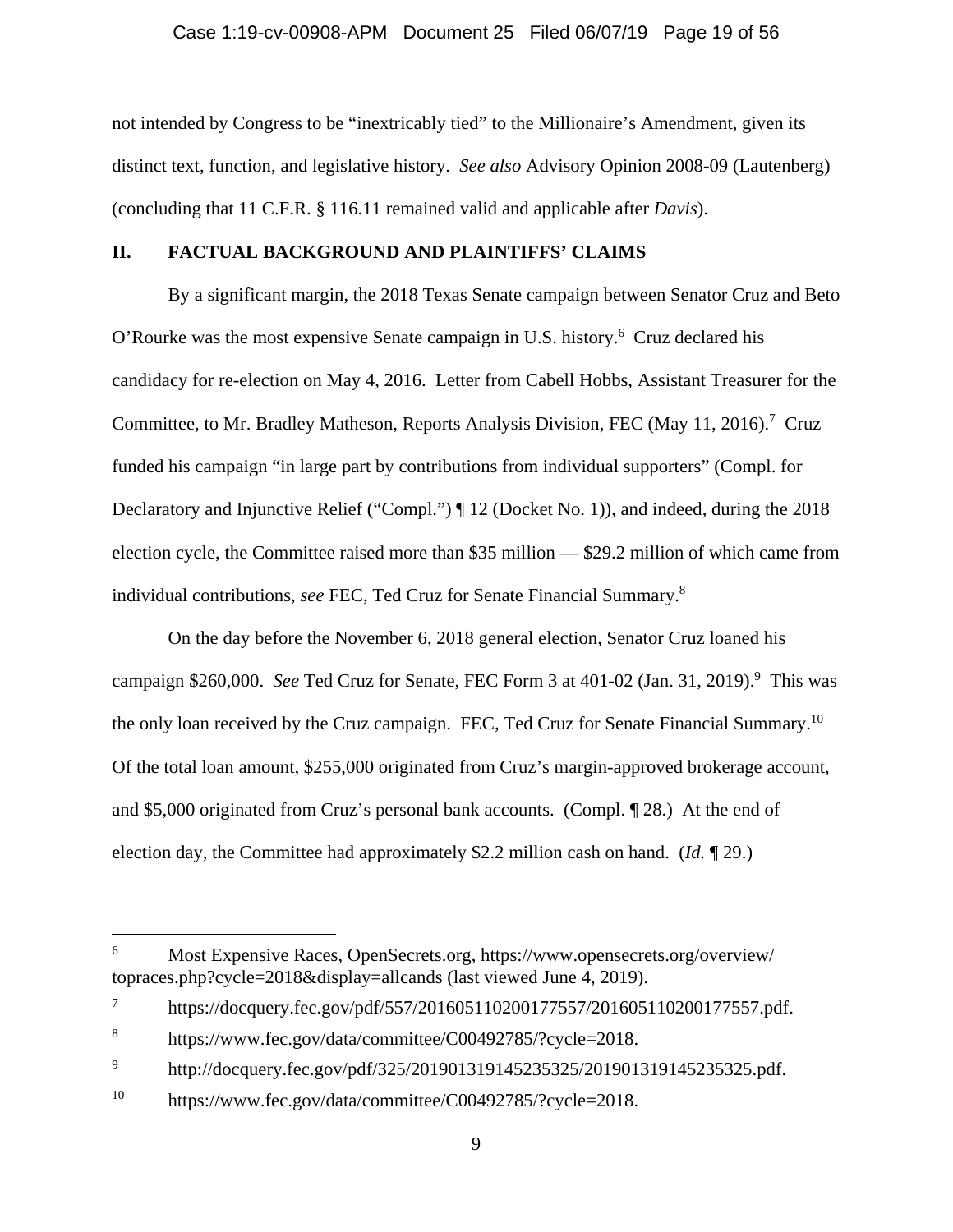### Case 1:19-cv-00908-APM Document 25 Filed 06/07/19 Page 20 of 56

Pursuant to the 20-Day Repayment Period, the Committee had until November 26, 2018 to use its \$2.2 million in cash on hand to repay Senator Cruz all or part of the \$260,000 he had loaned it the day before the election. *See* 11 C.F.R. § 116.11(c)(1). During the 20-Day Repayment Period, however, the Committee "used the funds it had on hand to pay vendors and meet other obligations instead of repaying CRUZ's loans." (Compl. ¶ 29.) After the conclusion of the 20-day window, on November 27, 2018, the Committee was required to treat the \$10,000 of Cruz's personal loans that exceeded the \$250,000 Loan Repayment Limit, and which the Committee did not use its cash on hand to repay during the 20-Day Repayment Period, as a contribution from Cruz to his Committee. *See* 11 C.F.R. § 116.11(c)(2).

Subsequently, using "money raised after the election," the Committee repaid the statutory maximum of \$250,000 of Cruz's personal loans in four payments in December 2018. (Compl. ¶¶ 30-31.) The entirety of those payments went toward Cruz's personal loan that originated from his margin account. (*Id.* 130.) As a result, of the remaining \$10,000 of Cruz's personal loan that was converted to a contribution to his Committee, \$5,000 originated from Cruz's personal bank account and \$5,000 originated from his margin loan. (*Id.* ¶¶ 31-32.)

On April 1, 2019, plaintiffs filed a five-count complaint. (Compl. ¶¶ 34-51.) The first two counts challenge the constitutionality of the statute and the remaining three counts challenge the regulation. Plaintiffs' statutory claims, Counts I and II, assert that that the Loan Repayment Limit violates the First Amendment on its face and as applied to plaintiffs and to "potential postelection donors to Plaintiffs." (*Id.* ¶¶ 34-44). In Count III, plaintiffs claim that 11 C.F.R. § 116.11 is likewise unconstitutional and violates the Administrative Procedure Act (APA"). (*Id.* ¶¶ 45-46.) In Count IV, plaintiffs claim that the 20-Day Repayment Period of section 116.11(c) is both unconstitutional and arbitrary and capricious in violation of the APA. (*Id.* ¶¶ 47-48.)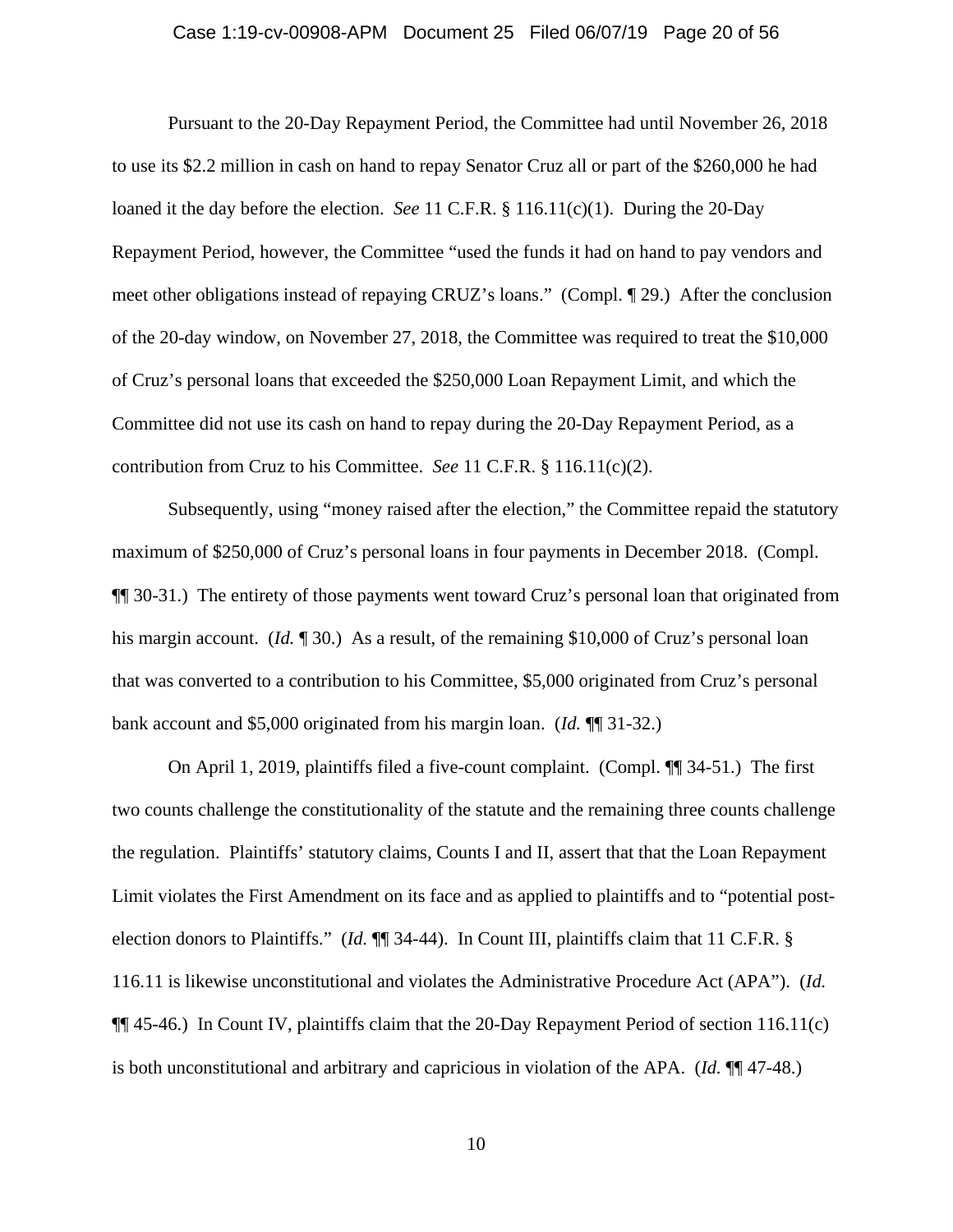Finally, in Count V, plaintiffs claim that the Commission's regulation defining "personal loan" at section 116.11(a) violates the APA. (*Id.*  $\P$  49-51.) Plaintiffs seek declaratory and injunctive relief. (*Id.* ¶ 52.)

With their complaint, plaintiffs also filed an application for a three-judge court under BCRA's special judicial review provision. (Pls.' Appl. For a Three Judge Ct. (Docket No. 2).)

### **ARGUMENT**

# **I. CLAIMS DO NOT QUALIFY FOR A THREE-JUDGE COURT UNDER BCRA § 403 IF THEY ARE NON-JUSTICIABLE, INSUBSTANTIAL, OR CHALLENGING A REGULATION**

Section 403 of BCRA provides that a plaintiff may request the convening of a three-judge court pursuant to 28 U.S.C. § 2284, for actions challenging the constitutionality of "any provision" of BCRA or "any amendment made by" it. BCRA § 403(a), (d)(2) (reprinted at 52 U.S.C. § 30110 (note)). A final decision by a three-judge court under BCRA § 403 "shall be reviewable only by appeal directly to the Supreme Court of the United States." *Id.* § 403(a)(3).

At this stage of the proceedings under BCRA § 403, it is the role of this Court "to determine how and by whom this case will be heard." *Republican Party of La. v. FEC*, 146 F. Supp. 3d 1, 8 (D.D.C. 2015). While BCRA's judicial-review provision states that a constitutional challenge to BCRA "shall" be heard by a three-judge court in this District, courts have established that the single-court judge to which the case is assigned plays a critical gatekeeper role. *See Republican Party of La.*, 146 F. Supp. 3d at 8 (explaining that even though "BCRA's judicial-review provision appears straightforward . . . [n]ot just any constitutional challenge needs to be heard by a three-judge court"). Indeed, the federal three-judge court statute, which BCRA 403 incorporates, explicitly gives a single district judge the authority to "determine[] that three judges are not required." 28 U.S.C. § 2284(b)(1).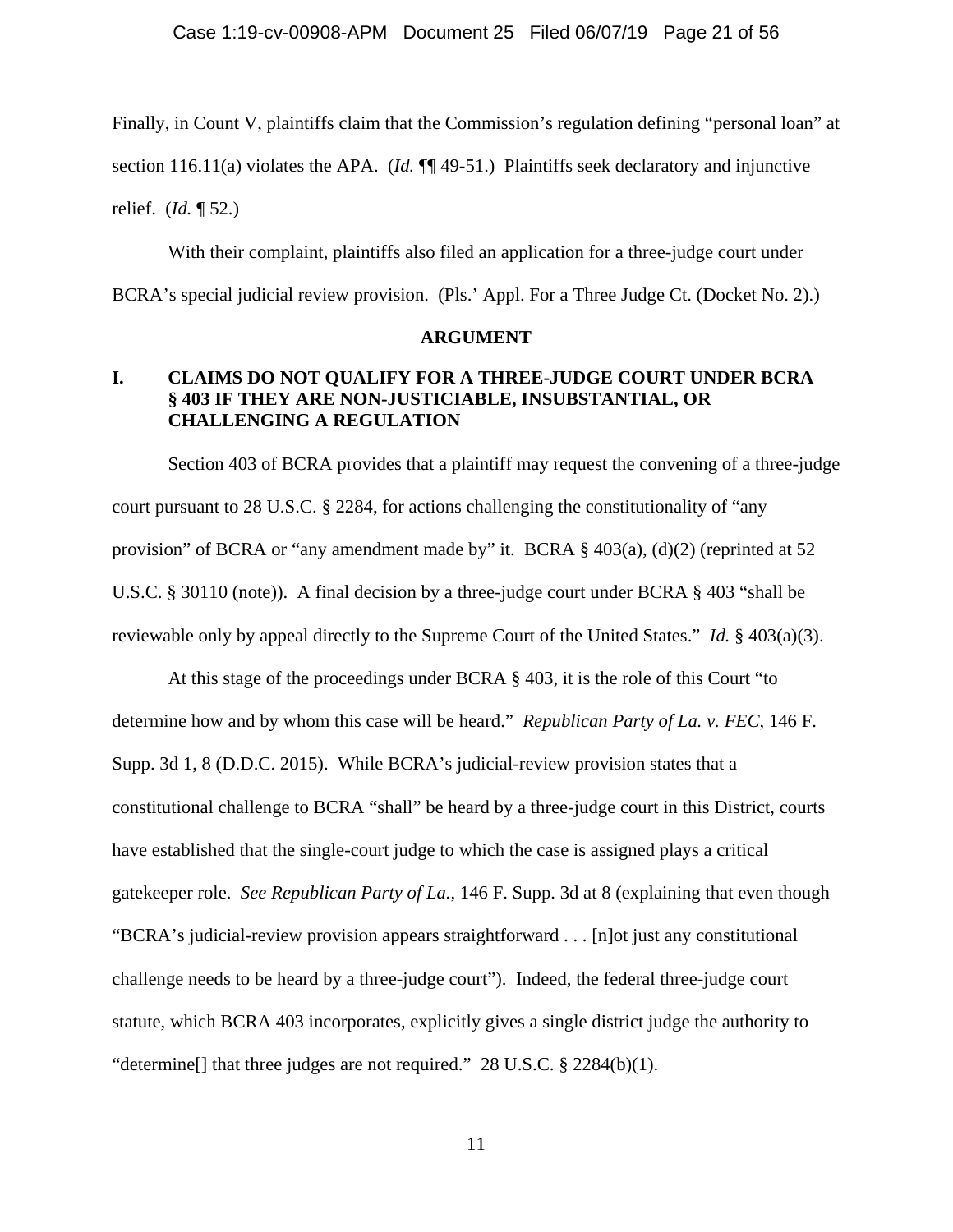### Case 1:19-cv-00908-APM Document 25 Filed 06/07/19 Page 22 of 56

This gatekeeper role is crucial because the Supreme Court has no discretion of its own to refuse adjudication on the merits in direct appeal cases. *McCutcheon v. FEC*, 572 U.S. 185, 196 (2014). As a result, courts in this District have followed the Supreme Court's direction that "due to an 'overriding policy . . . of minimizing the mandatory docket of [the Supreme] Court in the interests of sound judicial administration,' district courts are to narrowly construe statutory provisions providing for three-judge courts." *Rufer v. FEC*, 64 F. Supp. 3d 195, 202 (D.D.C. 2014) (quoting *Gonzalez v. Automatic Emp. Credit Union*, 419 U.S. 90, 98 (1974)).

Consistent with that narrow construction mandate, applications for three-judge courts made pursuant to BCRA § 403 are subject to at least three important restrictions. First, the plaintiff's claims must present a "'justiciable controversy,'" including by satisfying Article III's standing requirement. *Republican Party of La.*, 146 F. Supp. 3d at 8 (quoting *Schonberg v. FEC*, 792 F. Supp. 2d 14, 17 (D.D.C. 2011)). Second, the plaintiff's case also "must present a 'substantial claim.'" *Id.* (quoting *Schonberg*, 792 F. Supp. 2d at 17); *see also Shapiro v. McManus*, 136 S. Ct. 450, 456 (2015) (explaining that "constitutional insubstantiality" is equated to concepts such as "wholly insubstantial" and "obviously without merit" (internal quotation marks omitted)). Third, the plaintiff's claims must challenge statutory provisions of BCRA, and not Commission regulations. *See, e.g.*, *Bluman v. FEC*, 766 F. Supp. 2d 1, 4 (D.D.C. 2011).

As detailed below, these three restrictions on BCRA § 403 render all five of plaintiffs' claims in this case ineligible for a three-judge court. First, plaintiffs lack standing. Second, even if plaintiffs had standing, all of their claims are so obviously foreclosed by Supreme Court precedent that they are not substantial enough for three-judge court review and direct appeal to the Supreme Court. Finally, Counts III, IV, and V of the complaint suffer from the additional flaw that they challenge the validity of Commission regulations, not BCRA.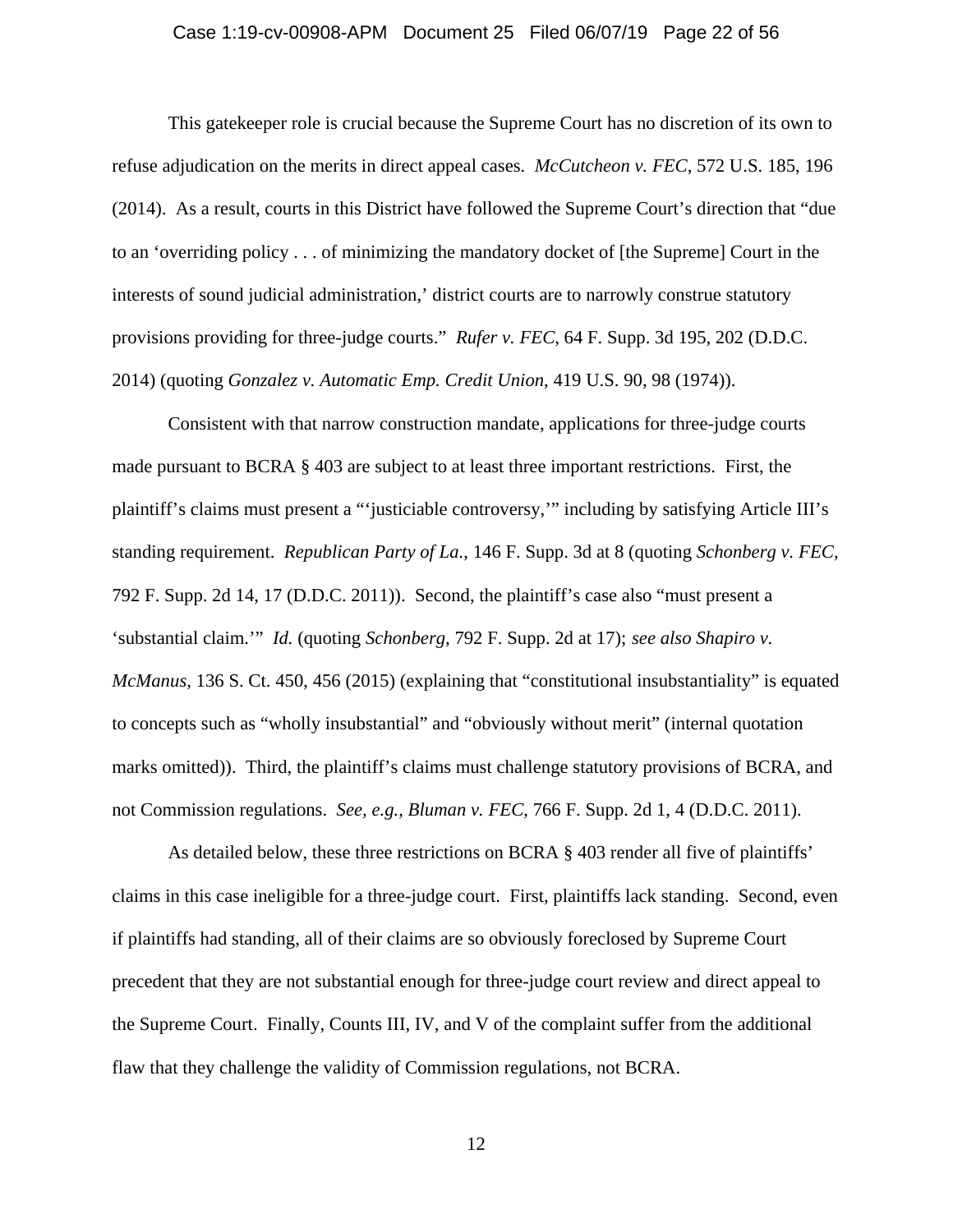# **II. PLAINTIFFS' CLAIMS ARE NOT JUSTICIABLE BECAUSE PLAINTIFFS LACK STANDING**

To qualify for a three-judge court under BCRA 403, the plaintiff's claims must present a "'justiciable controversy.'" *Republican Party of La.*, 146 F. Supp. 3d at 8 (quoting *Schonberg*, 792 F. Supp. 2d at 17). For example, "claims should not be heard by a three-judge court if Plaintiffs lack standing." *Id.*; *see also Shapiro*, 136 S. Ct. at 455 ("[A] three-judge court is not required where the district court itself lacks jurisdiction." (internal quotation marks omitted)).

Plaintiffs cannot carry their burden of establishing that they have Article III standing. *See Arpaio v. Obama*, 797 F.3d 11, 19 (D.C. Cir. 2015). To survive the FEC's motion to dismiss under Rule 12(b)(1), plaintiffs' complaint "must contain sufficient factual matter, accepted as true, to 'state a claim [of standing] that is plausible on its face.'" *Arpaio*, 797 F.3d at 19 (quoting *Ashcroft v. Iqbal*, 556 U.S. 662, 678 (2009)). Although the Court must accept as true all of the plaintiff's well-pled factual allegations and draw all reasonable inferences in favor of the plaintiff, the Court need not accept the plaintiff's legal conclusions as true. *Id.* The Court also need not "accept inferences that are unsupported by the facts set out in the complaint." *Id.* (internal quotation marks omitted). Also, this Court "may look beyond the allegations contained in the complaint" to "materials outside the pleadings" to determine whether plaintiffs can carry their burden of proving they have standing. *Flores ex rel. J.F. v. District of Columbia*, 437 F. Supp. 2d 22, 28-29 (D.D.C. 2006) (internal quotation marks omitted).

"Every plaintiff in federal court bears the burden of establishing the three elements that make up the 'irreducible constitutional minimum' of Article III standing: injury-in-fact, causation, and redressability." *Dominguez v. UAL Corp.*, 666 F.3d 1359, 1362 (D.C. Cir. 2012) (quoting *Lujan v. Defenders of Wildlife*, 504 U.S. 555, 560-61 (1992)). Each of the two plaintiffs in this case must therefore have a distinct, actual injury that is connected to the relief requested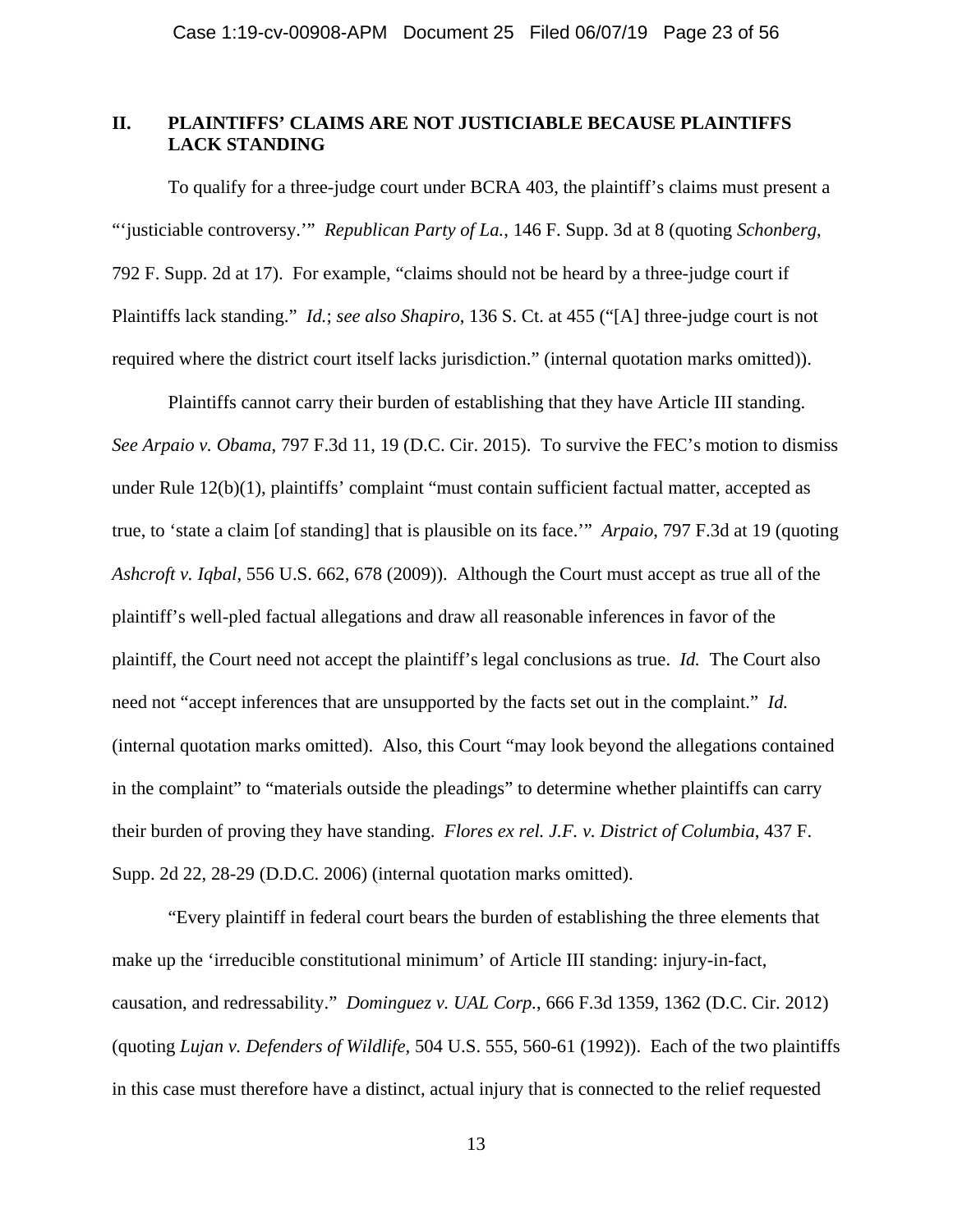### Case 1:19-cv-00908-APM Document 25 Filed 06/07/19 Page 24 of 56

for the case to be a "proper object of this District Court's remediation." *Lewis v. Casey*, 518 U.S. 343, 358 (1996) (observing that the district court had found "actual injury on the part of only one named plaintiff"); *Wagner v. FEC*, 793 F.3d 1, 4 (D.C. Cir. 2015) (en banc) (explaining that claims of two of three plaintiffs had become moot).

In addition, "'[s]tanding is not dispensed in gross.'" *Davis*, 554 U.S. at 734 (quoting *Lewis*, 518 U.S. at 358 n.6); *Wagner*, 793 F.3d at 5 (same). It is therefore required that "a plaintiff must demonstrate standing for *each claim* he seeks to press and for each form of relief that is sought." *Davis*, 554 U.S. at 734 (internal quotation marks omitted and emphasis added).

## **A. Both Plaintiffs Lack Standing Because the Injuries They Allege Are Self-Inflicted**

The D.C. Circuit has "consistently held that self-inflicted harm doesn't satisfy the basic requirements for standing." *Nat'l Family Planning & Reprod. Health Ass'n, Inc. v. Gonzales*, 468 F.3d 826, 831 (D.C. Cir. 2006). Self-inflicted injuries are neither "cognizable under Article III," nor "fairly traceable to the defendant's challenged conduct." *Id.* (finding no standing because "the association's asserted injury appears to be largely of its own making"). Plaintiffs' claimed injury — that the Committee now cannot repay Cruz's \$10,000 loan balance (Compl. ¶¶ 32-33) — was self-inflicted in two independent ways.

First, there is no rational explanation for Senator Cruz's personal loans to the Committee other than as an attempt to manufacture an injury so plaintiffs could bring this lawsuit. Such an injury is self-inflicted, however, and thus cannot confer standing, because it was "substantially caused by the plaintiff's own conduct." *Ellis v. Comm'r of IRS*, 67 F. Supp. 3d 325, 336-37 (D.D.C. 2014), *aff'd*, 622 F. App'x 2 (D.C. Cir. 2015) (per curiam).

For example, in *J. Roderick MacArthur Foundation v. FBI*, a foundation had claimed that the FBI's practice of maintaining records on the foundation would discourage grantees from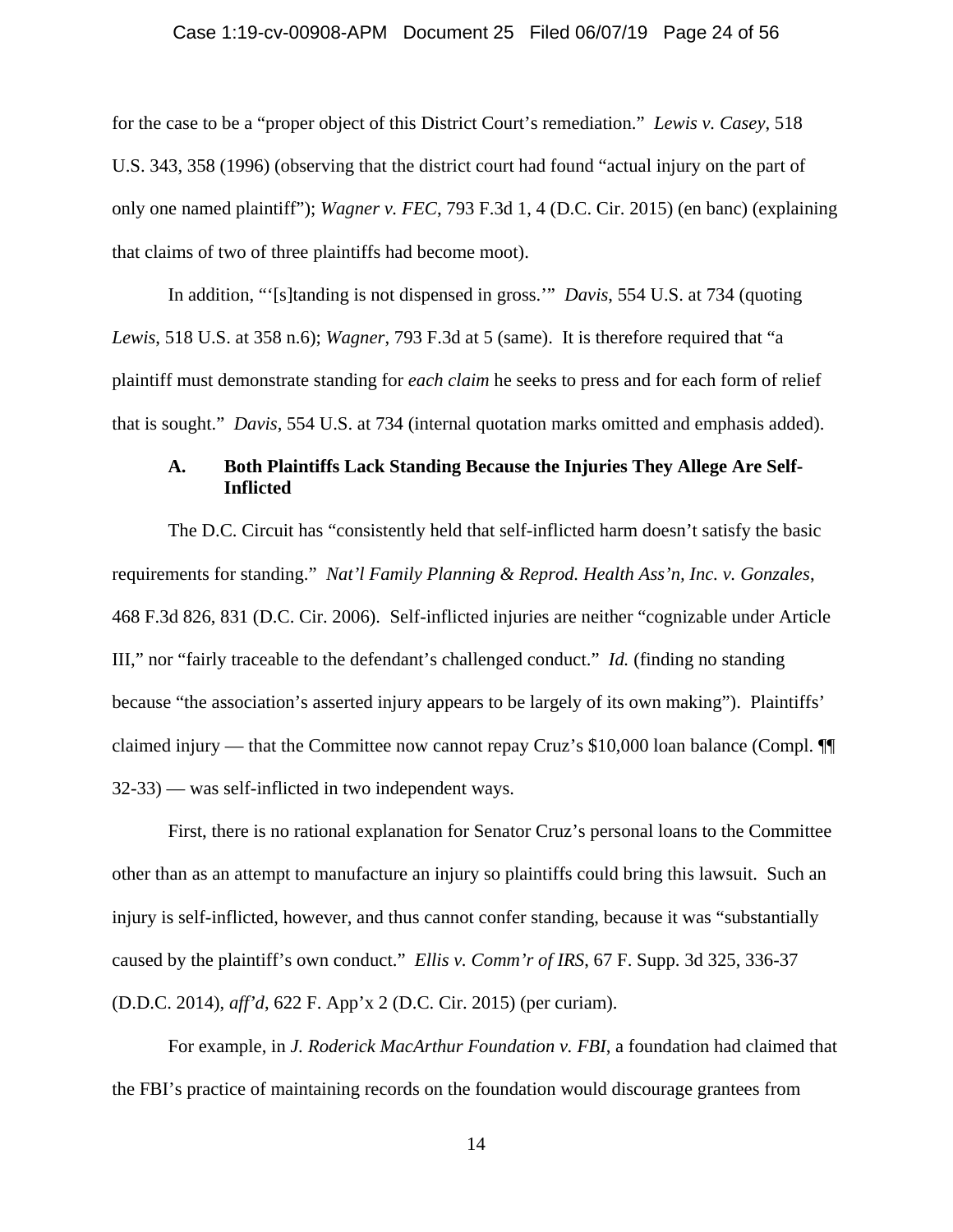### Case 1:19-cv-00908-APM Document 25 Filed 06/07/19 Page 25 of 56

seeking its grants and make it more difficult for the foundation's employees to find future work. 102 F.3d 600, 606 (D.C. Cir. 1996). The D.C. Circuit held that the foundation lacked standing because these alleged injuries were only possible if the FBI's files were publicly known, and they were only publicly known when the foundation made the information public. *Id.*

In this case, the timing, amount, and circumstances surrounding Cruz's personal loans show that they could have served no purpose for the Cruz campaign other than to support this suit, and the complaint does not claim otherwise. The \$260,000 loans were made to the Committee the day before the election. By that point, Senator Cruz had already been a candidate for more than two-and-a-half years. Not only had the Committee raised approximately \$35 million in contributions by that time, but on the date of the election, the Committee still had \$2.2 million in cash on hand. *See* FEC Form 3 (Report of Receipts and Disbursements), Ted Cruz for Senate, Post-General 2018 at 7791-92 ("Post-General Report").<sup>11</sup> Thus, Senator Cruz's \$260,000 loan amounted to barely more than one-tenth of the cash the Committee already possessed with less than 24 hours to go before the election. Any notion that the loan might have been helpful for paying the campaign's other debts is undermined by the Committee's contemporaneous spending: on the same day Cruz made his loan to the Committee, the Committee donated \$200,000 to the Texas Republican Party. *See id. at* 7790.

Additionally, the amount and structure of the \$260,000 loan are transparently tailored for a challenge to the validity of the Loan Repayment Limit and its regulation. A loan of \$10,000 less would not have been impacted by the \$250,000 Loan Repayment Limit, and therefore plaintiffs would have no injury to bring this lawsuit. The excess \$10,000 that represents plaintiffs' alleged injury is also neatly divided between a \$5,000 loan that Senator Cruz

<sup>11</sup> http://docquery.fec.gov/pdf/477/201812069134977477/201812069134977477.pdf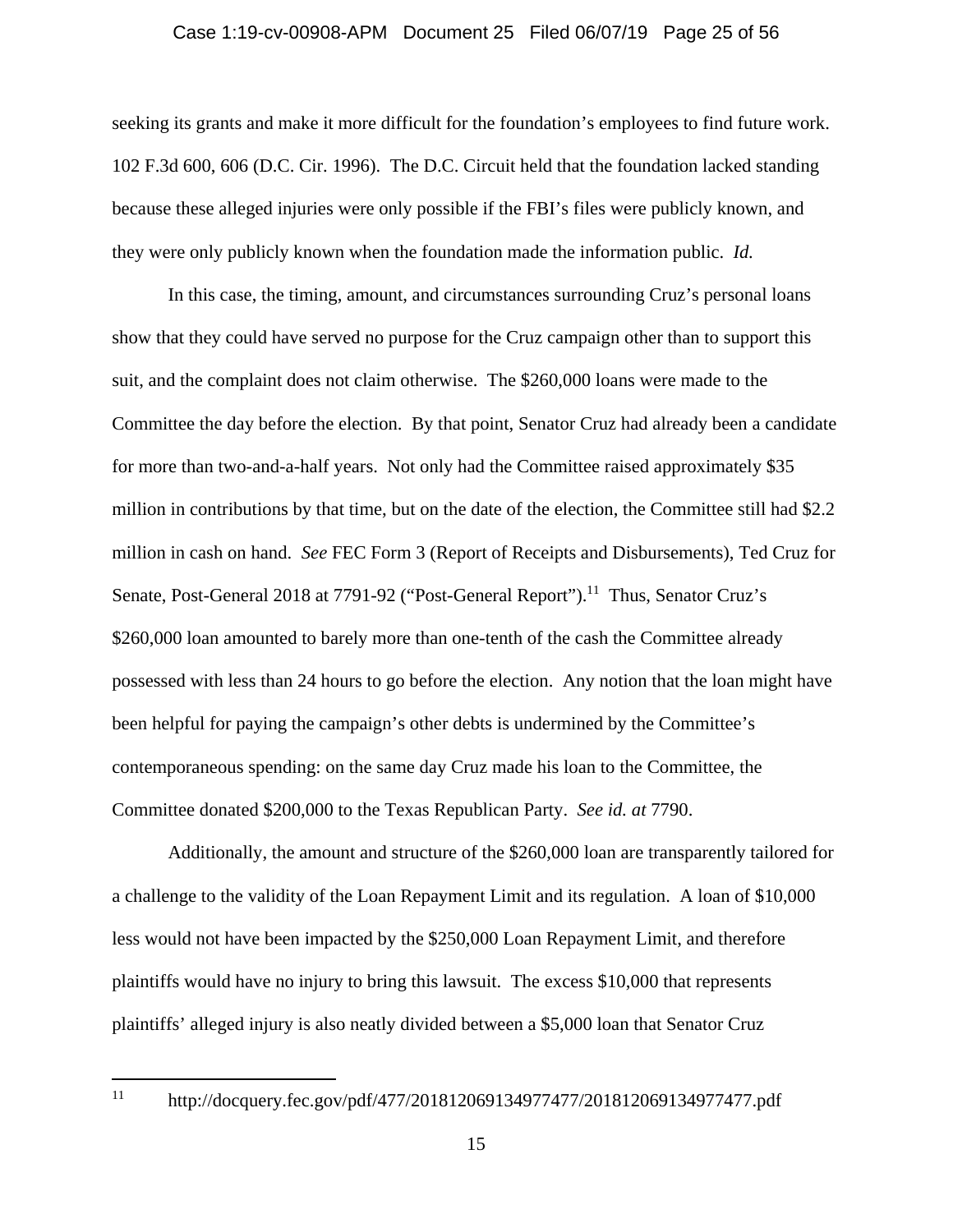#### Case 1:19-cv-00908-APM Document 25 Filed 06/07/19 Page 26 of 56

originated from a margin loan and \$5,000 that originated from Cruz's personal bank account. The complaint does not attempt to explain why Senator Cruz saw fit to loan \$5,000 in personal funds to a campaign that already had more than \$2.2 million on the day before the election. But by doing so, it gave plaintiffs an alleged basis upon which to challenge the regulation's determination that the statute applies to both types of personal loans. (*See* Compl. ¶¶ 49-51.) Plaintiffs' litigation-driven machinations should not be permitted to provide a potential foundation for invalidating important, corruption-fighting election laws.

Second, plaintiffs' alleged injury was self-inflicted for the additional reason that, after they unnecessarily constructed the conditions necessary for their alleged injury, plaintiffs then chose not to take legally available steps to avoid that injury. A plaintiff has impermissibly selfinflicted its own injury where it "has within its grasp an easy means for alleviating the alleged [injury]" and yet "has *chosen* to remain in the lurch." *Gonzales*, 468 F.3d at 831.

For example, in *Gonzales*, the D.C. Circuit held that a family planning association lacked standing to sue a government agency where it claimed that uncertainty over how to comply with a purportedly conflicting statute and regulation might cause it to lose funding. *Gonzales*, 468 F.3d at 829, 831. The association could have resolved this alleged uncertainty on its own, the D.C. Circuit explained, since the APA would have allowed it to simply ask the relevant agency to clarify the alleged uncertainty. *Id.* at 831. Because the plaintiff did not do so, it lacked standing. *Id.*12

l

<sup>12</sup> *See also McConnell v. FEC,* 540 U.S. 93, 228 (2003) (finding any injury to political candidates challenging law increasing limits on "hard money" contributions stemmed from their own choice not to accept such contributions); *Grocery Mfrs. Ass'n v. EPA,* 693 F.3d 169, 177 (D.C. Cir. 2012) (concluding that costs and risks associated with producing a 15% ethanol blend was not traceable to the EPA's decision to allow that blend on the market for fuel manufactures who chose to switch for financial reasons rather than any regulatory compulsion); *Petro-Chem Processing, Inc. v. EPA,* 866 F.2d 433, 438 (D.C. Cir. 1989) (holding that hazardous waste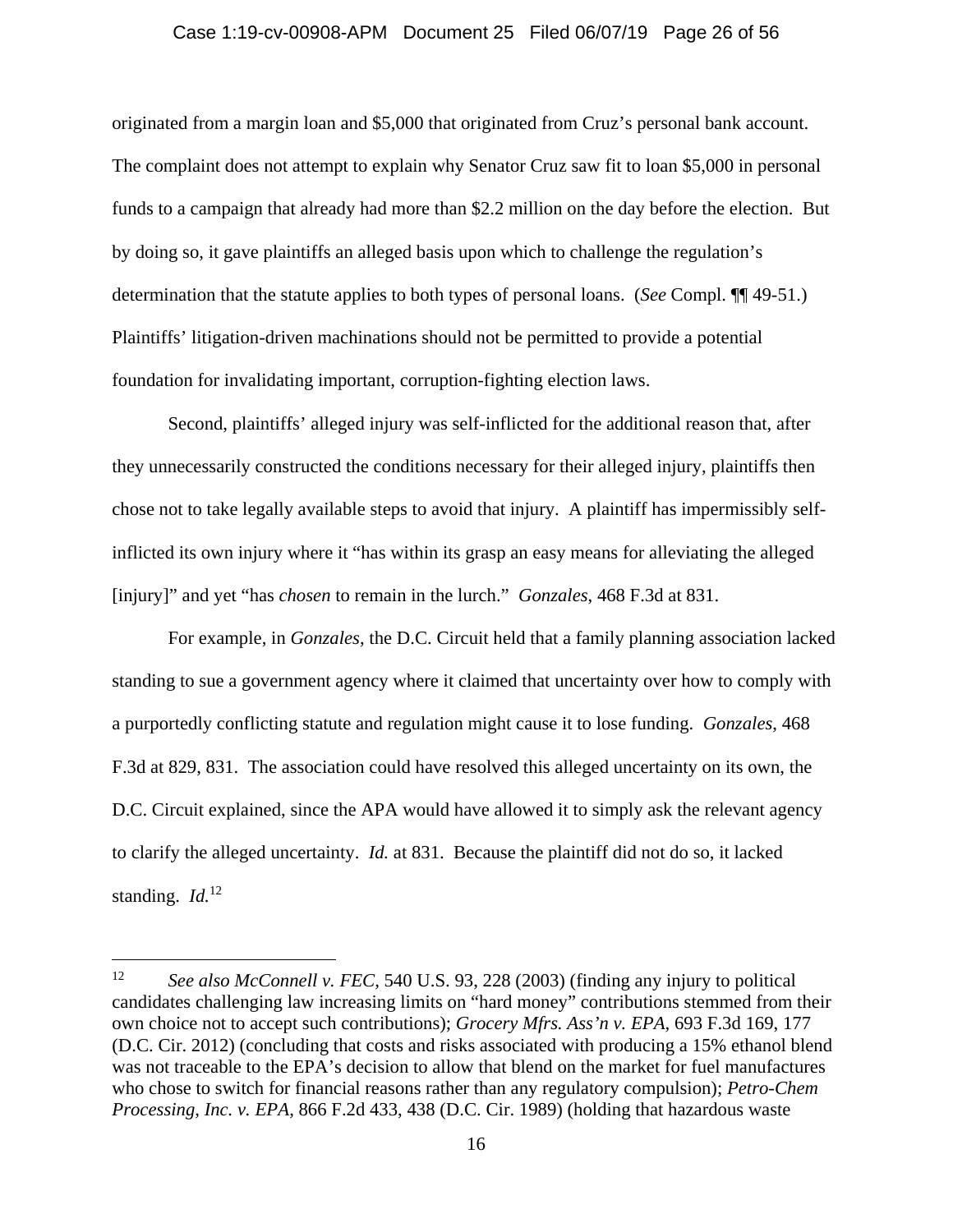#### Case 1:19-cv-00908-APM Document 25 Filed 06/07/19 Page 27 of 56

Here, after the election, plaintiffs could have avoided their alleged injury by repaying at least \$10,000 to Cruz within 20 days from their \$2.2 million in election-day cash on hand. *See*  11 C.F.R. § 116.11(c)(1). Plaintiffs' choice to allow the 20-Day Repayment Period to expire without repaying \$10,000 to Cruz directly resulted in that amount being converted into an unrepayable contribution from Cruz to the committee.

Plaintiffs' choice to remain in the lurch was completely voluntary. The complaint admits that after the election the Committee "used the funds it had on hand to pay vendors and meet other obligations instead of repaying CRUZ's loans." (Compl. ¶ 29.) The complaint appears to suggest that plaintiffs were required to make this choice because the Committee ended the election with \$406,194 in net debts outstanding. *Id.* But the Committee could have satisfied all of its obligations by using its \$2.2 million in cash on hand to pay down its \$2.5 million in debt including \$10,000 to Cruz. And then the Committee could have raised \$406,194 in post-election contributions to repay the remaining \$250,000 it owed to Cruz (as the Committee later did (*see* Compl. ¶¶ 30-31)), and to repay the remaining \$156,194 of its net debts outstanding.

Plaintiffs' *preference* to use post-election contributions to repay Cruz's \$10,000 in violation of federal law instead does not constitute an injury that confers standing. It was a mere "self-inflicted budgetary choice." *Am. Soc. For Prevention of Cruelty to Animals v. Feld Entm't, Inc.*, 659 F.3d 13, 25 (D.C. Cir. 2011) (citation and internal quotation marks omitted). For

disposal companies that chose geologic repositories over safer methods did so in their own economic self-interest, breaking the causal chain between the threatened injury and EPA's regulations); *Afifi v. Lynch*, 101 F. Supp. 3d 90, 110 (D.D.C. 2015) (finding a lack of standing to bring claim that the FBI's investigation of plaintiff cost him employment opportunities because potential employers only knew about the investigation due to plaintiff's decision to publicize it in the media); 13A Charles Alan Wright et al., *Fed. Practice and Procedure* § 3531.5 (3d ed. April 2019 Update) ("At some point, standing may be denied because the injury seems solely—or almost solely—attributable to the plaintiff.").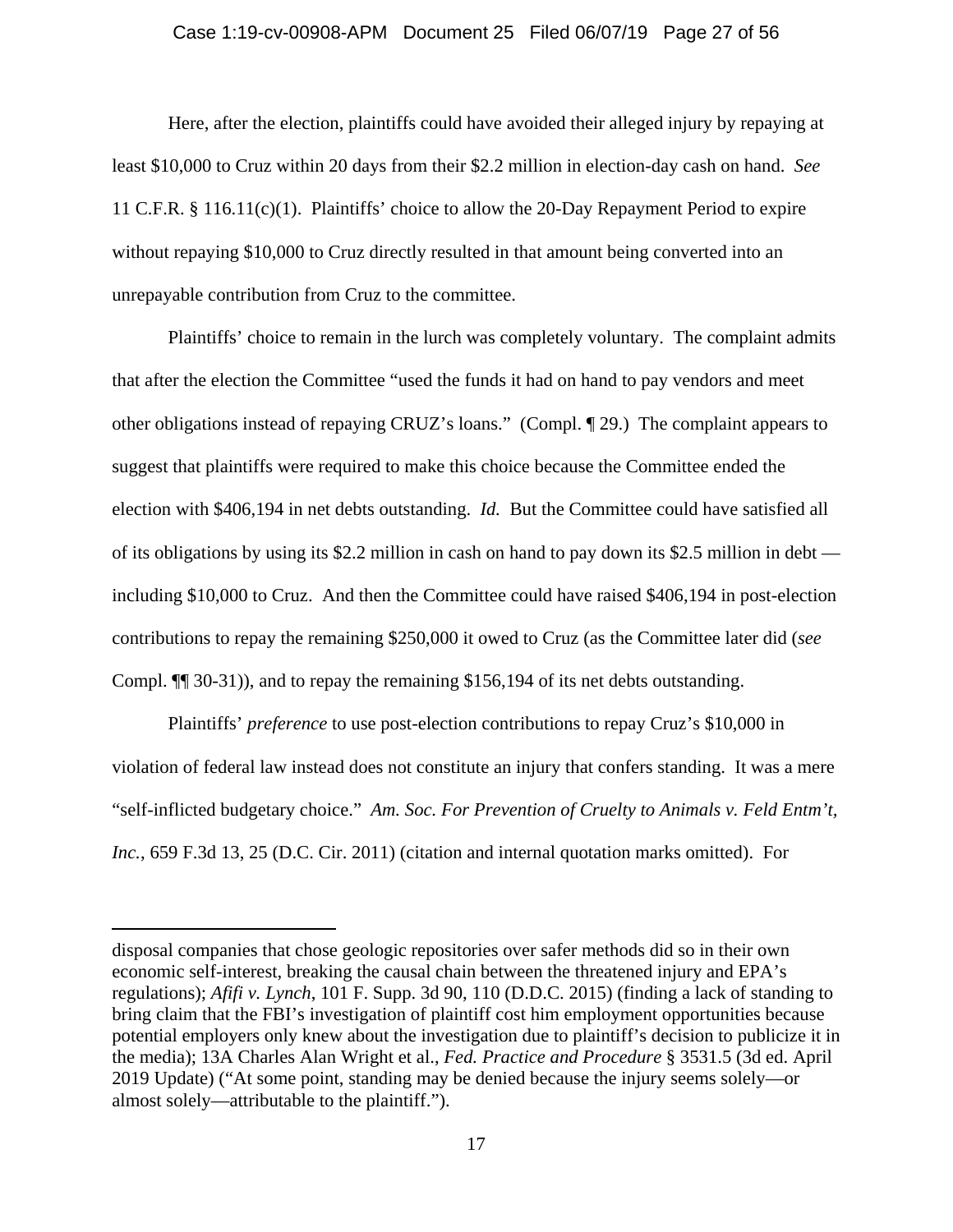### Case 1:19-cv-00908-APM Document 25 Filed 06/07/19 Page 28 of 56

example, in *Huron v. Berry*, a district court dismissed a family's challenge to the federal government's decision to approve certain health insurance plans for its employees that lacked coverage for devices that aid communication-impaired individuals. 12 F. Supp. 3d 46, 47 (D.D.C. 2013), *aff'd sub nom. Huron v. Cobert*, 809 F.3d 1274 (D.C. Cir. 2016).The family had a self-inflicted injury, and therefore lacked standing, because it had elected to enroll in an allegedly offending plan rather than selecting a different plan offering the coverage needed. *Id.* at 53. It "makes no difference," the court stated, that the family's choice of plan was "motivated by cost considerations and other family members' healthcare needs." *Id.*

Similarly, in the campaign finance context, the D.C. Circuit has held that plaintiffs cannot impose First Amendment harm on themselves by foregoing legally available options for their desired spending in lieu of more burdensome and illegal spending options. *See Stop This Insanity, Inc. Emp. Leadership Fund v. FEC*, 761 F.3d 10 (2014). In *Stop This Insanity*, the Court of Appeals rejected a corporation's argument that its connected political committee should be free from FECA's restrictions on its ability to solicit funds to pay for electoral speech. *Id.* at 11. The D.C. Circuit pointed out that the corporation itself already had the ability under FECA to freely solicit funds to pay for its speech. *Id.* at 11, 14. As a result, the plaintiff had passed up a "*less* burdensome" and "more robust option" for its desired spending, and then, "trapped in a snare it has fashioned for itself," the plaintiff "claim[ed] there is a constitutional right to do things the hard way." *Id.* at 14. The D.C. Circuit's response: "We cannot sanction such an illogical conclusion." *Id.* Likewise, this Court should reject plaintiffs' attempt to repay Cruz using "the hard way."<sup>13</sup>

<sup>&</sup>lt;sup>13</sup> Plaintiffs desire to repay Cruz's \$10,000 the "hard way" distinguishes this case from the D.C. Circuit's recent ruling in *Libertarian National Committee, Inc. v. FEC*, \_\_\_ F.3d \_\_\_, No. 18-5227, 2019 WL 2180336 (D.C. Cir. May 21, 2019) (en banc). There, the D.C. Circuit held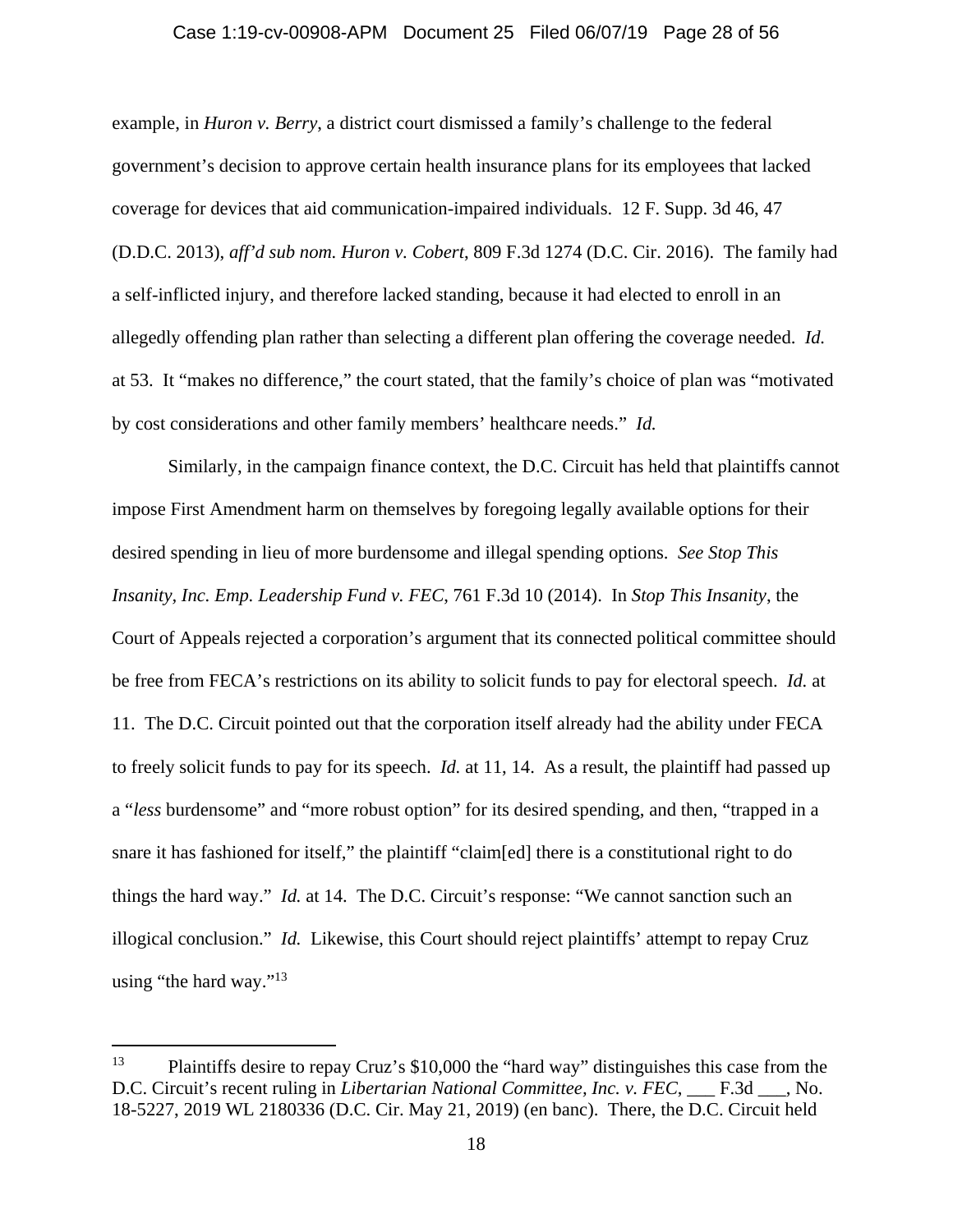### Case 1:19-cv-00908-APM Document 25 Filed 06/07/19 Page 29 of 56

Additionally, the complaint's suggestion that plaintiffs needed "to pay vendors and meet other obligations instead of repaying CRUZ's loans" due to concerns unrelated to the statute (Compl. ¶ 29), not only fails to establish standing, but is also unsupported by the alleged and publicly available facts. As an initial matter, the Committee's own disclosures to the FEC reveal that it could have made a \$10,000 payment to Cruz within the 20-Day Repayment Period without altering its other spending at all. The Committee made only \$1,977,738.60 in total disbursements within the 20-Day Repayment Period, meaning that it still had over \$200,000 cash on hand at the end of the 20-day window with which it could have made a \$10,000 payment to Cruz. *See* Post-General Report at 7725-7790 (date).<sup>14</sup>

Furthermore, within the 20-day period the Committee made disbursements that make evident that the Committee could not have been motivated by a desire to pay vendors and other obligations before repaying Cruz. For example, on November 26, 2018, the Committee made a \$2,000 donation to the Texas Pastor Council, undermining any suggestion that it could not repay Cruz any of his \$10,000 debt because it had to "pay vendors and meet other obligations." Compl.  $\P$  29; Post-General Report at 7790.<sup>15</sup> On the same day, the Committee also made a \$886.60 payment to Senator Cruz for "Travel – Mileage/Per Diem" and a \$63.66 payment to his wife for "Travel." *Id.* at 7768-69. Unlike the repaying of Cruz's loan, neither the donation to the

that a political party had not caused its own injury by refusing to accept an entire bequeathed contribution at once because FECA required it "to choose between immediate access to the money [that had been contributed to the party] and long-term flexibility in spending it." *Id.* at \*3. That court said that when the "committee chose the lesser of two evils" and refused to accept the entire contribution subject to restrictions on how it could be spent, that choice did not "transform[] FECA's limitation into a self-imposed restriction." *Id.* In contrast here, plaintiffs voluntarily chose to forego an option with no "evil" attached to it at all: using its cash on hand to repay Cruz's \$10,000 debt.

<sup>14</sup> http://docquery.fec.gov/pdf/477/201812069134977477/201812069134977477.pdf. 15 *Id.*

<sup>19</sup>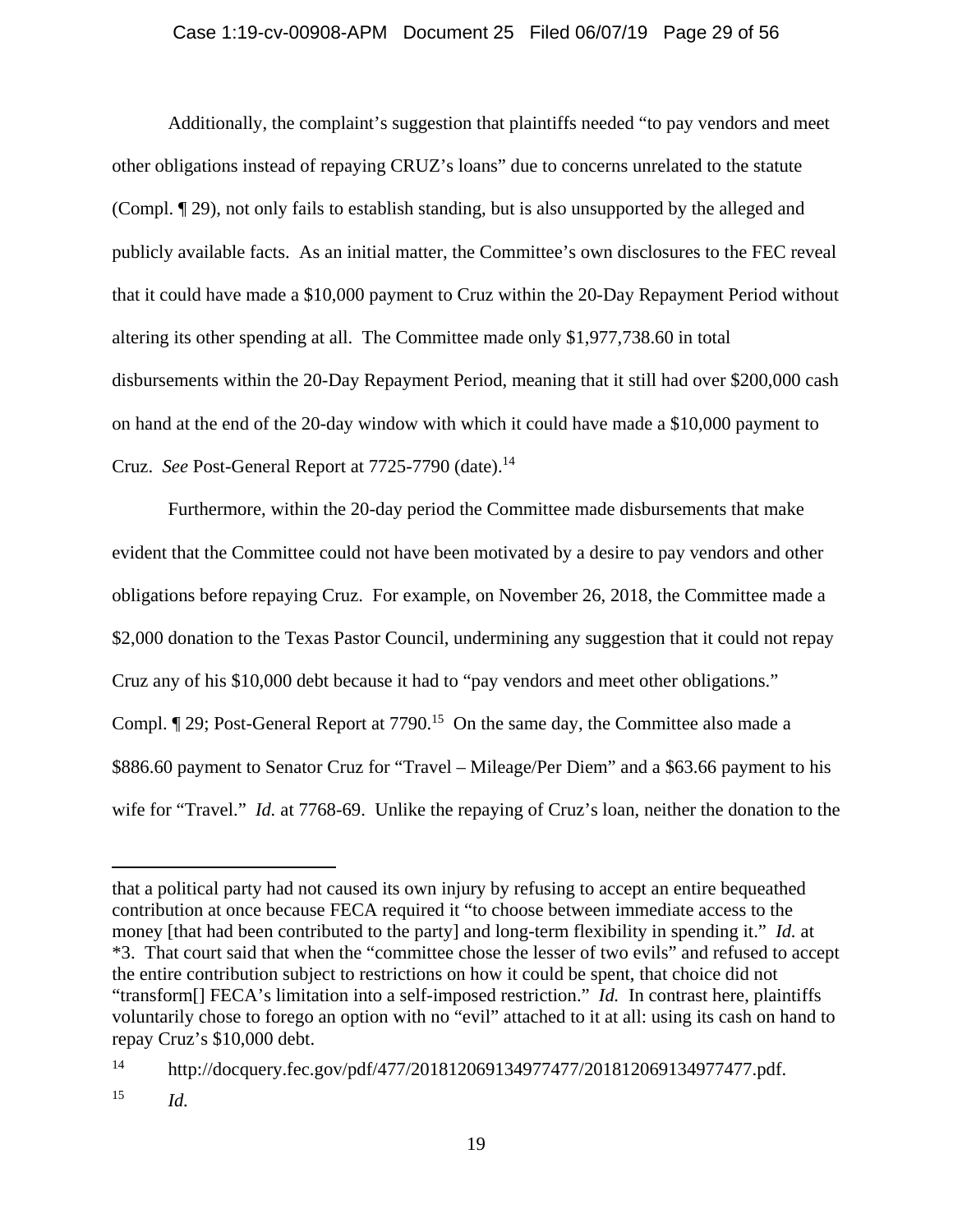### Case 1:19-cv-00908-APM Document 25 Filed 06/07/19 Page 30 of 56

Texas Pastor Council nor the travel reimbursements to the Cruzes needed to be made during the 20-Day Repayment Period. In other words, the Committee could have paid back \$950.26 of Cruz's loan within the 20-day window on November 26, 2018, instead of using that same money to reimburse Cruz and his wife for travel expenses, thereby putting all parties in the same exact financial position but allowing that additional \$950.26 to be paid outside the 20-day window using other cash on hand or post-election contributions. It chose not to do so.

Finally, the Committee's ability to repay \$10,000 to Cruz before paying its vendors within the 20-day window is further demonstrated by its commencement of repayments to Cruz as soon as the 20-day period ended, before payment of all vendors. On December 4, 2018, the Committee used post-election contributions to make a \$25,000 payment to Cruz (and an additional \$225,000 in payments over the following three weeks). (Compl. ¶¶ 30-31.) But from December 5, 2018 to the end of 2018, the Committee paid an additional \$263,765.60 to vendors, payroll, and other obligations. *See* FEC Form 3 (Report of Receipts and Disbursements), Ted Cruz for Senate, Year-End 2018 at 351-97 (Jan. 31, 2019).<sup>16</sup> If the Committee were truly concerned about its ability to pay vendors, it would have waited to pay back Cruz until all such vendors had been paid. The facts therefore do not support the complaint's suggestion that the Loan Repayment Limit forced plaintiffs into a Hobson's choice whereby they could not pay Cruz back \$10,000 and also meet their obligations to vendors.

 Plaintiffs' pretense for their self-inflicted injury lacks legal merit and is inconsistent with the facts. Plaintiffs lack standing because any such injury was entirely due to their own choices.

 $16\,$ 

http://docquery.fec.gov/pdf/325/201901319145235325/201901319145235325.pdf.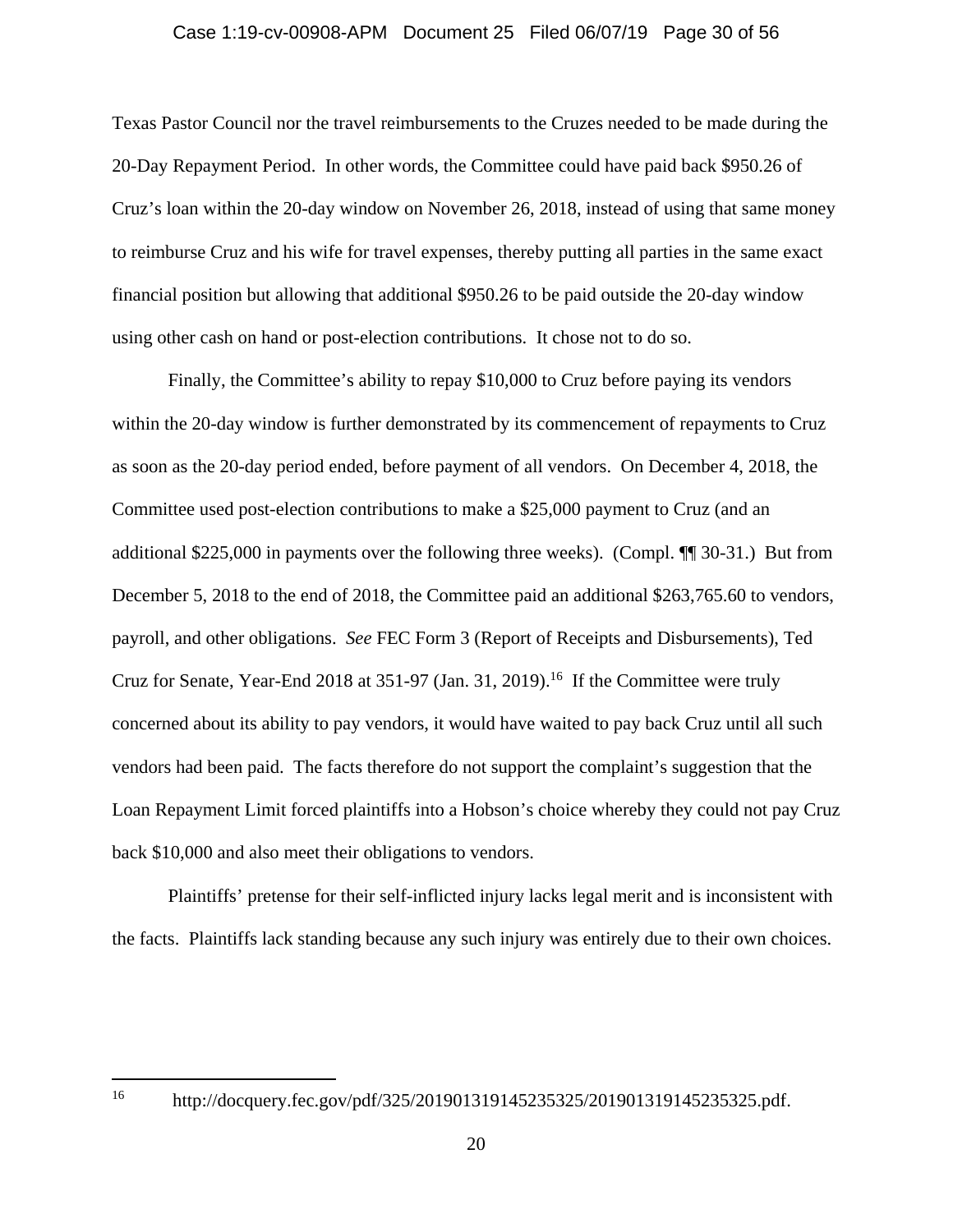### **B. The Committee Lacks Standing Because It Has No Injury**

Even if this Court were to find that Senator Cruz was injured by involuntarily having made a \$10,000 contribution to his winning Senate campaign, it should nonetheless find that the Committee lacks standing. The Committee has \$10,000 *more* as a result of Cruz's loan-turnedcontribution, and therefore lacks any injury. As discussed above, each plaintiff in this case bears its own burden of establishing standing. In this case, because plaintiffs' chose not to repay \$10,000 of Cruz's personal loans during the 20-Day Repayment Period, 11 C.F.R. § 116.11(c)(2) requires that \$10,000 be characterized as a contribution to the Committee. Therefore, as a result of the laws that plaintiffs challenge, the Committee has benefitted by \$10,000. Being in a better financial position as a result of a law cannot constitute an "injury." *See, e.g.*, *Baker v. Adler*, No. 81-1779, 1982 WL 1396, at \*2 (D.C. Cir. Apr. 8, 1982) (stating that a plaintiff lacks standing where "rather than being injured" it "has actually benefited" from the challenged action by receiving "monies involved" (internal quotation marks omitted)).

### **C. Plaintiffs Cannot Assert Standing for Potential Contributors**

Plaintiffs not only claim to have suffered an injury themselves as a result of the Loan Repayment Limit, they also claim that it "restricts the speech of those potential donors who would otherwise support a candidate financially by contributing after an election to fund preelection political speech." (Compl. ¶¶ 3, 44.) But plaintiffs do not have standing to assert constitutional claims on behalf of these hypothetical potential donors that are not plaintiffs in this case. Furthermore, it seems highly unlikely that any such potential donors even exist and plaintiffs have identified none. And even if such donors did exist, they would not have suffered any injury as a result of the Loan Repayment Limit.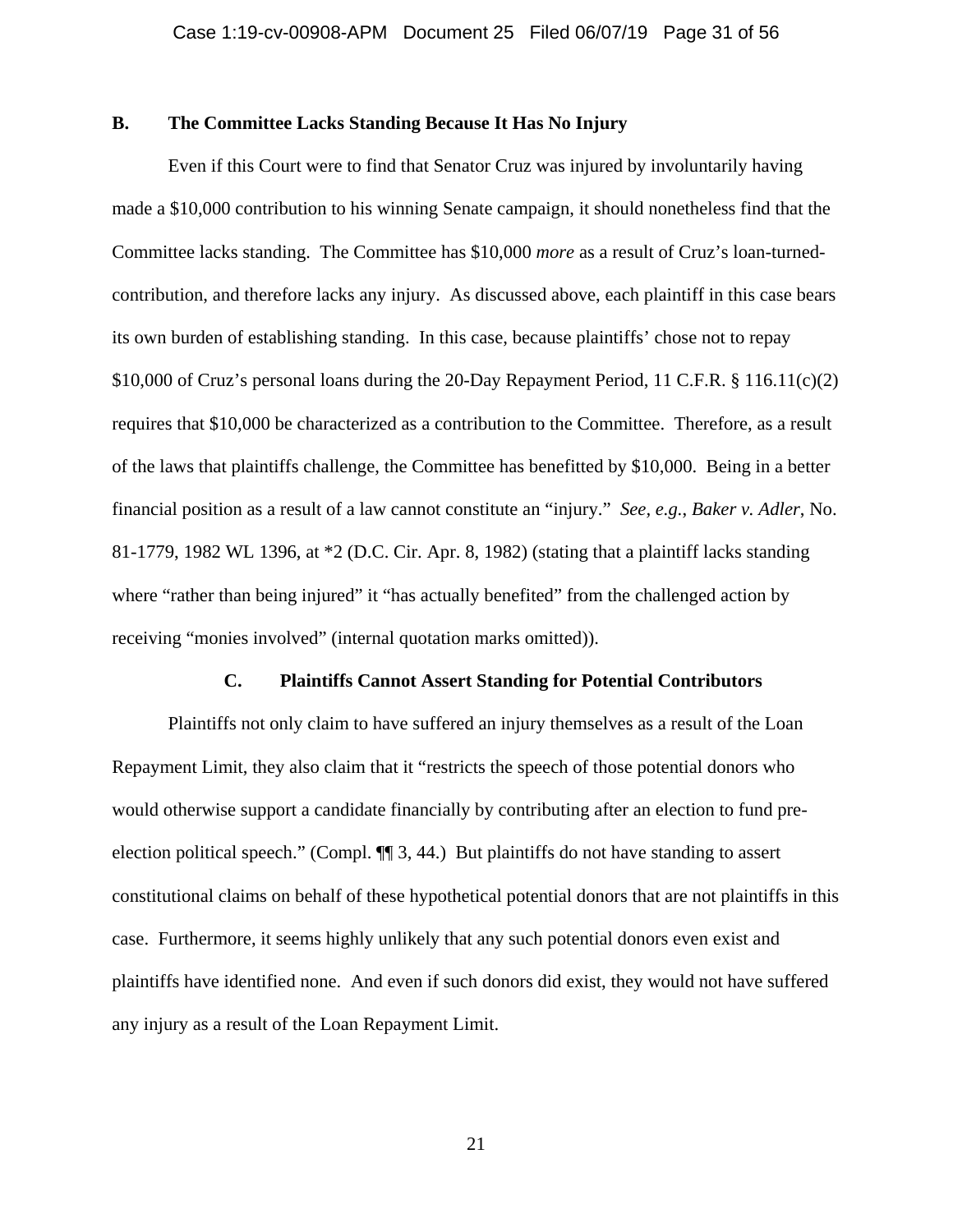### **1. No Potential Contributors Are Plaintiffs in This Case and There is No Reason to Believe Any Exist**

Plaintiffs lack standing to make a claim on behalf of potential post-election donors. "In the ordinary course, a litigant must assert his or her own legal rights and interests, and cannot rest a claim to relief on the legal rights or interests of third parties." *Powers v. Ohio*, 499 U.S. 400, 410 (1991). The Supreme Court has described some limited exceptions where litigants can assert claims of third parties. *Id.* at 411. However, "[b]ecause third party standing is the 'exception' rather than the norm, the burden is on the plaintiff 'to establish that [he] has third party standing, not on the defendant to rebut third party standing.'" *Al-Aulaqi v. Obama*, 727 F. Supp. 2d 1, 23 (D.D.C. 2010) (*quoting Amato v. Wilentz,* 952 F.2d 742, 750 (3d Cir.1991)).

Plaintiffs here have made no effort to establish that such third party standing is warranted, nor could they. A plaintiff may qualify for the exception to the rule against thirdparty standing only if "three important criteria are satisfied." *Powers*, 499 U.S. at 411. Plaintiffs in this case cannot satisfy at least two of these requirements.

The first criterion is that "the litigant must have suffered an 'injury in fact,' thus giving him or her a 'sufficiently concrete interest' in the outcome of the issue in dispute." *Powers*, 499 U.S. at 411 (quoting *Singleton v. Wulff,* 428 U.S. 106, 112 (1976)). As discussed in Parts II.A and II.B, *supra*, the plaintiffs lack standing and therefore cannot bring a claim on behalf of any third parties.

The third criterion is also absent in this case — "there must exist some hindrance to the third party's ability to protect his or her own interests." *Powers*, 499 U.S. at 411. The Supreme Court has indicated that this prong may be met, for example, in the context of a criminal defendant asserting the rights of an improperly excluded juror because although "individuals excluded from jury service on the basis of race have a right to bring suit on their own behalf,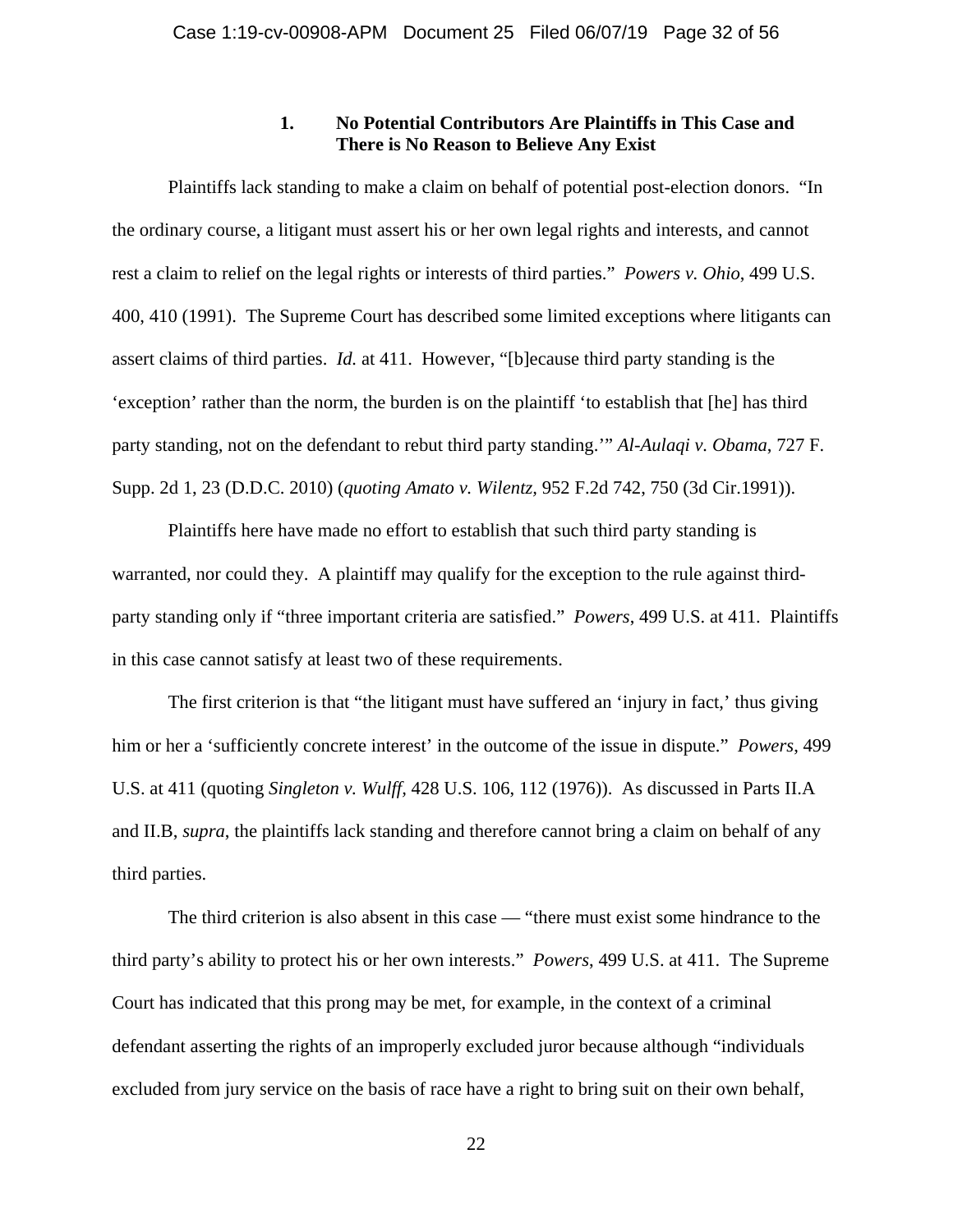#### Case 1:19-cv-00908-APM Document 25 Filed 06/07/19 Page 33 of 56

the 'barriers to a suit by an excluded juror are daunting.'" *Georgia v. McCollum*, 505 U.S. 42, 56 (1992) (quoting *Powers*, 499 U.S. at 414).

But there are no such daunting barriers to a suit here. If there are potential contributors that believe that their First Amendment rights are being infringed due to the Loan Repayment Limit, there is no reason why such individuals are incapable of attempting to join with plaintiffs in this case or attempting to bring their own litigation. Numerous contributors or would-be contributors have brought suit to challenge provisions of FECA, either on their own or with committee or party plaintiffs. *See, e.g., McCutcheon*, 572 U.S. at 194 (potential contributor brought suit along with national party to challenge FECA's aggregate contribution limits); *Wagner*, 793 F.3d at 3 (three federal contractors brought suit to challenge FECA ban on federal contractor contributions); *Bluman*, 800 F. Supp. 2d at 282 (two foreign nationals challenged FECA's prohibition on contributions and expenditures by foreign nationals); *Rufer*, 64 F. Supp. 3d. at 200 (individual contributor and political parties challenged FECA's limitations on contributing and spending "soft money").<sup>17</sup>

In addition, plaintiffs have failed to plead that there actually are any "potential postelection donors" to the Cruz Committee that have been injured by the Loan Repayment Limit. The chances that any such donors exist is vanishingly small. Because the Committee still had net debts outstanding after election day, individuals interested in expressing their support for Senator Cruz's candidacy were already legally able to make post-election contributions to the

l

<sup>&</sup>lt;sup>17</sup> For many of the same reasons, plaintiffs also lack standing to bring a claim that the Loan Repayment Limit is unconstitutional as applied to losing candidates. (Compl. ¶ 40.) There is no losing candidate that is a party to this case, and plaintiffs have made no attempt to meet their burden of establishing third-party standing with respect to losing candidates. Nor could they, because even if plaintiffs themselves have standing here, they lack a "close relation" to any losing candidate and there is no reason why losing candidate could not bring his or her own lawsuit. *See Powers*, 499 U.S. at 411.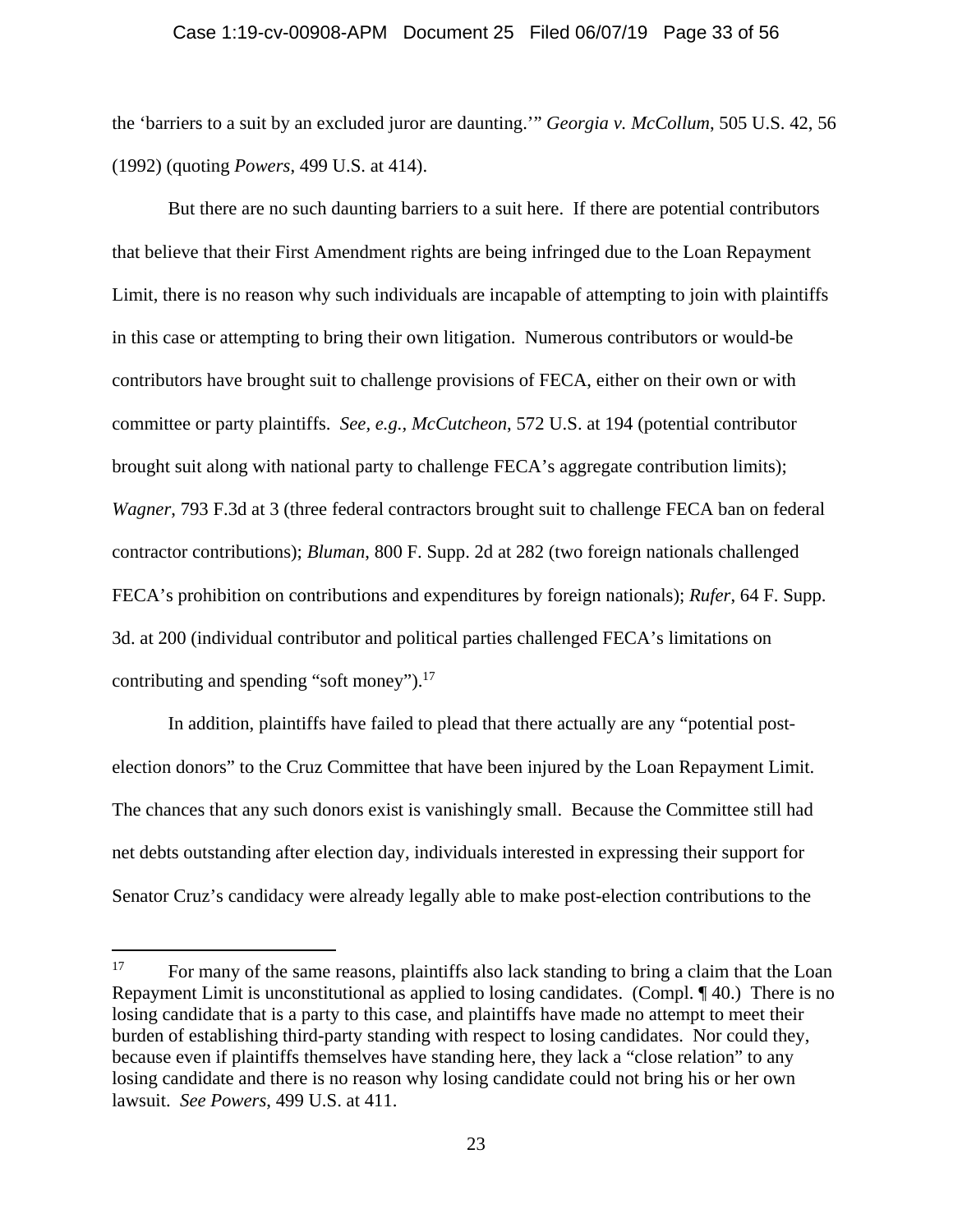#### Case 1:19-cv-00908-APM Document 25 Filed 06/07/19 Page 34 of 56

Committee to pay off that net debt, *see* 11 C.F.R. § 110.1(b)(3)(i), including the portion of that net debt attributable to \$250,000 of Cruz's personal loan, *see id.* § 116.11(b)(2). As a result, the Loan Repayment Limit would only be a hindrance to someone who wanted to give a postelection contribution to the Committee, but *only if* that contribution would be used to repay the \$10,000 portion of Senator Cruz's personal loans that exceeded \$250,000, rather than to repay the \$250,000 or any other campaign obligations, which the law allows.

Plaintiffs' complaint does not state that such a person exists, even though it does allege that the Committee used "money raised after the election" to repay \$250,000 of Cruz's loan. (Compl. ¶ 31.) Many contributors presumably intend that their donations be used for campaignrelated purposes. *Cf. FEC v. Craig for U.S. Senate*, 70 F. Supp. 3d 82, 99 (D.D.C. 2014) (discussing donor intent in the context of FECA's personal use prohibition), *aff'd* 816 F.3d 829 (D.C. Cir. 2016). Nothing in the complaint states that any of those post-election contributors insisted that their contributions be used to repay any portion of Cruz's personal loan, let alone the \$10,000 portion of that loan exceeding the Loan Repayment Limit.

# **2. Potential Contributors Have No Injury Because Neither the Law Nor Regulation Prevent Them From Making Contributions to the Campaign**

Even if plaintiffs could identify a potential post-election contributor to the Committee who would contribute only if the contribution were specifically used to pay back Cruz's \$10,000 — that person still would not have suffered any legally cognizable injury if the Committee used the contribution to pay vendors rather than Senator Cruz. The Supreme Court has explained that the First Amendment value of a contribution is that it constitutes a "symbolic expression of support" for a candidate and serves to "affiliate a person with a candidate." *Buckley*, 424 at 21- 22. A contributor's First Amendment rights are not dependent upon the timing of the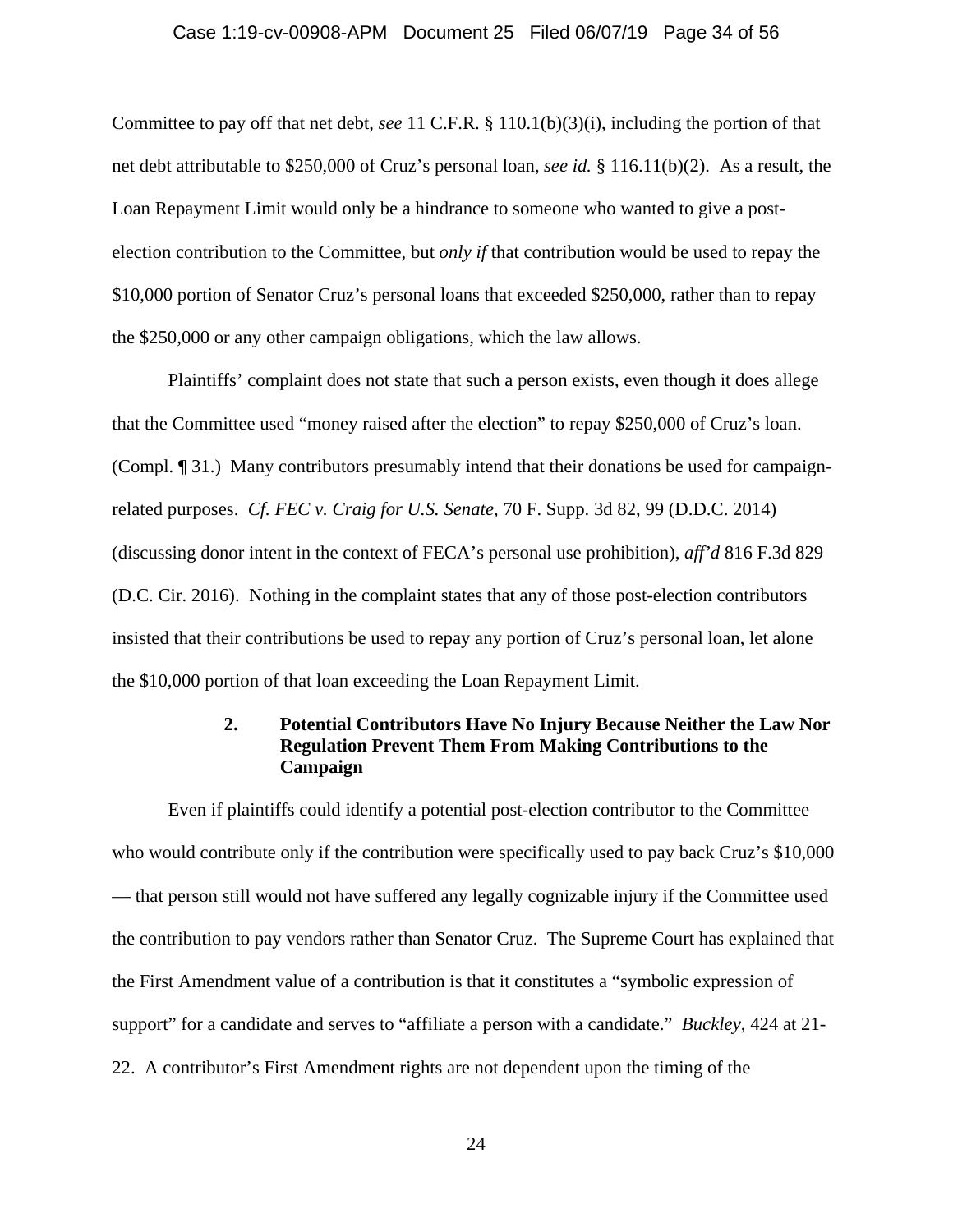### Case 1:19-cv-00908-APM Document 25 Filed 06/07/19 Page 35 of 56

contribution or the manner in which a campaign actually uses that contribution. *Id.* at 21 ("While contributions may result in political expression if spent by a candidate or an association to present views to the voters, the transformation of contributions into political debate involves speech by someone other than the contributor."). Indeed, since contributors have no right to direct the use of funds, each spending decision is generally "an independent one on the part of the campaign." *Holmes v. FEC*, 875 F.3d 1153, 1167 (D.C. Cir. 2017) (en banc). Potential contributors therefore would lack any cognizable injury because they would be able to give a symbolic expression of support to Senator Cruz and affiliate themselves with him by making contributions — regardless of whether the contribution was made pre- or post-election or how the Committee spent the money. The Loan Repayment Limit does not prevent any person from making a contribution, and therefore no potential contributor could possibly be harmed by it.

### **III. PLAINTIFFS' CONSTITUTIONAL CLAIMS ARE WHOLLY INSUBSTANTIAL**

Even if the Court finds that any plaintiff has standing, it should deny plaintiffs' application for a three-judge court for the separate and independent reason that plaintiffs have failed to "present a 'substantial claim,'" as they must. *Republican Party of La.*, 146 F. Supp. 3d at 8 (quoting *Schonberg*, 792 F. Supp. 2d at 17). Claims fall short of this standard if they are "'obviously without merit,' or if their 'unsoundness so clearly results from the previous decisions of [the Supreme Court] as to foreclose the subject and leave no room for the inference that the question sought to be raised can be the subject of controversy.'" *Id.* (quoting *Feinberg v. FDIC*, 522 F.2d 1335, 1338 (D.C. Cir. 1975)); *see also Shapiro*, 136 S. Ct. at 456 (explaining that claims do not qualify for a three-judge court under 28 U.S.C. § 2284 if they are "obviously without merit" (internal quotation marks omitted)).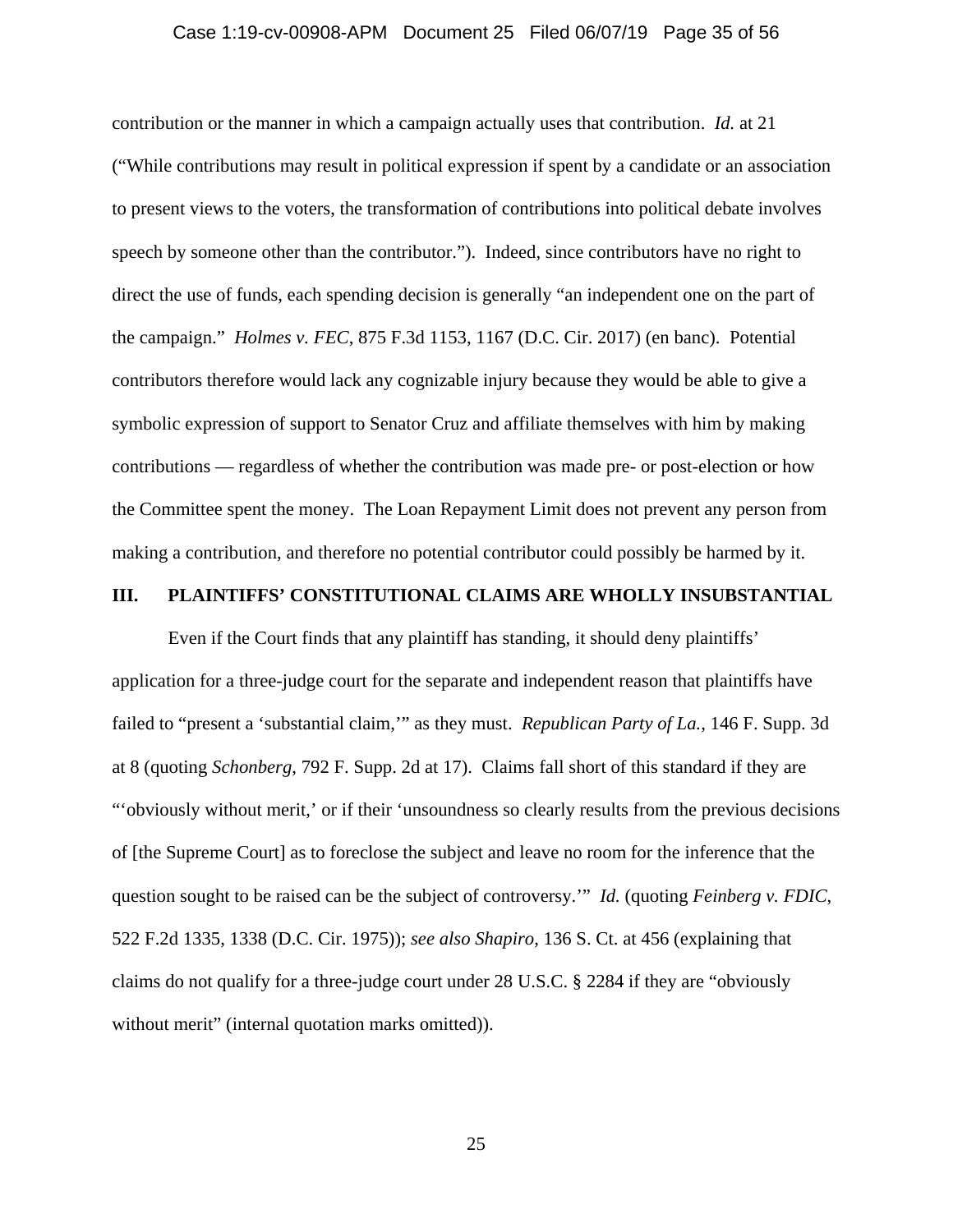### Case 1:19-cv-00908-APM Document 25 Filed 06/07/19 Page 36 of 56

Plaintiffs' constitutional claims against BCRA's Loan Repayment Limit are foreclosed by Supreme Court precedent, most notably by *Buckley v. Valeo* and *Davis v. FEC*. And to the extent that this case is an implicit effort to overturn Supreme Court precedent, plaintiffs have asserted no "non-frivolous argument in favor of overturning [Supreme Court] precedent" as would be required to clear the insubstantiality bar. *Holmes v. FEC*, 823 F.3d 69, 74 (D.C. Cir. 2016).

Plaintiffs make no effort in their application for a three-judge court to explain why their challenge to the Loan Repayment Limit is not foreclosed. (*See* Docket No. 2.) Plaintiffs' complaint generally asserts that the Loan Repayment Limit restricts core political speech and that the Supreme Court in other cases has invalidated unrelated campaign finance laws that also "restricted core political speech." (Compl. ¶ 7.) But of course, the fact that some parts of FECA have been struck down as unconstitutional is not sufficient to make a colorable claim that the Loan Repayment Limit is similarly unconstitutional.

For the reasons detailed below, plaintiffs' claims are insubstantial. First, mere rational basis scrutiny should apply to the Loan Repayment Limit since it does not limit political speech. Neither Cruz nor any other candidate will have his or her First Amendment right to spend unlimited amounts on a political campaign hindered by the Loan Repayment Limit. The limit also does not burden the First Amendment rights of potential donors to Cruz or other candidates, who are free to contribute to candidates with whom they wish to support and affiliate. Second, even assuming plaintiffs could identify a burdened speech right, the Loan Repayment Limit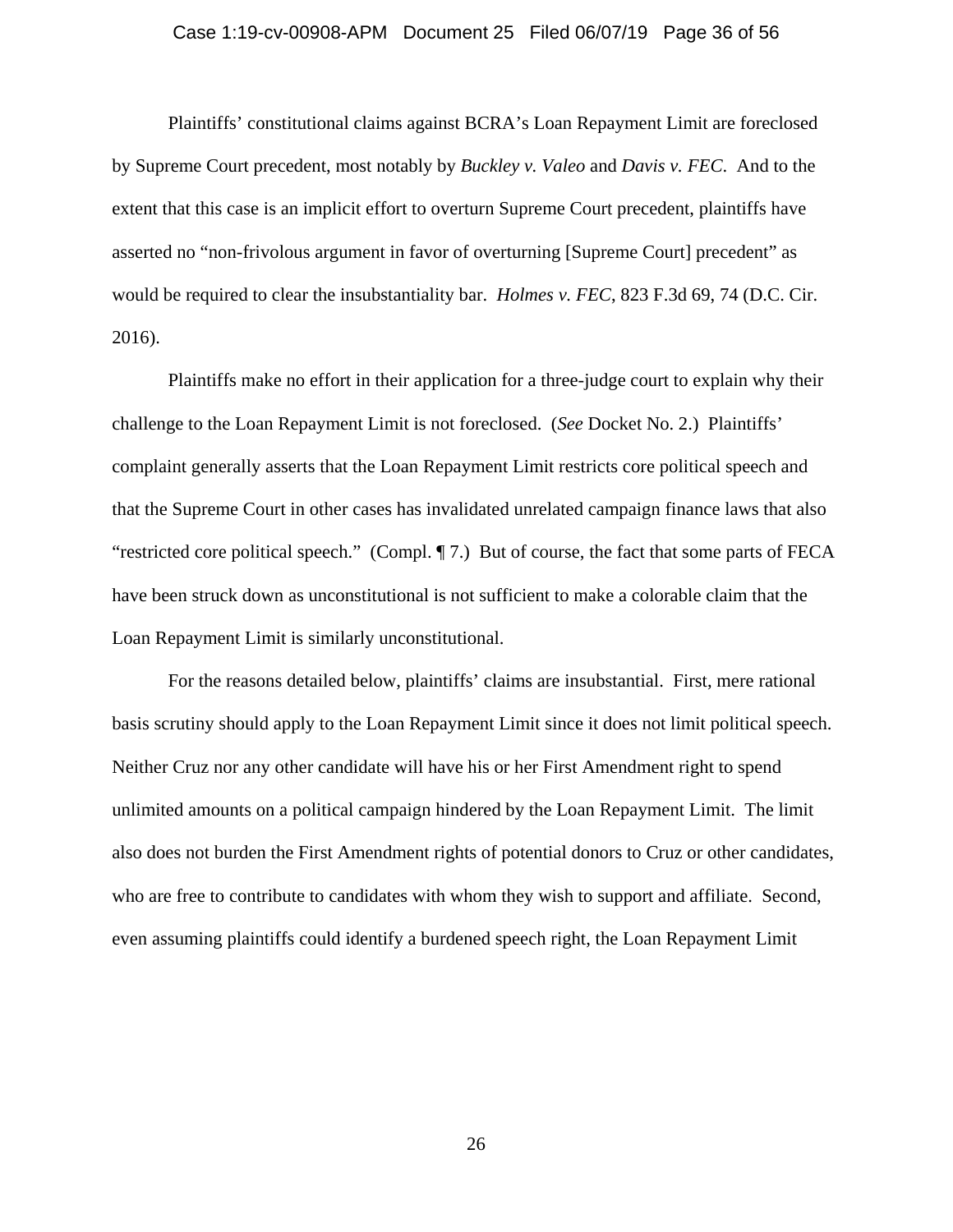would easily pass constitutional scrutiny given that the law limits the risk of corruption and its appearance in narrow circumstances where such concerns are at their zenith.18

# **A. Rational Basis Scrutiny Should Apply to the Loan Repayment Limit Because It Does Not Burden the First Amendment Rights of Candidates, Campaign Committees, or Contributors**

Not every transaction made by a candidate or committee involves the exercise of political expression, and so not every transaction by a candidate or committee implicates the First Amendment. *See, e.g.*, *FEC v. O'Donnell*, 209 F. Supp. 3d 727, 739-40 (D. Del. 2016). Plaintiffs' complaint attempts to get around this reality by characterizing transactions that do not involve speech in a manner that purportedly suggests that they do. Plaintiffs' complaint states that the Loan Repayment Limit violates the First Amendment because it "restricts political speech of candidates and their campaign committees," while it also "restricts the speech of those potential donors who would otherwise support a candidate financially by contributing after an election to fund pre-election speech." (Compl. ¶ 3.) But these generalities, which gloss over the actual mechanics of the Loan Repayment Limit, do not establish that the law restricts the speech rights of either candidates, their committees, or their potential donors. Rather, the provision merely sets conditions on a candidate having his or her loans repaid, which is not a constitutional right at all.

<sup>&</sup>lt;sup>18</sup> Plaintiffs' claims challenging Commission regulations in Claims III, IV, and V are similarly insubstantial; however, the Commission need not separately address the insubstantiality of those claims here, since BCRA § 403 reserves three-judge court consideration only for constitutional challenges to BCRA provisions. *See infra*, Part IV.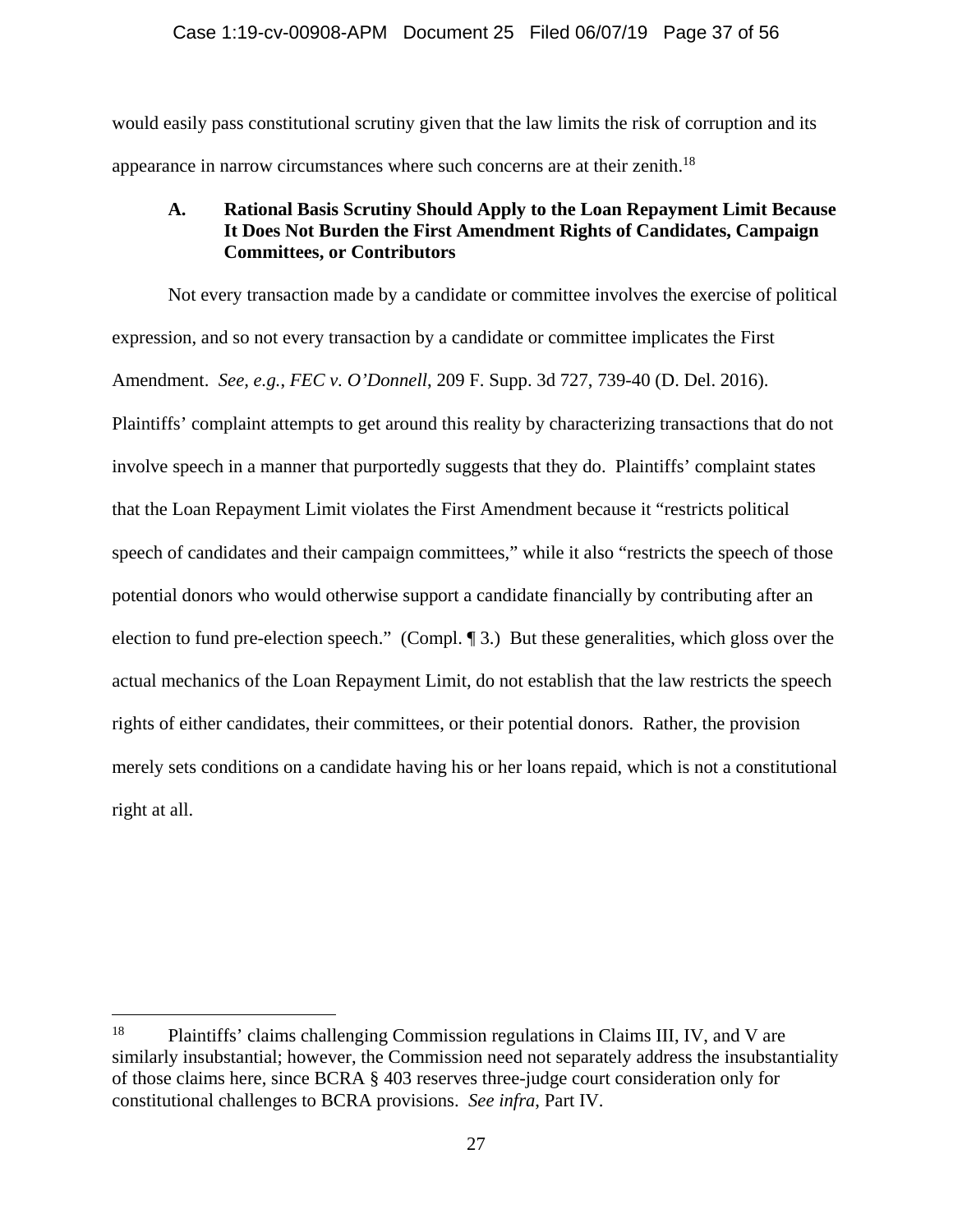### **1. The Repayment of a Personal Loan Does Not Constitute Political Speech**

Where a FECA spending restriction "does not regulate or affect speech or speech-related activities," the law "does not implicate First Amendment concerns" and mere rational basis scrutiny applies. *O'Donnell*, 209 F. Supp. 3d at 739-40.

In *FEC v. O'Donnell*, the court rejected a First Amendment claim against FECA's provision banning campaigns from spending campaign funds on a candidate's personal use. *Id.* at 739. That law prohibits the use of campaign funds to pay expenses that would exist irrespective of the candidate's campaign, such as for a mortgage or clothing. *Id.* The court held that heightened scrutiny did not apply to the law even though it limits the ability of a candidate and its committee to spend funds received from campaign contributors. *Id.* As the court explained, since the law "does not restrict the content of one's message" or "limit the amount of speech or political activity in which one can engage," the law "does not implicate First Amendment concerns." *Id.* at 739. The court therefore upheld the law under rational basis scrutiny. *Id.*

Like money spent on a candidate's personal use, money that repays a candidate's personal loan after an election effectively goes into the candidate's pocket, and not to fund speech or speech-related activities. The facts of this case are illustrative. If the Committee were able to raise an additional \$10,000 in post-election contributions to repay Cruz, \$5,000 of that amount would replenish "personal bank accounts" and the other \$5,000 would satisfy Cruz's obligation on the "margin loan that is secured with CRUZ's personal assets." (*See* Compl. ¶ 28.) Either way, no political speech is involved.

As a result, plaintiffs are incorrect when they claim that the Loan Repayment Limit restricts political speech by "limiting the time period in which the candidate may raise money to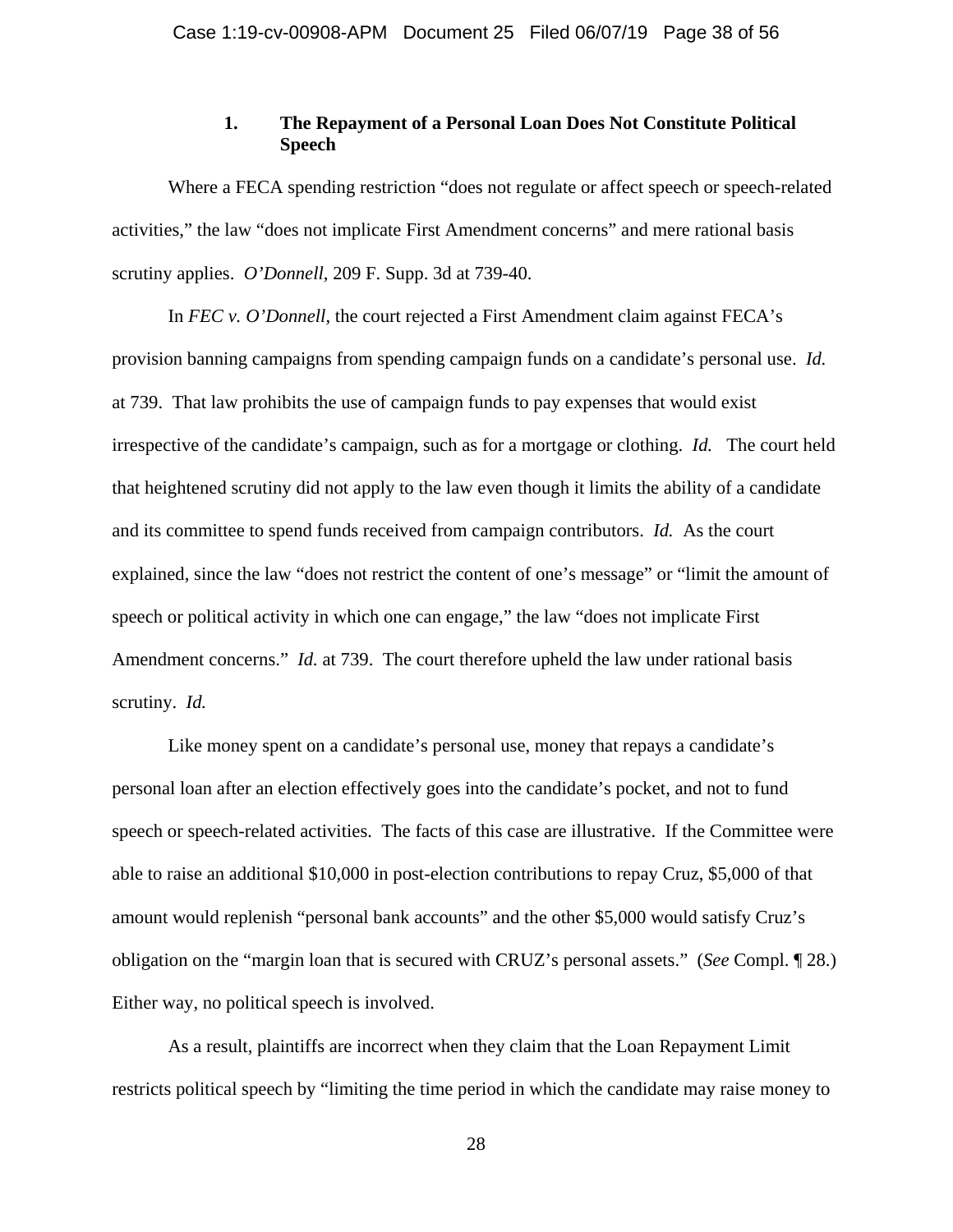### Case 1:19-cv-00908-APM Document 25 Filed 06/07/19 Page 39 of 56

communicate his or her political message." (Compl. ¶ 3.) Again, repaying a candidate so their personal funds increase is not the communication of a political message. And it makes little sense to equate the two because when a candidate raises money *after* an election, by that time any political message has already been communicated. For example, if plaintiffs were to obtain the relief they seek here, the additional post-election contributions they may receive to repay \$10,000 to Cruz would not result in any additional speech; rather, those contributions would be simply given to Cruz, who could then replenish his own bank account and repay his margin loan. Plaintiffs would have engaged in the same amount of speech with or without the Loan Repayment Limit, and they do not allege otherwise in their complaint.<sup>19</sup>

# **2. The Loan Repayment Limit Does Not Impede a Candidate's First Amendment Right to Make Unlimited Personal Expenditures to Pursue a Political Campaign**

The Loan Repayment Limit does not "infringe a candidate's 'fundamental . . . right to spend personal funds for campaign speech,'" as plaintiffs claim. (*See* Compl. ¶ 3 (quoting *Davis*, 554 U.S. at 738).)

Dating back to 1976 in *Buckley v. Valeo*, the Supreme Court has established a clear constitutional line between restrictions on a candidate's use of his or her own money to finance a campaign, and on a candidate's use of other people's money. FECA as originally drafted set "limits on expenditures by a candidate 'from his personal funds, or the personal funds of his immediate family.'" *Buckley*, 424 U.S. at 51. The Court found that this limit on self-funding was an infringement on a candidate's "First Amendment right to engage in the discussion of

<sup>&</sup>lt;sup>19</sup> Not only that, but the Complaint contains no allegation that the Committee in fact used the \$260,000 in personal loans it received from Cruz on political speech in the first place. In fact, the campaign's publicly available campaign finance reports suggest that the Committee did not use the personal loans at all. *See supra* at pp. 15-16.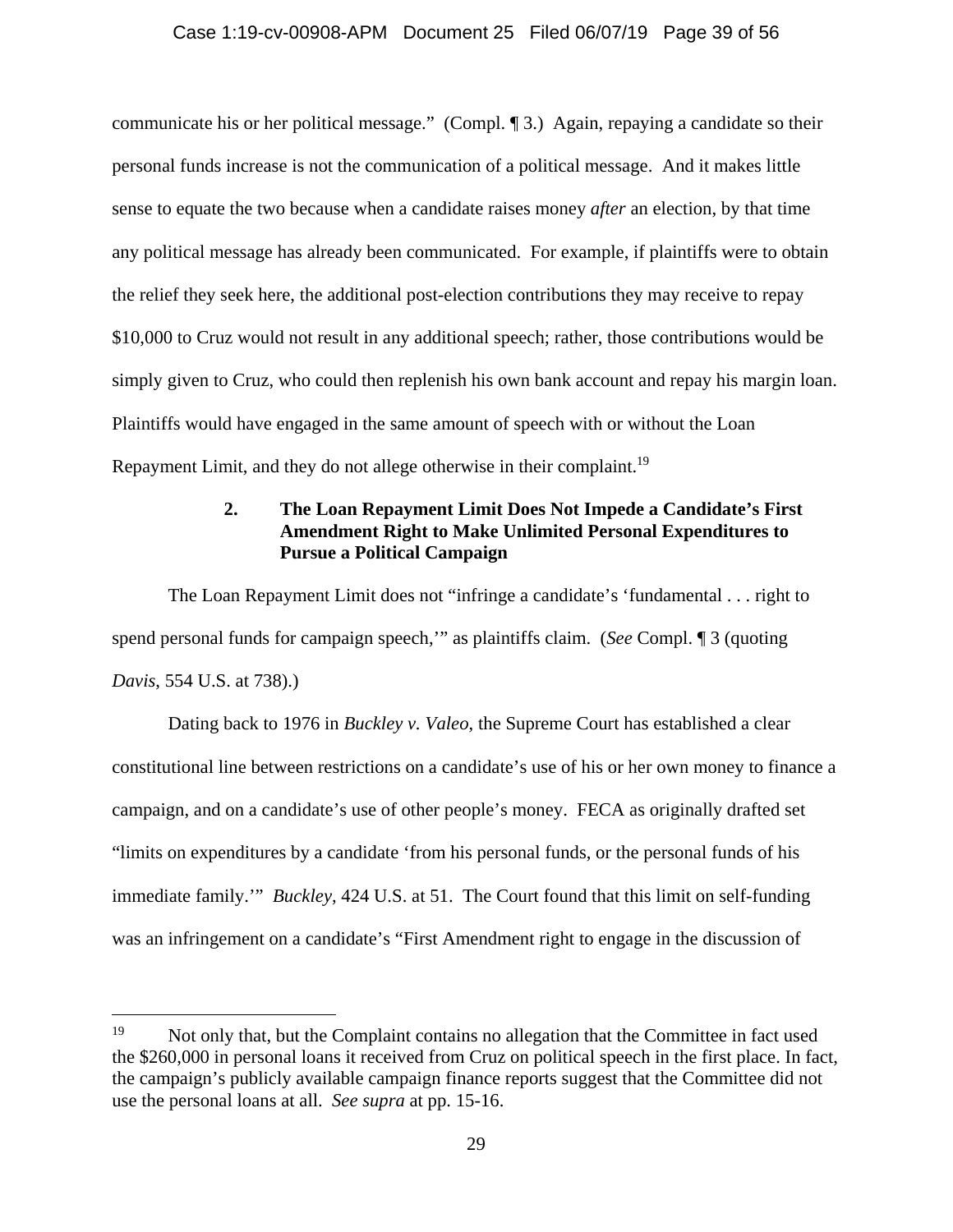### Case 1:19-cv-00908-APM Document 25 Filed 06/07/19 Page 40 of 56

public issues and vigorously and tirelessly to advocate his own election and the election of other candidates." *Id.* at 52. Because *Buckley* also found that this infringement on a candidate's First Amendment rights was not supported by a sufficient government interest, it held that the "restriction on a candidate's personal expenditures is unconstitutional." *Id.* at 54. But at the same time the Supreme Court held that candidates have the right to contribute and spend their own money without limit, it also upheld FECA's individual contribution limits in part because such a contribution limit "entails only a marginal restriction upon the contributor's ability to engage in free communication." *Id.* at 20.

The Loan Repayment Limit in no way "limit[s] the candidate's ability to lend the campaign necessary funds," as plaintiffs incorrectly allege. (Compl. ¶ 3.) While the Loan Repayment Limit was not yet law at the time of the *Buckley* decision, the analysis in *Buckley* leaves no doubt about its constitutionality. Unlike the candidate expenditure limit struck down in *Buckley*, the Loan Repayment Limit does not infringe on a candidate's ability to spend as much as he or she wants to engage in discussion of issues or on to advocate in an election. Senator Cruz was free to contribute or loan as much money as he wished to the Committee for such speech. The Loan Repayment Limit sets a narrow restriction only on how a campaign may *repay* such loans, and even then, only when such loans exceed \$250,000, and even then, only after an election. The Loan Repayment Limit therefore is not even a "marginal restriction" on speech like the contribution limits upheld in *Buckley*, because while individual contributors are limited in the amount they can contribute to a campaign (\$2,800 per election), a candidate like Senator Cruz has no such limit on the amount he can contribute or loan. The Loan Repayment Limit therefore does not directly infringe on candidate speech at all.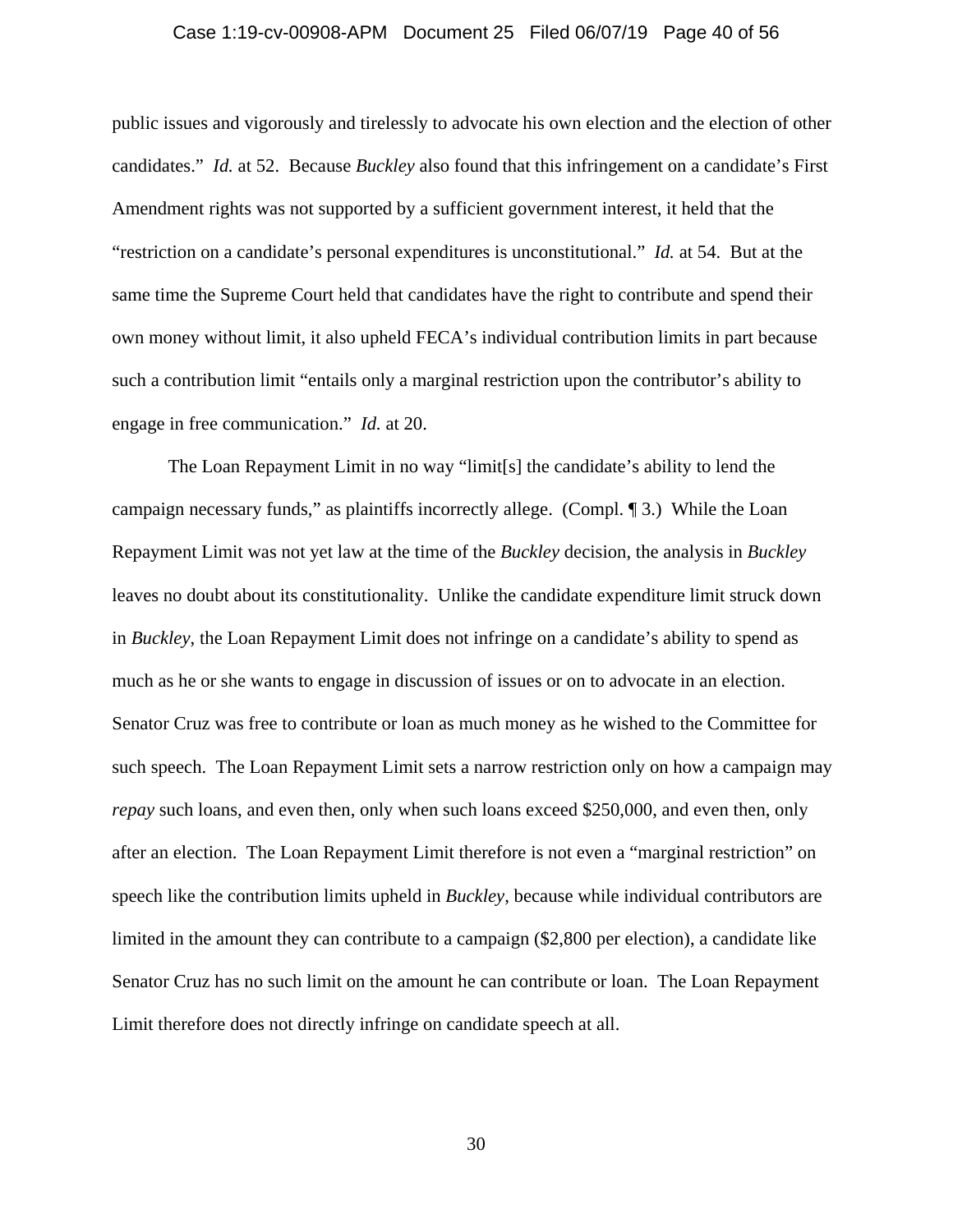### Case 1:19-cv-00908-APM Document 25 Filed 06/07/19 Page 41 of 56

Effectively conceding that the Loan Repayment Limit places no *actual* limit on a candidate's ability to self-fund a campaign, plaintiffs argue that speech is only "effectively" limited by the Loan Repayment Limit. (*See* Compl. ¶¶ 3, 7.) But there is no actual or effective infringement on speech in this case, and plaintiffs' reliance on *Davis v. FEC,* 554 U.S. 724 (2008) and *Arizona Free Enterprise Club's Freedom Club PAC v. Bennett*, 564 U.S. 721 (2011) is misplaced. *Id*. Just like the self-funding limit struck down in *Buckley*, both of the cases referenced by plaintiffs involved infringements on speech that are not present in this case.

*Davis* is inapposite here because it involved a BCRA provision that *penalized* candidates for spending their own money in support of their campaigns. Prior to the enactment of BCRA, limits on contributions by individuals to campaigns were uniform across all races. *Davis*, 554 U.S. at 728. The passage of BCRA's "Millionaire's Amendment" changed this, and according to that provision, if a candidate spent more than a certain amount of his or her own personal funds and certain other criteria were met, that candidate's opponent could accept larger individual contributions, while the self-funding candidate's contribution limits would remain the same. *Id.* at 729. The Supreme Court struck down these "asymmetrical" limits because they "impose[d] an unprecedented penalty on any candidate who robustly exercises [the] First Amendment right" to self-finance. *Id.* at 739. *Davis* explained that a candidate considering self-funding "must shoulder a special and potentially significant burden if they make that choice," because doing so would not only increase his or her quantity of speech, but also that of his or her opponent. *Id*.

Similarly, *Arizona Free Enterprise* also has no bearing here because, like the law in *Davis*, the Arizona law at issue there also impermissibly imposed an asymmetrical penalty on self-funding candidates. The Arizona law provided that a candidate accepting public financing would receive additional public monies if his or her privately-financed opponent spent money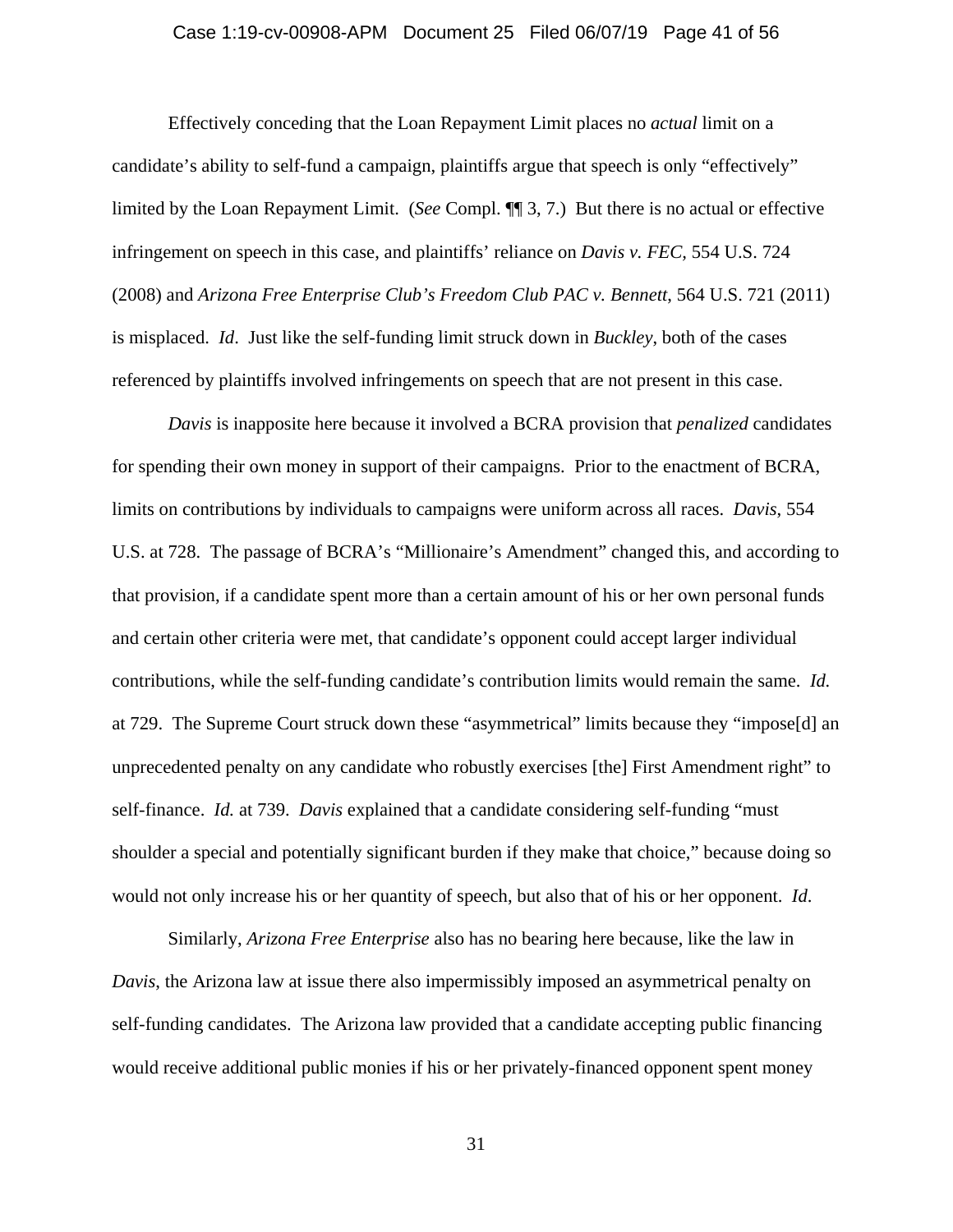### Case 1:19-cv-00908-APM Document 25 Filed 06/07/19 Page 42 of 56

above a certain threshold. *Ariz. Free Enter*., 564 U.S. 728-32. The Supreme Court struck down the Arizona law using the same reasoning as it did in *Davis*, citing the "'special and potentially significant burden'" that a privately financed candidate faced in exercising his or her constitutional right to spend funds. *Id.* at 737 (quoting *Davis*, 554 U.S. at 739).

The Loan Repayment Limit imposes no similar penalty on a self-funding candidate. Although neither of the above cases even mentions the Loan Repayment Limit, plaintiffs assert that the reasoning in these two cases supports their legal theory. (Compl. ¶¶ 3, 7.) But in fact these cases, consistent with *Buckley*, foreclose plaintiffs' legal theory. Unlike the provisions at issue in *Davis* and *Arizona Free Enterprise*, the Loan Repayment Limit is not asymmetrical — it applies equally to all candidates and grants no special advantages to the opponent of a candidate who loans money to his or her campaign. The limit thus does not force candidates into a choice whether to help an opponent by exercising his or her constitutional rights or forego those rights. It also does not impermissibly "diminish the effectiveness of [the self-funder's] speech" by amplifying the speech of the self-funder's opponents. *Davis*, 554 U.S. at 736.

# **3. Plaintiffs Fail to Allege that Cruz Desired to Loan Additional Funds or that the Loan Repayment Limit Prevents Campaigns from Amassing Resources for Effective Advocacy**

Plaintiffs' claim that the Loan Repayment Limit effectively limits a candidate's ability to lend his or her campaign necessary funds (Compl. ¶ 3) is further undermined by the absence of any allegation in the complaint that Cruz himself would have loaned additional funds to his campaign committee but for the Loan Repayment Limit.<sup>20</sup> And nor could they because, as

<sup>&</sup>lt;sup>20</sup> Even if they had made that allegation, the Loan Repayment Limit does not prevent a campaign from repaying a candidate's personal loans in full. *See* 11 C.F.R. § 116.11(b)(1). Campaigns are free to fully repay personal loans before the election using any of its funds and within 20 days after the election using the campaign's cash on hand as of the day after the election. *Id.* The Loan Repayment Limit applies only to a small subset of funds that present the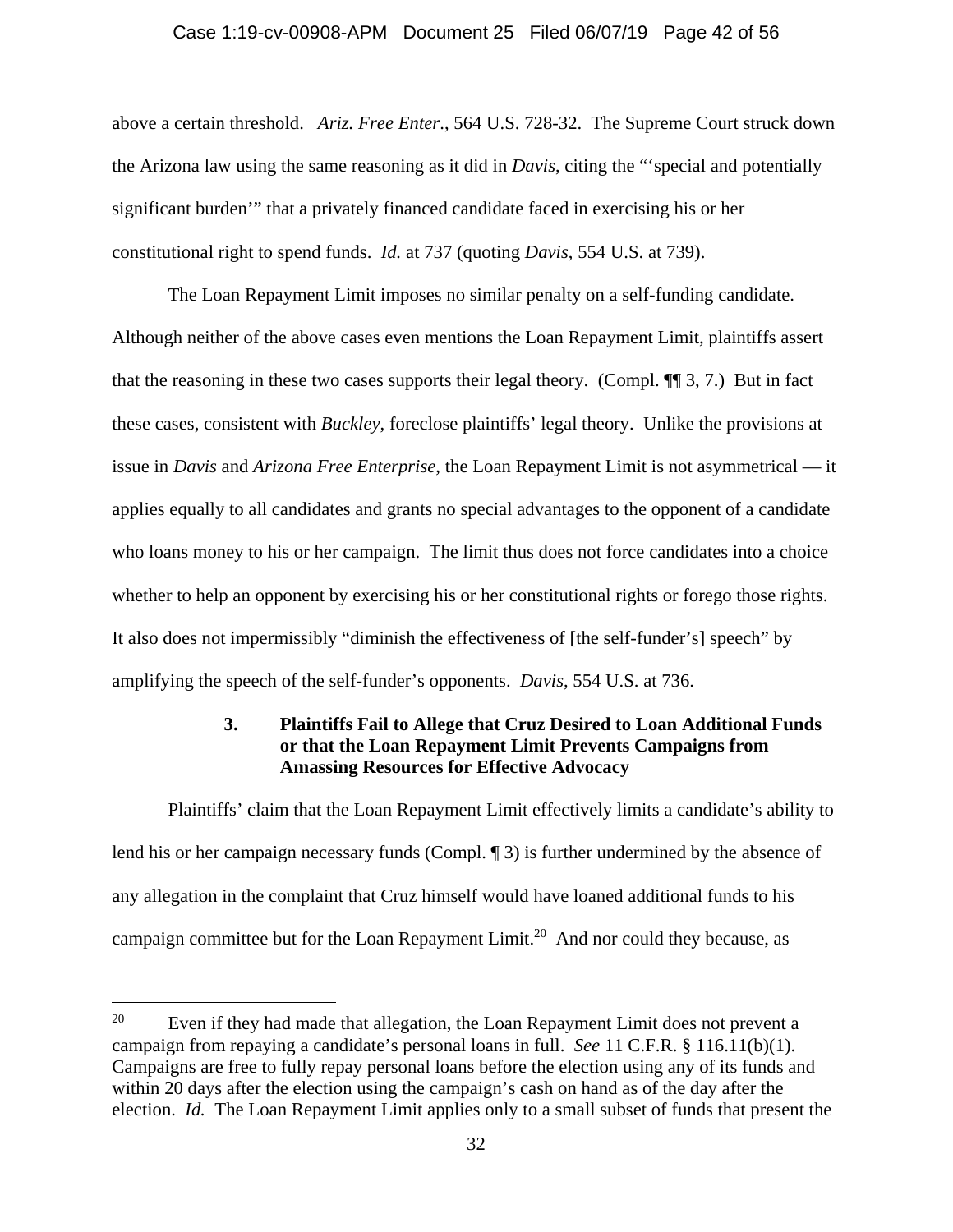### Case 1:19-cv-00908-APM Document 25 Filed 06/07/19 Page 43 of 56

demonstrated earlier, Cruz's loans were transparently offered in the minimum amounts needed to attempt to manufacture standing. *See supra* pp 15-16.

In any event, plaintiffs' complaint suffers from a more fundamental defect in its hypothetical discussion of candidates loaning less money due to the Loan Repayment Limit. The complaint fails to make the allegation that campaigns will lack sufficient resources, a showing that would be necessary for a violation of First Amendment rights to occur. (*See* Compl. ¶ 3.) "Receiving money *facilitates* speech, to be sure, but a bank account balance becomes speech only when spent for expressive purposes." *Libertarian Nat'l Comm., Inc. v. FEC*, No. 18-5227, 2019 WL 2180336, at \*11 (D.C. Cir. May 21, 2019) (en banc). Because the receipt of funds is not in and of itself speech, the Supreme Court has stated that contribution limits only unconstitutionally infringe on speech if they prevent a campaign from "amassing the resources necessary for effective [campaign] advocacy," *Randall v. Sorrell*, 548 U.S. 230, 248 (2006) (quoting *Buckley*, 424 U.S. at 21). "That is because contribution limits that are too low can also harm the electoral process by preventing challengers from mounting effective campaigns against incumbent officeholders, thereby reducing democratic accountability." *Id.* at 248-49 (invalidating limits "amount[ing] to \$200 per election per candidate"); *see also Buckley*, 424 U.S. at 21 ("Given the important role of contributions in financing political campaigns, contribution restrictions could have a severe impact on political dialogue if the limitations prevented candidates and political committees from amassing the resources necessary for

highest risk of quid pro quo corruption — those contributed after an election to repay a former candidate's large personal debt. *See id.* §§ 116.11(b)(2)-(3). In fact, plaintiffs in this case lack standing for the very reason that the Loan Repayment Limit did not prevent the Committee from fully repaying Cruz's personal loans. *See supra* p. 17, 19-20.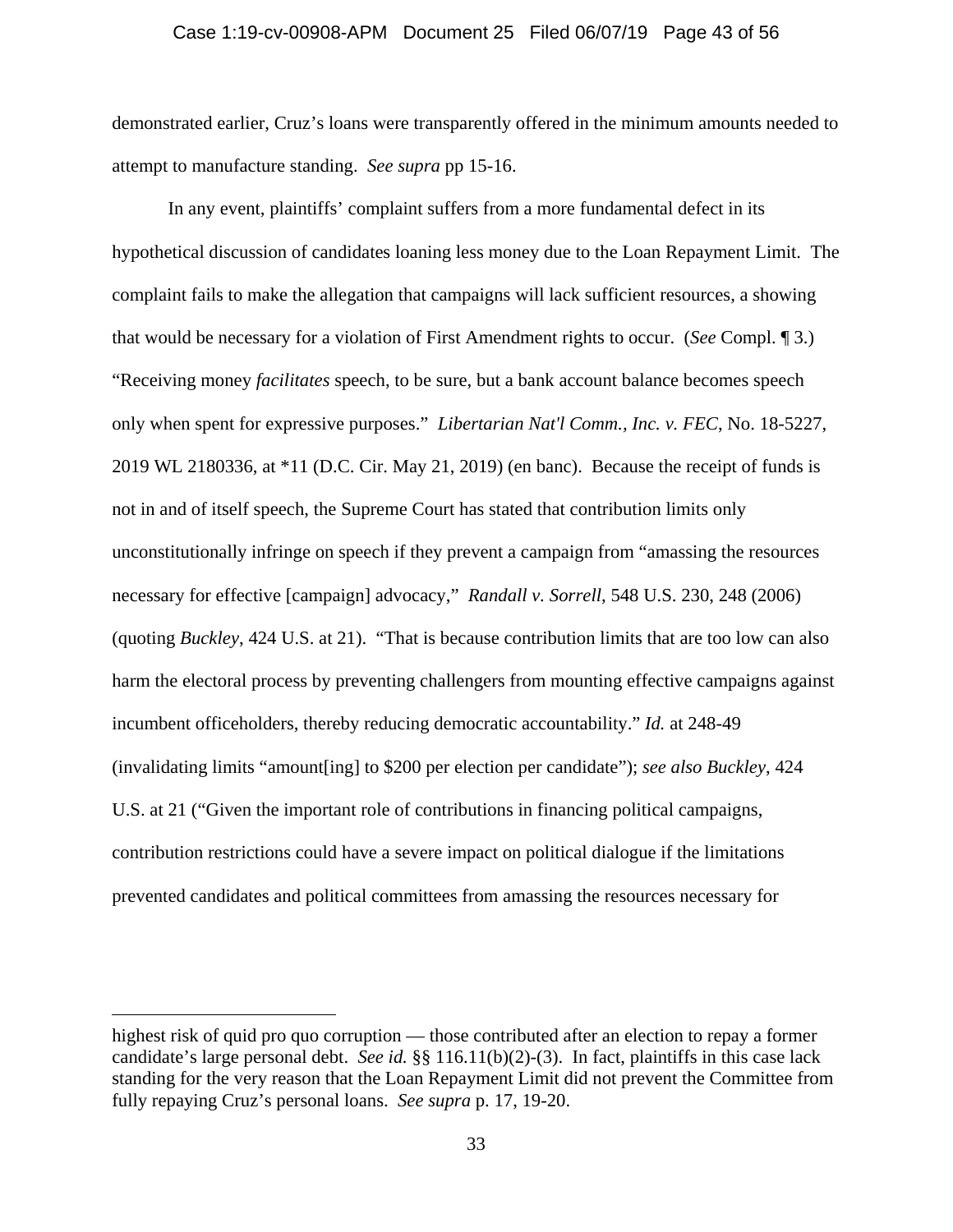### Case 1:19-cv-00908-APM Document 25 Filed 06/07/19 Page 44 of 56

effective advocacy.") A law does not unconstitutionally infringe on the First Amendment rights of a campaign merely because it makes it more difficult to raise money.

Yet that is exactly the plaintiffs' theory. The mere possibility that the Committee might receive less money in loans as a result of the Loan Repayment Limit is not a constitutional infringement. After all, the Loan Repayment Limit is far from unique in this respect. Many campaign finance laws that have been upheld by the courts make it more difficult for campaigns to raise money given Congress's important interest in preventing quid pro quo corruption and its appearance. For example, laws prohibiting campaign contributions from corporations, foreign nationals, and government contractors all make it harder for a campaign to raise funds. As do individual contribution limits, for example, but those limits are nonetheless constitutional as long as they continue to allow candidates to effectively speak. *Randall,* 548 U.S. at 248; *Buckley*, 424 U.S. at 21.

Given the millions of dollars raised by the Committee during the 2018 campaign, plaintiffs have understandably not asserted that the Loan Repayment Limit makes it impossible to engage in effective advocacy. Because the Committee was obviously capable of raising enough money to engage in effective advocacy, the allegation that the Committee's rights could have been infringed if Senator Cruz loaned it less money than he preferred is wholly insubstantial.

### **4. Potential Contributors Do Not Have a Right to Have Their Contributions Used for Any Specific Purpose**

Finally, plaintiffs argue that the Loan Repayment Limit "restricts the speech of those potential donors who would otherwise support a candidate financially by contributing after an election to fund pre-election political speech." (Compl. ¶¶ 3, 44.) But this argument also fails to describe an infringement of speech.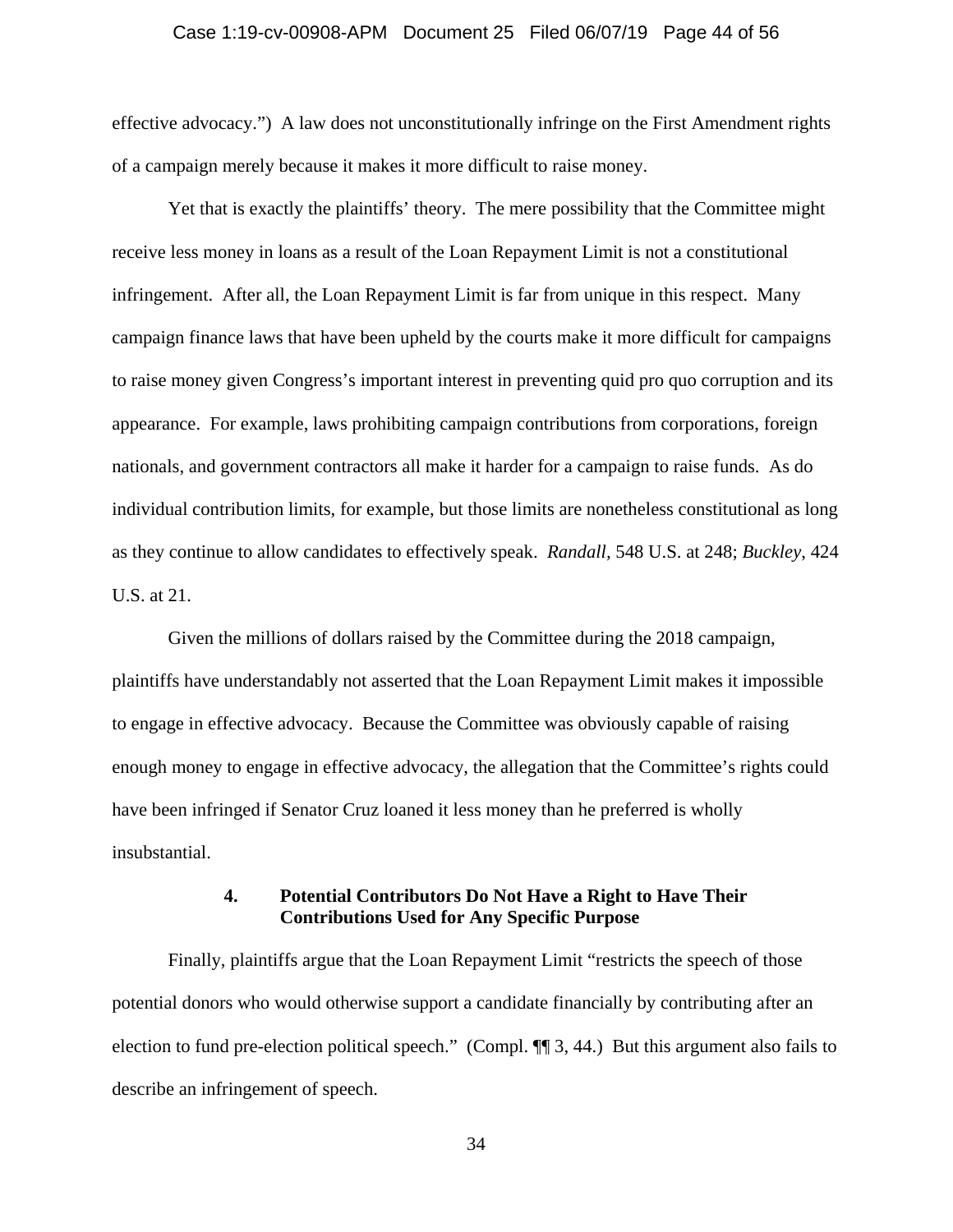### Case 1:19-cv-00908-APM Document 25 Filed 06/07/19 Page 45 of 56

The Supreme Court explained in *Buckley* that contributions implicate the First Amendment rights of contributors in two ways. First, a "contribution serves as a general expression of support for the candidate and his views." *Buckley*, 424 U.S. at 21. Second, contributions "serve[] to affiliate a person with a candidate." *Id.* at 22. The contributor's expression of support and act of affiliation are complete at the time he or she makes the contribution, and do not depend on what a campaign then does with the money. *Id.* at 21 ("While contributions may result in political expression if spent by a candidate or an association to present views to the voters, the transformation of contributions into political debate involves speech by someone other than the contributor.")

This framework articulated in *Buckley* forecloses plaintiffs' argument. The Loan Repayment Limit does not prevent any individual from making a contribution, either before or after an election. Contributors remain entirely free to make "a general expression of support for the candidate and his views" and to "affiliate . . . with a candidate." *Id.* at 21-22. But an individual has no constitutional right to direct how her contribution is used after it leaves her hands. Such spending decisions belong to campaigns, not contributors. *Holmes*, 875 F.3d at 1167. So there is no restriction on speech if a contribution that might otherwise be used to repay a candidate's loan is directed to another purpose. And if an individual chooses not to contribute because he only wants his contribution to be used to repay a candidate's loan, then it is not the Loan Repayment Limit preventing that speech, rather, it is the contributor's own decisionmaking.

### **B. Limiting the Use of Post-Election Contributions to Repay Personal Loans to \$250,000 Easily Passes Constitutional Scrutiny**

Because the Loan Repayment Restriction does not burden any fundamental right, the Court should apply rational basis review when determining its constitutionality. *Romer v.*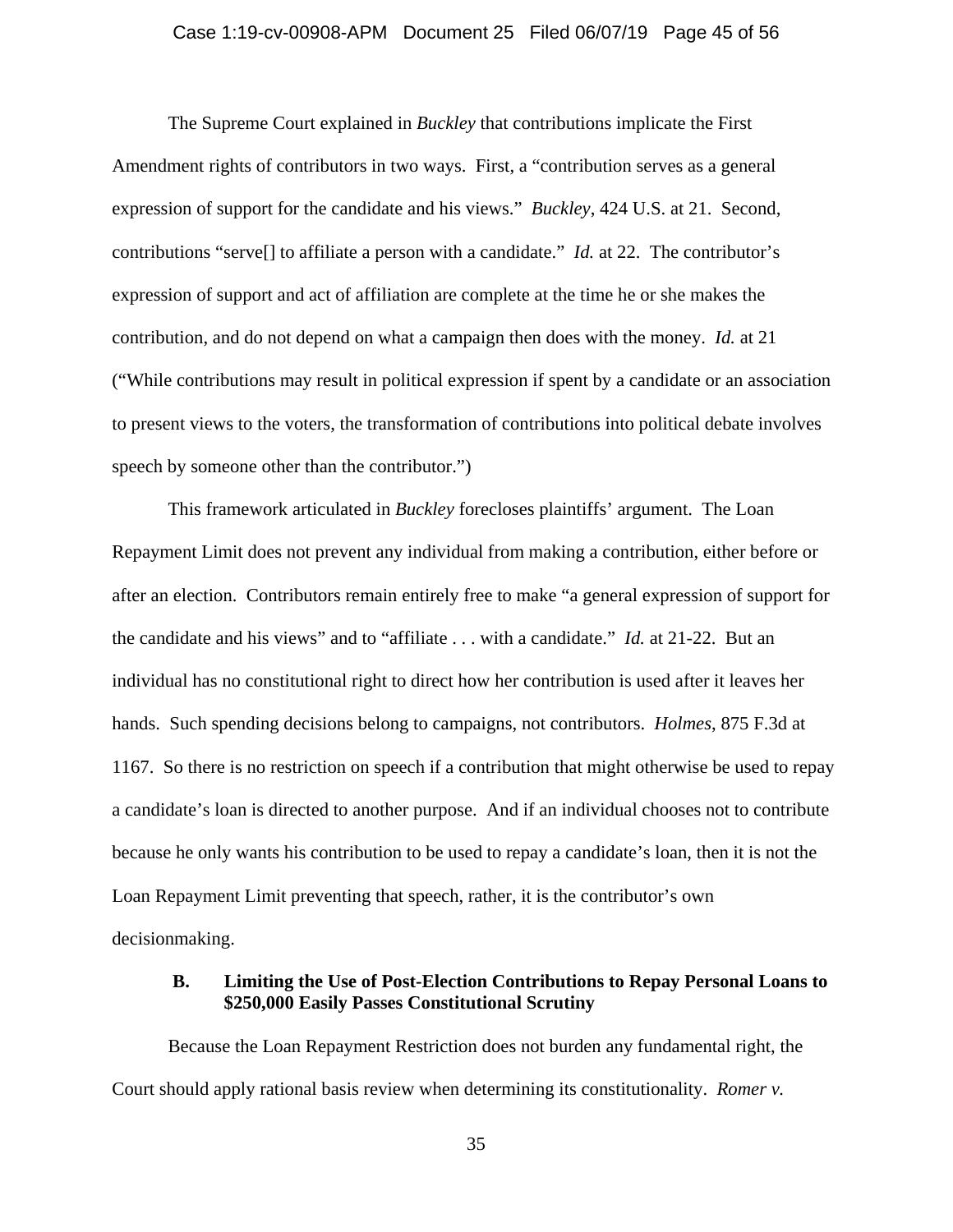### Case 1:19-cv-00908-APM Document 25 Filed 06/07/19 Page 46 of 56

*Evans,* 517 U.S. 620, 631 (1996) ("[I]f a law neither burdens a fundamental right nor targets a suspect class, we will uphold the [law] so long as it bears a rational relation to some legitimate end."); *O'Donnell*, 209 F. Supp. 3d at 740 (applying rational basis to FECA's ban on the personal use of campaign funds because it does not implicate a First Amendment harm).

Under rational basis review, a court is not to judge the "wisdom, fairness, or logic of legislative choices." *FCC v. Beach Commc'ns, Inc.,* 508 U.S. 307, 313 (1993). Instead, "those challenging the legislative judgment must convince the court that the legislative facts on which the classification is apparently based could not reasonably be conceived to be true by the governmental decisionmaker." *Minnesota v. Clover Leaf Creamery Co*., 449 U.S. 456, 464 (1981) (quoting *Vance v. Bradley*, 440 U.S. 93, 111 (1979)). Claimants attacking a legislative classification on rational-basis review have the burden "to negative every conceivable basis which might support it." *Beach Commc'ns*, 508 U.S. at 315 (citation and quotation marks omitted). "[C]ourts are compelled under rational-basis review to accept a legislature's generalizations even when there is an imperfect fit between means and ends." *Heller v. Doe*, 509 U.S. 312, 321 (1993) ("A classification does not fail rational-basis review because it 'is not made with mathematical nicety or because in practice it results in some inequality.'" (quoting *Dandridge v. Williams*, 397 U.S. 471, 485 (1970))).

 Here, the Loan Repayment Limit so clearly bears a rational relation to a legitimate government end that plaintiffs' claims are wholly insubstantial. The Supreme Court has repeatedly held that the government has not just a legitimate, but an important and even compelling interest in lessening the risk that contributions to candidates and officeholders will result in quid pro quo corruption or its appearance. The Loan Repayment Limit here bears, at the very least, a rational relation to that important interest, given the heightened corruption risks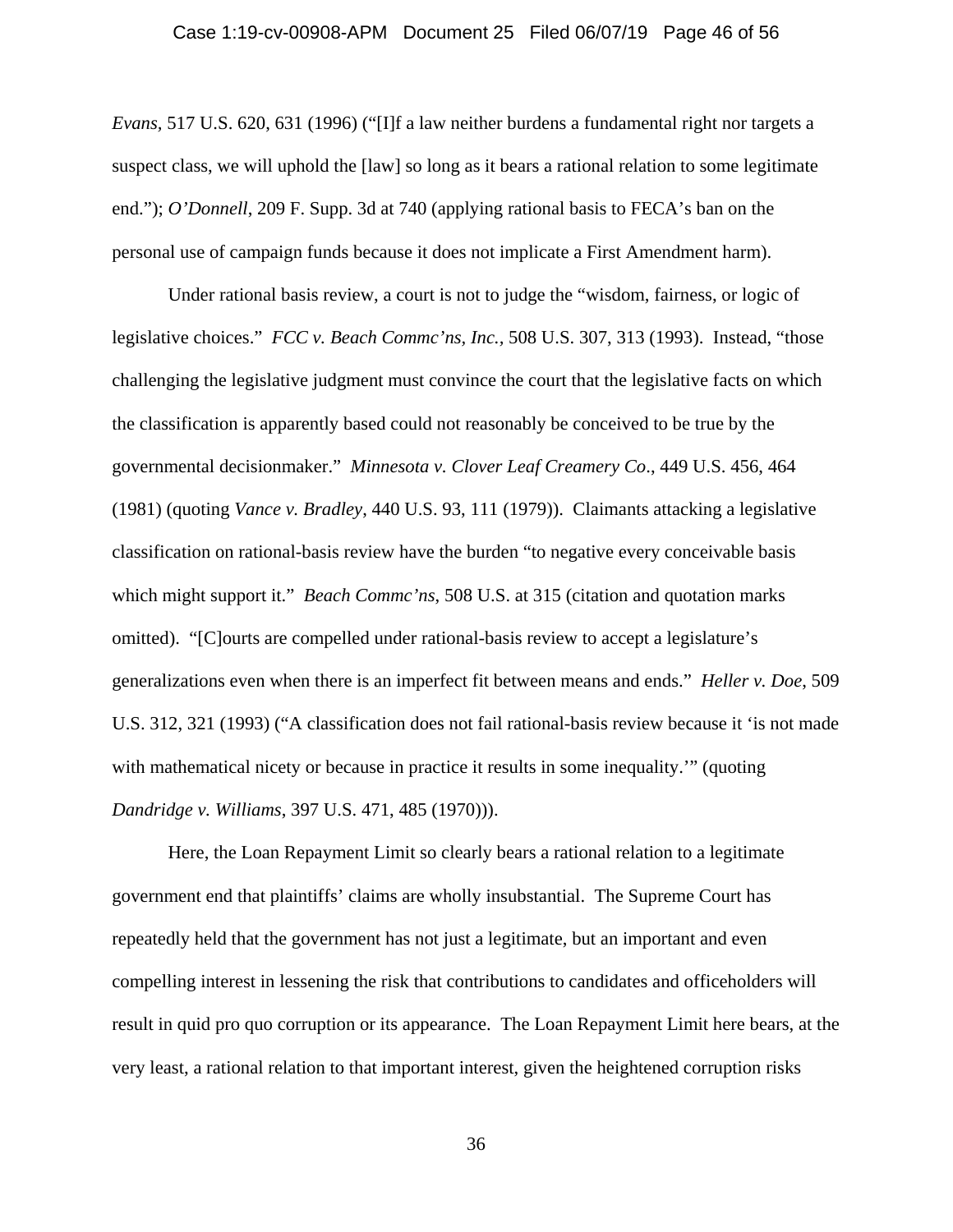present when a campaign gives hundreds of thousands of dollars received *after* an election to a candidate or officeholder who can then essentially pocket those funds and use them for any purpose.

# **1. The Government Has Not Just Legitimate, But Important and Compelling Interests in Lessening the Risk of Quid Pro Quo Corruption and Its Appearance**

Plaintiffs cannot show that the government lacks any legitimate interest to support the Loan Repayment Limit. Since the Supreme Court's 1976 ruling in *Buckley*, federal courts have reaffirmed over and over again that even restrictions on political speech can be justified by the important governmental interests in preventing quid pro quo corruption or the appearance of quid pro quo corruption. For example, in *Buckley*, the Supreme Court upheld, under heightened scrutiny, FECA's \$1,000 per-election limit on contributions by individuals to candidates because that limit furthered the government's anti-corruption interests. 424 U.S. at 26-27. As *Buckley* explained, "'[t]o the extent that large contributions are given to secure a political quid pro quo from current and potential office holders, the integrity of our system of representative democracy is undermined." *Id.*

Similarly in 2003, citing the anti-corruption interests, the Supreme Court in *McConnell* upheld BCRA's ban on national political parties spending any donations they received that were not subject to FECA's rules regarding permissible amounts and sources of contributions. 540 U.S. at 143 ("Our cases have made clear that the prevention of corruption or its appearance constitutes a sufficiently important interest to justify political contribution limits."). In *McCutcheon*, the opinion of the Court went so far as to note that the interest is "compelling" and "would satisfy even strict scrutiny." 572 U.S. at 199. In *O'Donnell*, the district court relied upon the anti-corruption interests in holding that FECA's ban on campaign funds being spent on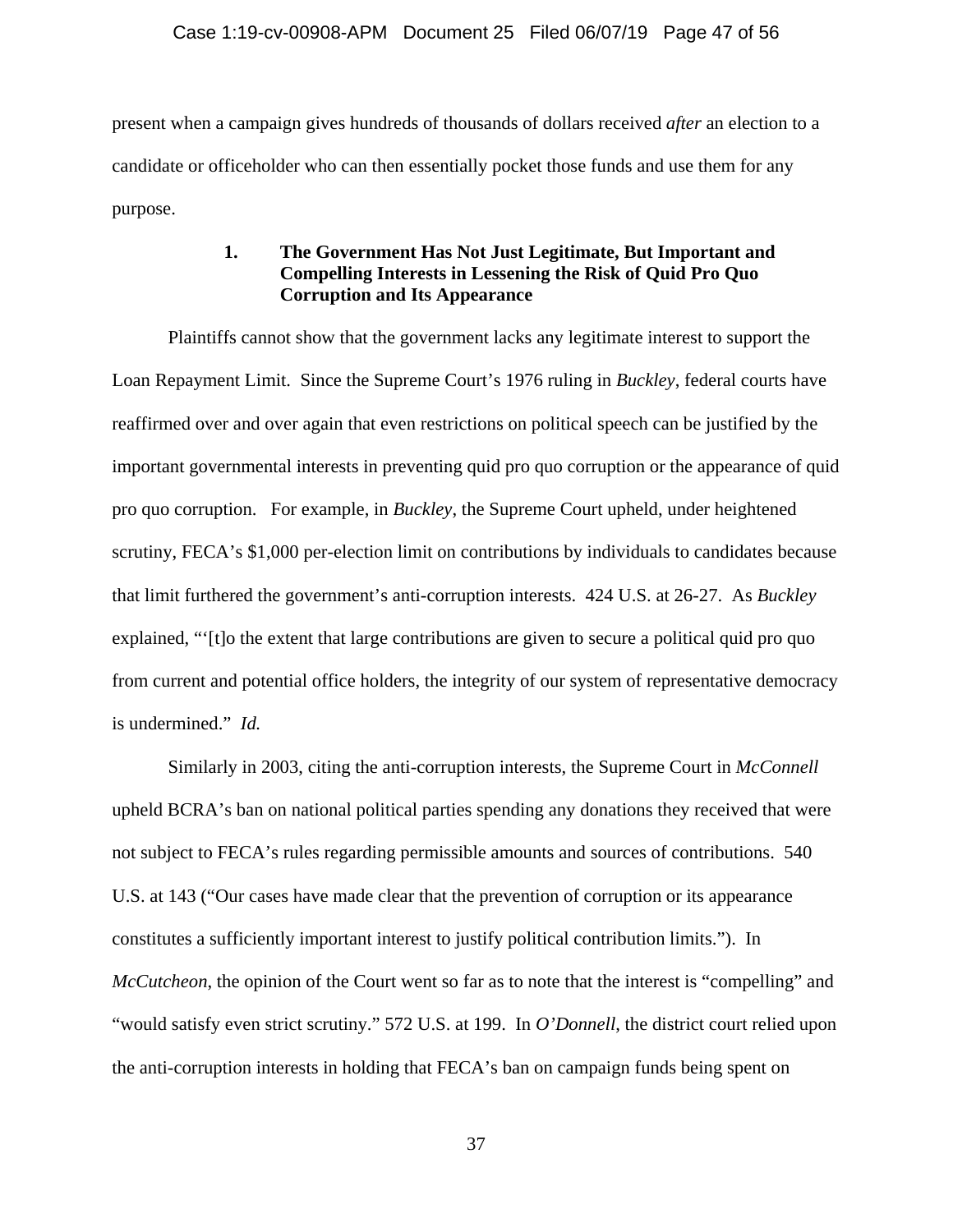#### Case 1:19-cv-00908-APM Document 25 Filed 06/07/19 Page 48 of 56

personal use passed rational basis scrutiny. 209 F. Supp. 3d at 740-41. As that court explained, the personal use ban not only "reduces corruption and promotes public confidence in the campaign finance and political system," but also has the added benefit of "increas[ing] participation in the political process by allowing contributors to support a campaign without worrying that their funds will be converted to personal use." *Id.* at 740.

These are but a few examples. For decades, the Supreme Court and other courts have reiterated that the government's interest in preventing corruption and its appearance is important enough to sustain even FECA provisions that — unlike the Loan Repayment Limit — burden political speech and association. *See, e.g.*, *FEC v. Beaumont*, 539 U.S. 146, 159-60 (2003) (upholding federal ban on contributions by corporations to candidates); *FEC v. Colo. Repub. Fed. Campaign Comm.*, 533 U.S. 431, 457 (2001) (upholding federal limits on the amounts that national political parties could spend in coordination with their candidates on political speech); *Nixon v. Shrink Missouri Gov't PAC*, 528 U.S. 377, 390 (2000) (upholding state limits on contributions to candidates); *Cal. Med. Ass'n v. FEC*, 453 U.S. 182, 184-85 (1981) (upholding limits as applied to an association's contributions to a multicandidate political committee); *Holmes*, 875 F.3d at 1156 (explaining that FECA's contribution limits "aim to prevent the appearance or actuality of corruption" and that "[*Buckley*] rejected a constitutional challenge to those ceilings and that holding remains undisturbed"); *Wagner v. FEC*, 793 F.3d 1, 3 (D.C. Cir. 2015) (en banc) (upholding ban on contributions by federal contractors to candidates); *Republican Nat'l Comm. v. FEC*, 698 F. Supp. 2d 150, 158-59 (D.D.C.) (three-judge court) (upholding BCRA's ban on political parties spending donations not subject to FECA where the party promises not to link its officeholders with the donors), *aff'd*, 561 U.S. 1040 (2010).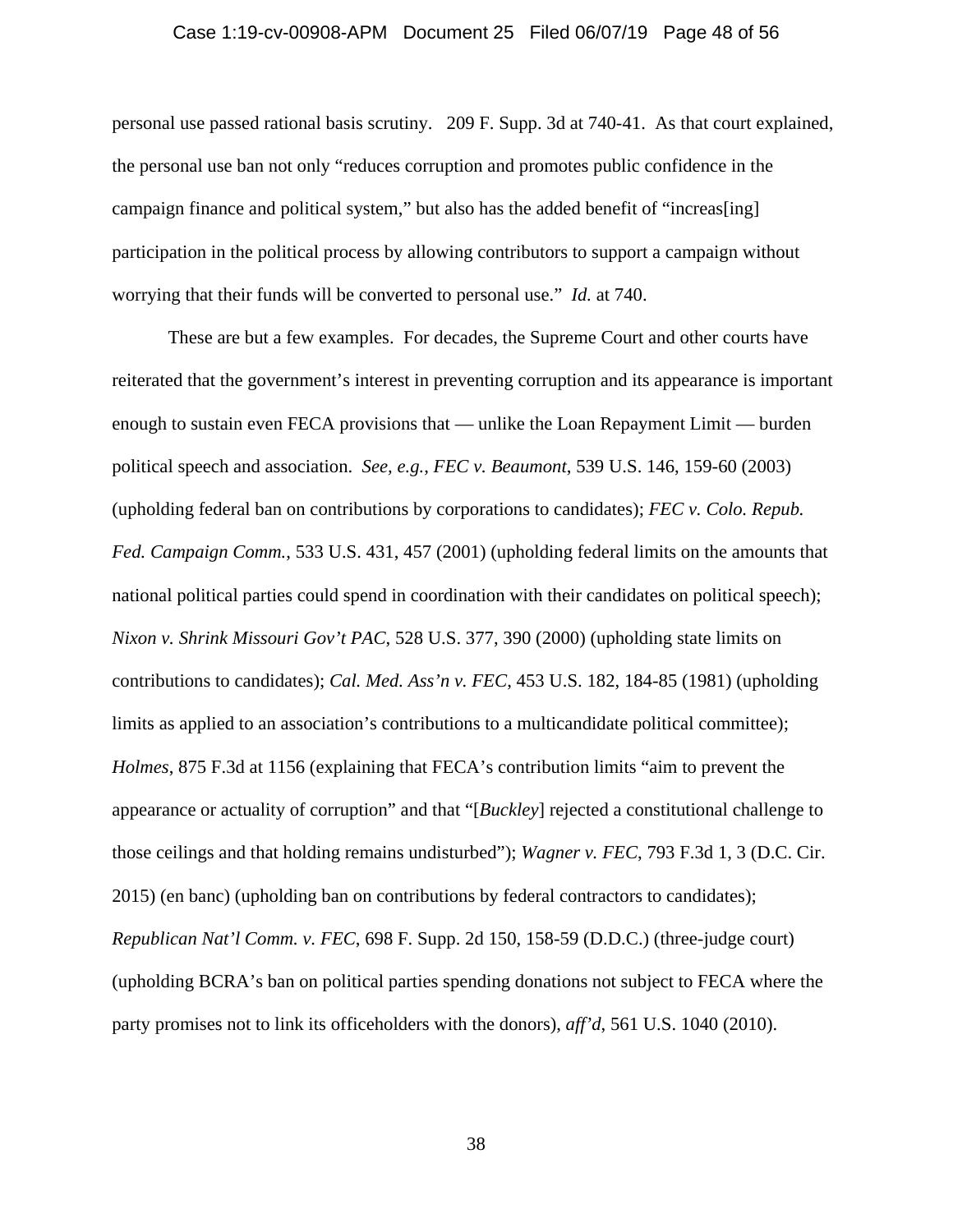### Case 1:19-cv-00908-APM Document 25 Filed 06/07/19 Page 49 of 56

Like these provisions, the Loan Repayment Limit's purpose is also to mitigate the heightened risk of quid pro quo corruption and its appearance resulting from campaigns spending contributions they received after an election for the personal benefit of their candidate. As the sponsor of the Loan Repayment Limit explained, a candidate who incurred personal loans for his campaign should not be able "to get it back from [his or her] constituents under fundraising events that [he or she] would hold and then ask them: How would you like me to vote now that I am a Senator?" *See* 147 Cong. Rec. S2462 (daily ed. Mar. 19, 2001) (statement of Sen. Domenici); *see also id.* S2537 (daily ed. Mar. 20, 2001) (statement of Sen. Domenici) (''If you incur debt from a personal loan and then you get elected as Senator, and then you go around and say, now I am Senator, I want you to get me money so I can pay back what I used of my own money to run for election. It is clear in this amendment that you cannot do that in the future.'').

Plaintiffs' complaint suggests that their legal theory claims support from cases such as *Citizens United v. FEC* and *Davis v. FEC*, in which the Supreme Court struck down campaign finance laws as unconstitutional. (Compl. ¶ 7.) But the laws in those cases were struck down specifically because they were predicated on interests other than the government's interest in preventing corruption and its appearance. *See Davis*, 554 U.S.at 740 (striking down law motivated by leveling electoral opportunities for candidates of different wealth rather than being "justified by any governmental interest in eliminating corruption or the perception of corruption"); *Citizens United v. FEC*, 558 U.S. 310, 348 (2010) (holding that infringement on speech could not be justified by an interest in "the corrosive and distorting effects of immense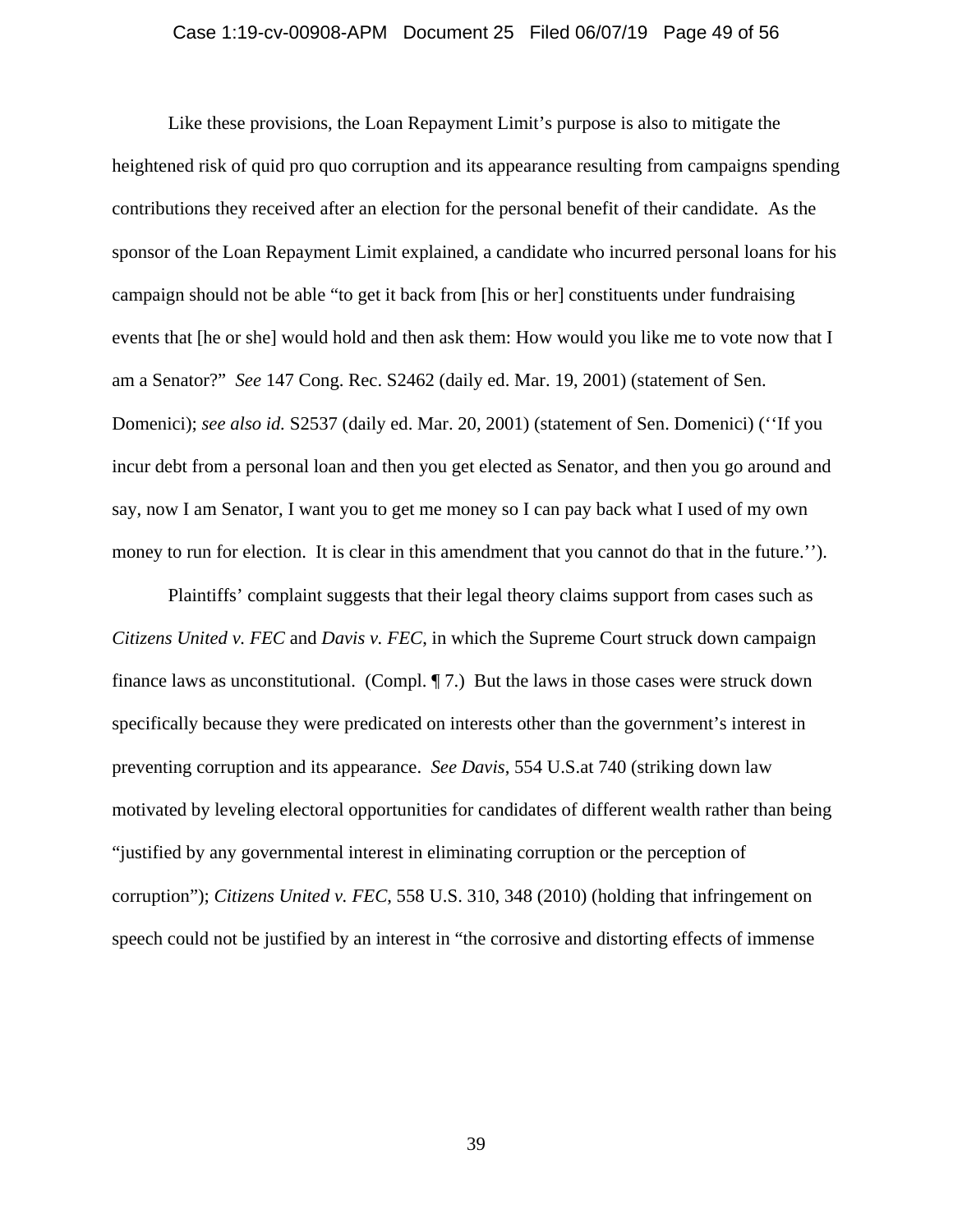aggregations of wealth"). By contrast, the Loan Repayment Restriction is motivated by the legitimate governmental interest in preventing corruption and its appearance.<sup>21</sup>

# **2. The Loan Repayment Limit Is Rationally Related to the Government's Anti-Corruption Interests and Not Overbroad**

Plaintiffs also cannot demonstrate, as they must, that the Loan Repayment Limit is an irrational means for Congress to address concerns about corruption and its appearance stemming from campaigns using funds received from contributors after an election to give directly to the candidate. Even if there are better means by which Congress could have addressed its anticorruption interests, the Loan Repayment Restriction would nonetheless easily pass constitutional muster under rational basis review.

The Loan Repayment Limit does not restrict political spending. And courts have repeatedly held that even laws that do limit political contributions or spending (or even prohibit certain types of such spending) are not overbroad and are sufficiently tailored to the anticorruption interests where those restrictions target the types of contributions or spending most likely to result in corruption while leaving open other avenues for political speech and association. *See, e.g., Buckley*, 424 U.S. at 28, 29, 33-35 (contribution limits closely drawn to anticorruption interests because they focus on "the narrow aspect of political association where the actuality and potential for corruption have been identified").

For two reasons, the Loan Repayment Limit is tailored to apply in situations when the strength of the government's already important interests are at their peak. First, the limit applies where a campaign has spent hundreds of thousands of dollars received *after* an election, at a time

 $21$  As a result, even if the Court were to find that the provision infringes on political speech and applied heightened scrutiny, the law would nonetheless be constitutional under the long line of cases identifying the prevention of corruption and its appearance as not just legitimate, but important and compelling government interests.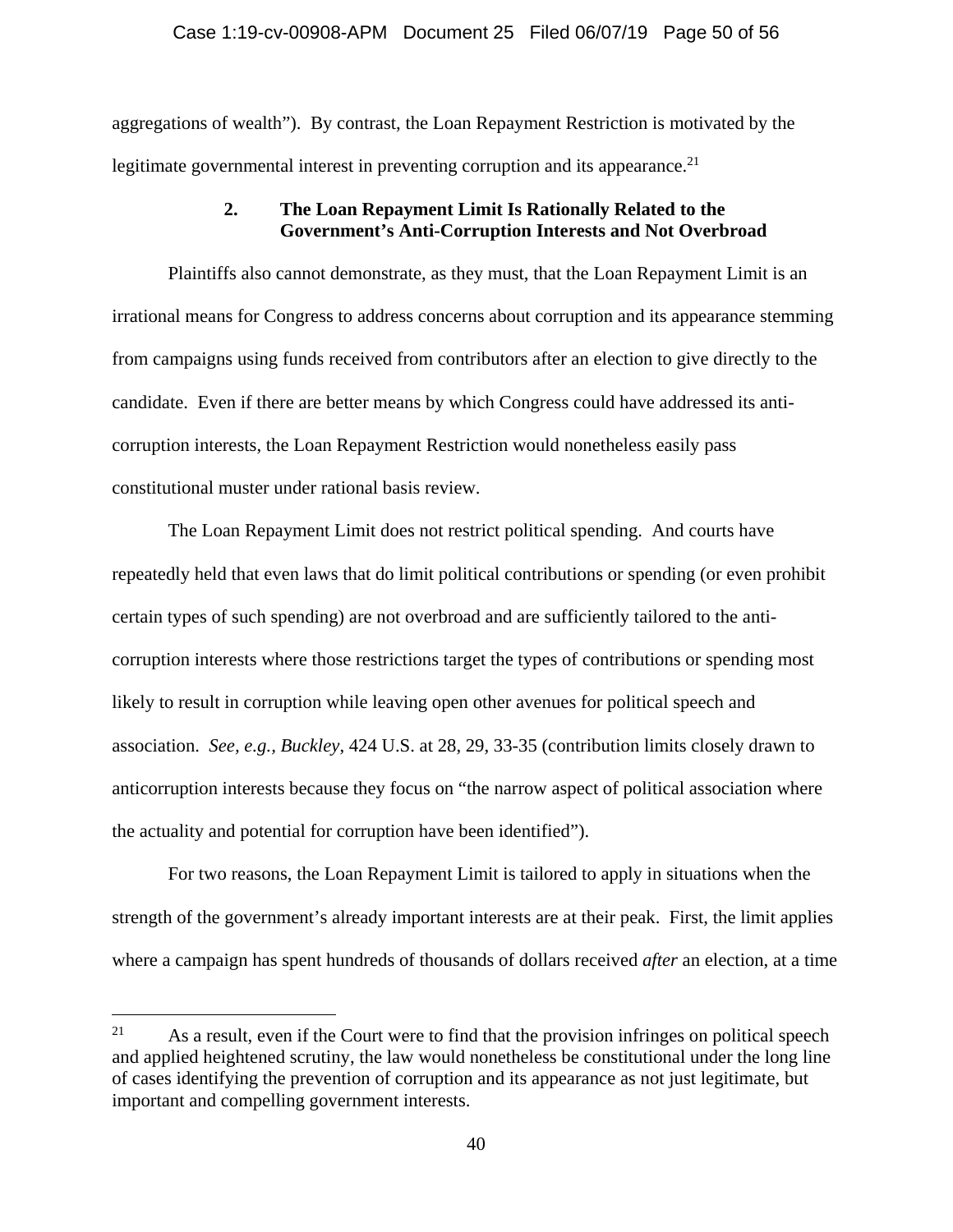#### Case 1:19-cv-00908-APM Document 25 Filed 06/07/19 Page 51 of 56

when the winner is already known and thus in a better position than a mere candidate to guarantee legislative favors to big donors. Second, the Loan Repayment Limit applies to funds given by a campaign to a candidate or officeholder who can then essentially pocket those funds and use them for any purpose.

Given these two aspects of the Loan Repayment Limit, in the absence of the provision, an individual interested in obtaining legislative favor with a newly elected Senator or Representative could give up to a total of \$5,600 (\$2,800 for the primary and general elections) that would go directly into the pocket of that officeholder. Even when used for campaign-related purposes, large contributions that are "given to secure a political quid pro quo from current and potential office holders" undermine the "integrity of our system of representative democracy." *Buckley*, 424 U.S. at 26-27. That system is threatened even further when federal candidates use contributions to subsidize their own personal expenses. At the very least, it *appears* corrupt to the public when candidates use contributions for their personal projects. And as the Supreme Court has explained, "the avoidance of the appearance" of corruption is "critical" to prevent the public's "confidence in the system of representative Government" from being "eroded to a disastrous extent." *Buckley*, 424 U.S. at 27 (internal quotation marks omitted).<sup>22</sup>

 $22$  In other contexts, the law recognizes the particular danger of elected officials receiving funds that they can use for any purpose from constituents. Giving something of value to a public official for the purpose of influencing an official act under other circumstances constitutes bribery. 18 U.S.C. § 201(b)(1). Similarly, the Senate Ethics Rules prohibit Senators from receiving gifts over \$50, and limit the total amount of gifts a Senator may receive in an entire year to \$100. *See* The Senate Code of Official Conduct, Select Committee on Ethics (March 2015), Rule XXXV(2)(A), https://www.ethics.senate.gov/public/index.cfm/files/ serve?File\_id=EFA7BF74-4A50-46A5-BB6F-B8D26B9755BF (last visited on June 5, 2019). The Loan Repayment Restriction is another means by which such quid pro quo corruption and its appearance are diminished.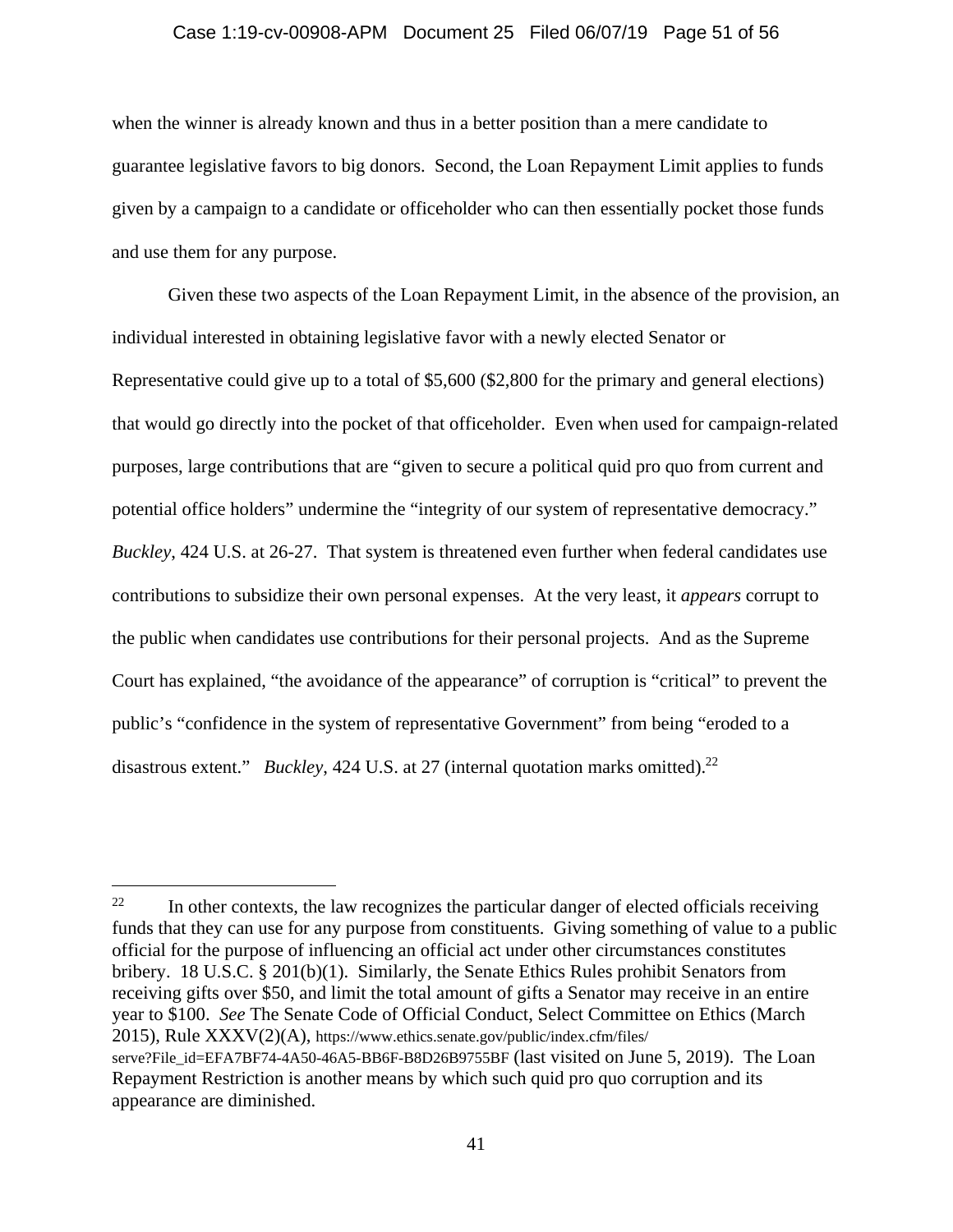### Case 1:19-cv-00908-APM Document 25 Filed 06/07/19 Page 52 of 56

 The Loan Repayment Limit is well-tailored for the additional reason that it does not restrict *any* avenues for independent political speech by candidates and campaign committees, or for contributions by candidate supporters. *See supra* pp. 29-35. Nor does the Loan Repayment Limit prevent campaigns from repaying candidate personal loans *in full* by using any funds before an election or by using their election-day cash on hand within 20 day of the election. *See supra* pp. 6-7.

 Finally, the Loan Repayment Limit is not overbroad because it applies equally to all candidates, including candidates who lost an election, as plaintiffs claim (*see* Compl.¶ 40). As previously discussed, the Loan Repayment Limit does not infringe on speech, and the overbreadth doctrine would only be applicable if the First Amendment were implicated. *See O'Donnell*, 209 F. Supp. 3d at 740 (rejecting overbreadth challenge against the personal-use ban because defendants "fail to identify *even one* fact pattern in which a prohibited expense would interfere with political speech"). But even if the Court finds some infringement of speech, "the overbreadth doctrine is not casually employed." *L.A. Police Dep't v. United Reporting Pub. Corp.*, 528 U.S. 32, 39-40 (1999). To strike down a statute for being overbroad, "the overbreadth of a statute must not only be real, but substantial as well, judged in relation to the statute's plainly legitimate sweep." *Broadrick v. Oklahoma*, 413 U.S. 601, 615 (1973).

Any overbreadth of the Loan Repayment Restriction would be insubstantial in relation to its legitimate sweep. First, the statute's "plainly legitimate sweep" includes application to winning candidates and is thus extensive. *Broadrick*, 413 U.S. at 615. Though both winning and losing candidates carry debt from personal loans, winning candidates do possess a greater capacity to retire that debt through payment from contributions over time. *See, e.g.*, Peter Overby, *How Will Clinton Resolve Campaign Debt?*, National Public Radio (May 14, 2018, 6:00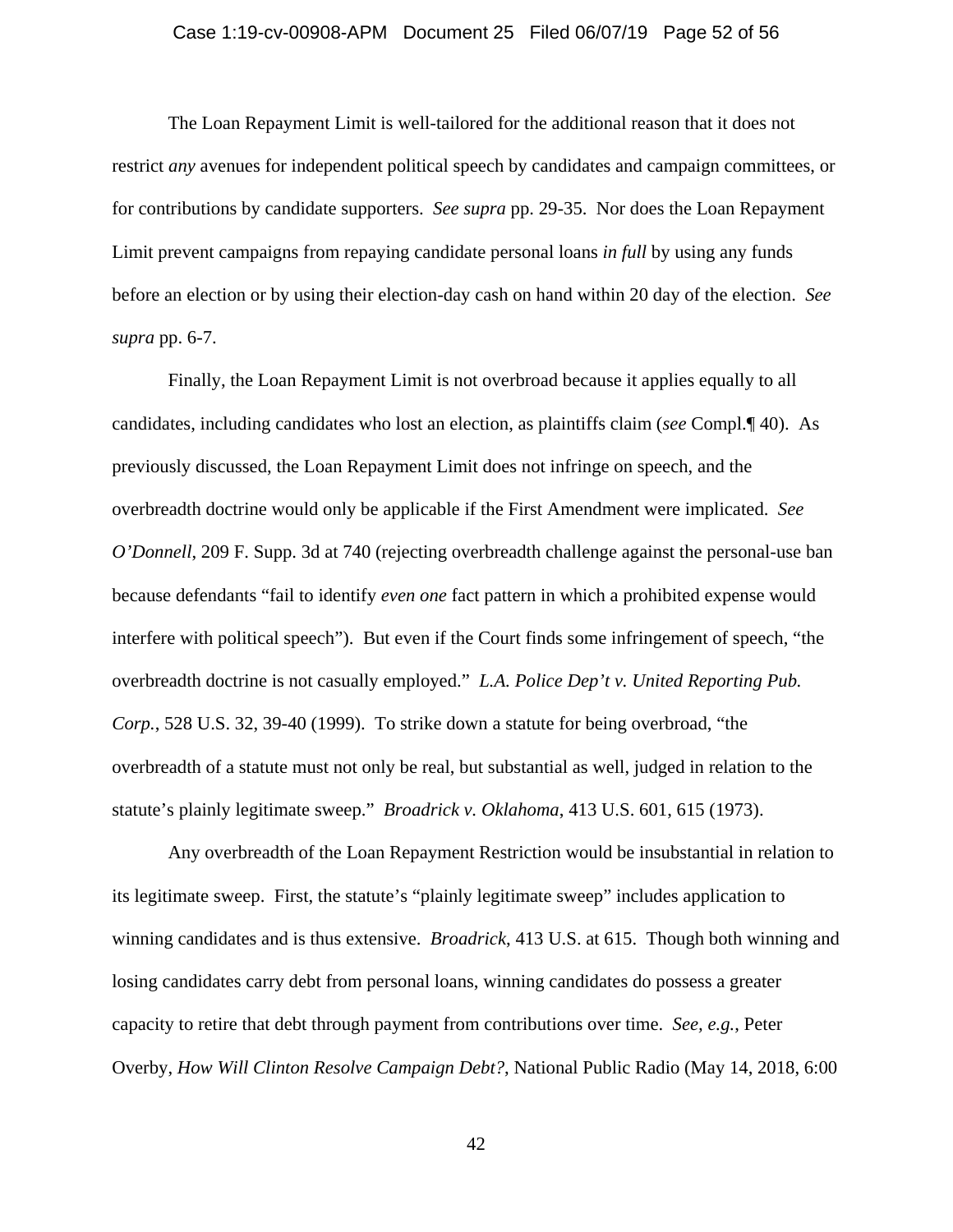### Case 1:19-cv-00908-APM Document 25 Filed 06/07/19 Page 53 of 56

AM), https://www.npr.org/templates/story/story.php?storyId=90425733 (noting the comment of a former FEC Commissioner and counsel to a losing presidential campaign that "only winners have an easy time dealing with debt" and that debt retirement in the context of those not taking office "'is the hardest task in American politics'").

But even so, winning candidates do not mark the full extent of the Loan Repayment Limit's legitimate sweep, because incumbent candidates that lose are still officeholders for some time after their loss and other candidates who lose an election may be elected to federal office in the future.23 In any case, courts have repeatedly upheld FECA restrictions that apply to *all*  candidates against overbreadth challenges, even if the justification applied more to some candidates than others. *Buckley*, 424 U.S. at 29 (even though "most large contributors do not seek improper influence over a candidate's position or an officeholder's action," it is nonetheless justified as a "prophylactic" to limit the *risk* and *appearance* of corruption arising inherently from large contributions because it is "difficult to isolate suspect contributions"); *McConnell*, 540 U.S. at 158-59 (restrictions on minor parties closely drawn despite unlikelihood of success because "[i]t is . . . reasonable to require that all parties and candidates follow the same set of rules designed to protect the integrity of the electoral process."); *Libertarian Nat'l Comm.*, 2019 WL 2180336 at \*6 ("Because the First Amendment does not require Congress to ignore the fact that candidates, donors, and parties test the limits of the current law, prophylactic contribution limits are permissible — even vital — to forestall the worst forms of political corruption." (internal quotation marks and citations omitted)).

 $23$  The number of losing candidates who will never hold federal office to whom the Loan Repayment Restriction could apply is lessened even further by the fact that a substantial number of candidates for federal office are either not able to loan their campaign \$250,000 or not able to raise \$250,000 in campaign contributions.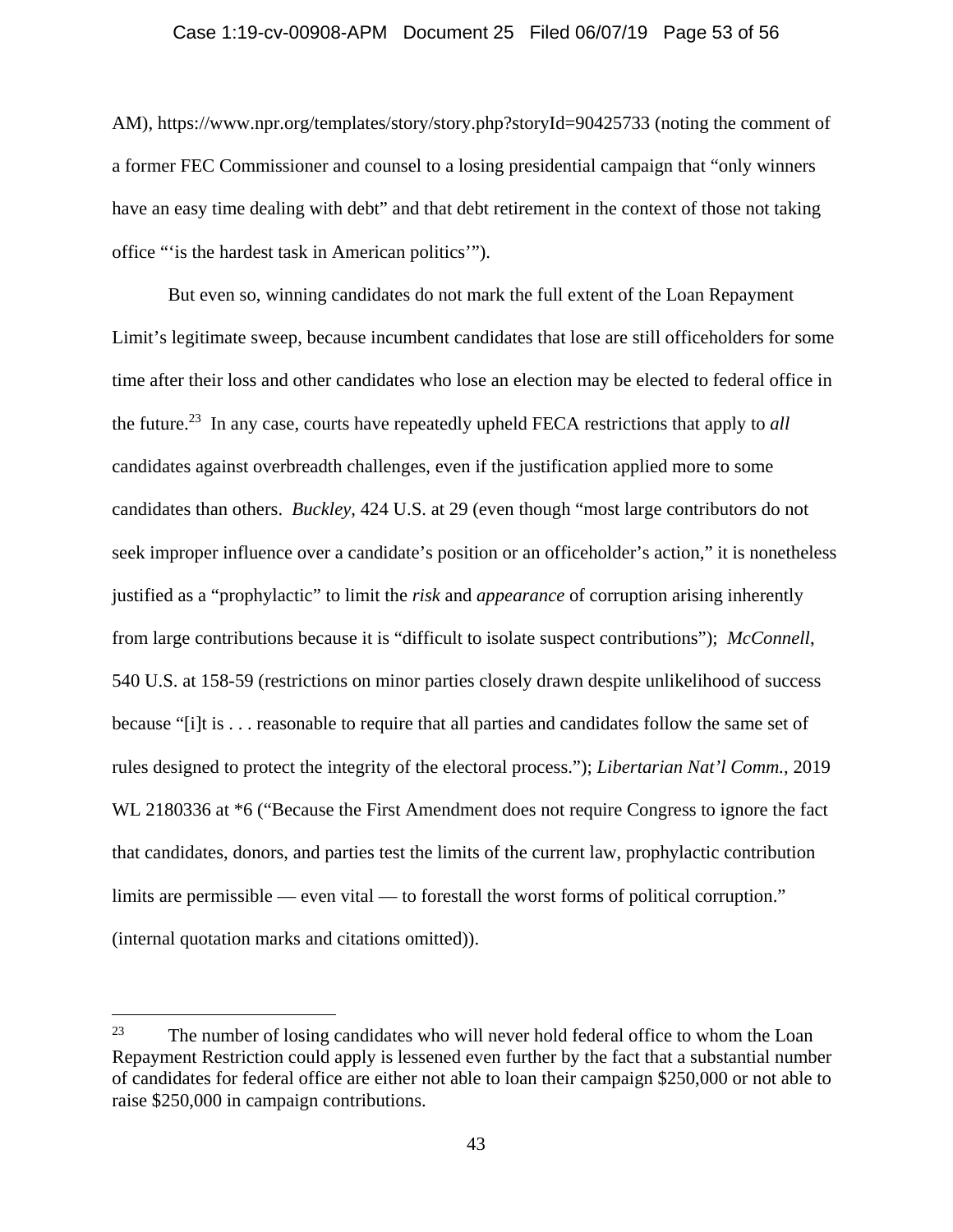### Case 1:19-cv-00908-APM Document 25 Filed 06/07/19 Page 54 of 56

Indeed, if the Loan Repayment Limit did only apply to winning candidates, it would risk creating the very type of "asymmetrical" limit that the Supreme Court condemned in *Davis*, the primary case upon which plaintiffs' rely. And such a law would be administratively problematic for candidates, because a candidate deciding to loan his or her campaign money in advance of the election would not be able to accurately determine the likelihood he or she might be repaid. *Cf. O'Donnell*, 209 F. Supp. 3d at 740-41 (suggesting that under rational basis review, the personal-use ban's application to expenses "almost always personal in nature" would be constitutional even if justified only by "administrative efficiency").

Because plaintiffs have failed to identify any legitimate constitutional rights that are being infringed, and because plaintiffs cannot show that the Loan Repayment Limit fails to rationally serve government's legitimate interest in diminishing quid pro quo corruption and its appearance, the Court should deny plaintiffs' application for a three-judge court for failure to present a substantial question.

# **IV. BECAUSE A THREE-JUDGE COURT COULD NOT INVALIDATE FEC REGULATIONS, THE APPLICATION SHOULD BE DENIED AS TO COUNTS III, IV AND V**

The Plaintiffs' last three claims for relief all seek to invalidate the Commission's regulation at 11 C.F.R. § 116.11, rather than the Loan Repayment Limit in the statute. (Compl. ¶ 46 (claiming regulation is unconstitutional in its entirety); *id.* ¶ 48 (claiming 20-day limit in regulation is unconstitutional and unlawful under the APA); *id.* ¶ 51 (claiming that the regulation's definition of "personal funds" is unlawful under the APA).But because these "alleged constitutional infirmities are found in the implementing regulations rather than the statute itself," *McConnell*, 540 U.S. at 223, these constitutional claims cannot be heard by a three-judge court. Nor can the APA challenges to the Commission's regulations be brought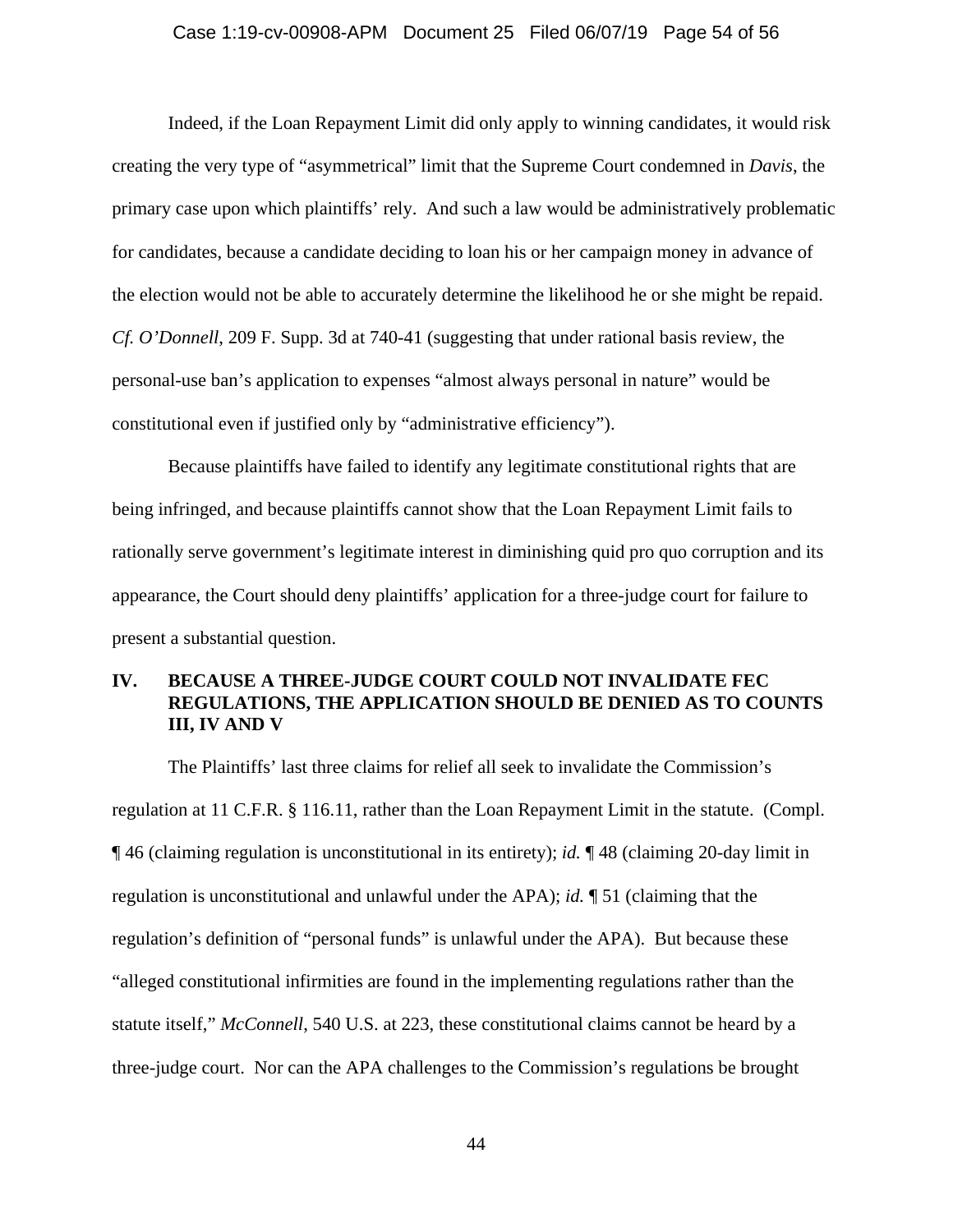### Case 1:19-cv-00908-APM Document 25 Filed 06/07/19 Page 55 of 56

before a three-judge court, because BCRA only provides for three-judge court jurisdiction for actions challenging "the constitutionality of *any provision* of this Act or *any amendment* made by this Act." BCRA § 403(a) (emphases added). The district court in *McConnell* held that the plaintiffs' challenges to FEC regulations were unripe and that the proper venue to challenge them was a single-judge court under the Administrative Procedure Act, rather than in a three-judge court. *McConnell v. FEC*, 251 F. Supp. 2d 176, 264 (D.D.C. 2003). The Supreme Court affirmed this point: "As the District Court explained, issues concerning the regulations are not appropriately raised in this facial challenge to BCRA, but must be pursued in a separate proceeding." 540 U.S. at 223. Because a three-judge court would "lack[] the jurisdiction to rule on the regulations," *McConnell*, 251 F. Supp. 2d at 264, this Court should deny plaintiffs' request for a three-judge court "insofar as it requests that a three-judge court hear its claim[s] that [the regulations are] unconstitutional," *Bluman*, 766 F. Supp. 2d at 4.

### **CONCLUSION**

For the foregoing reasons, the Court should deny plaintiffs' application for a three-judge court and dismiss the case.

Respectfully submitted,

Lisa J. Stevenson (D.C. Bar No. 457628) Acting General Counsel lstevenson@fec.gov

Kevin Deeley Associate General Counsel kdeeley@fec.gov

Harry J. Summers Assistant General Counsel hsummers@fec.gov

June 7, 2019